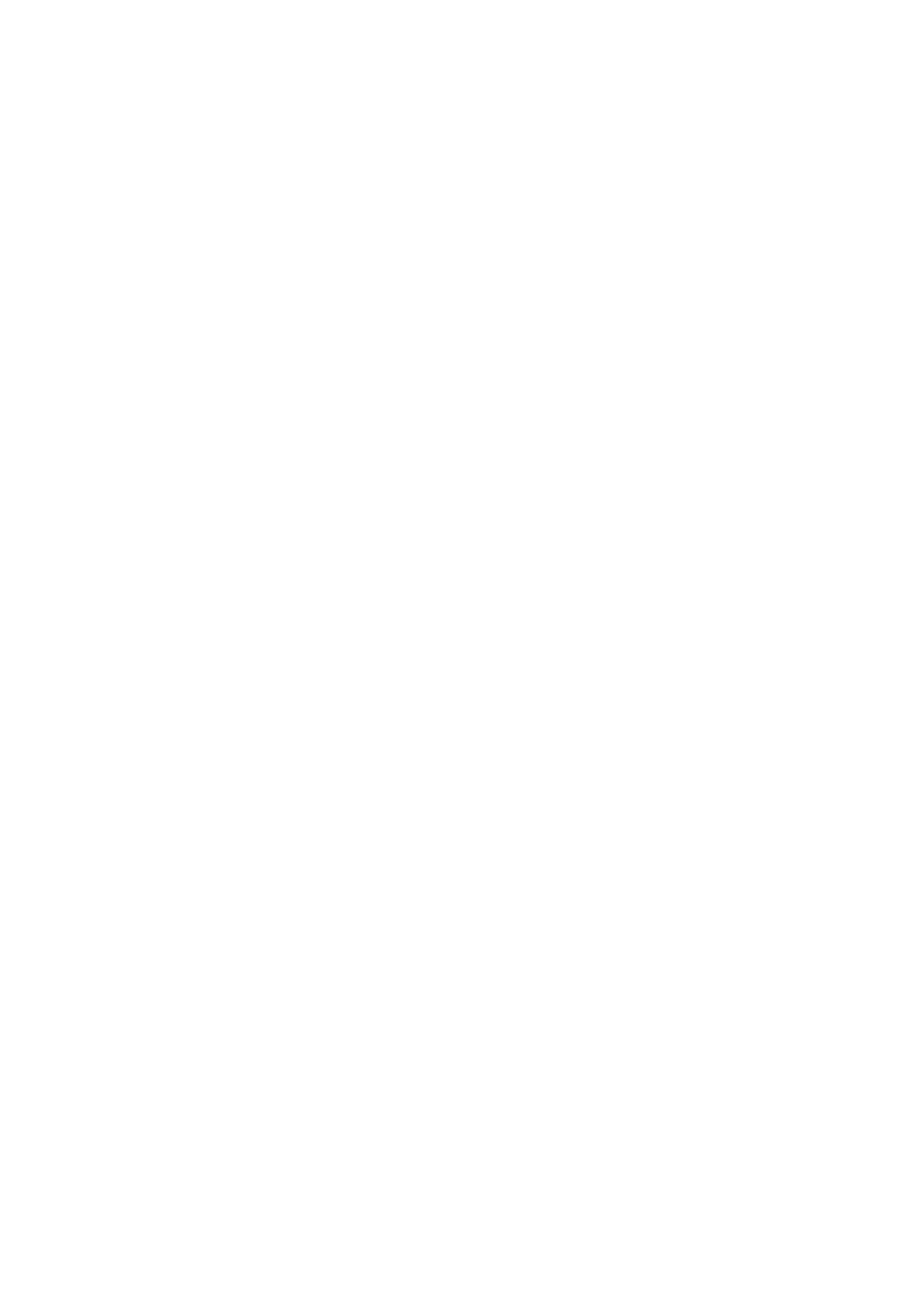## **Natural England Research Report NERR055**

# **Framework for monitoring environmental outcomes in protected landscapes**

Liz Bingham





Published on 31 March 2014

This report is published by Natural England under the Open Government Licence - OGLv2.0 for public sector information. You are encouraged to use, and reuse, information subject to certain conditions. For details of the licence visit **[www.naturalengland.org.uk/copyright](http://www.naturalengland.org.uk/copyright)**. Natural England photographs are only available for non commercial purposes. If any other information such as maps or data cannot be used commercially this will be made clear within the report.

ISBN 978-1-78354-100-3

**© Natural England 2014**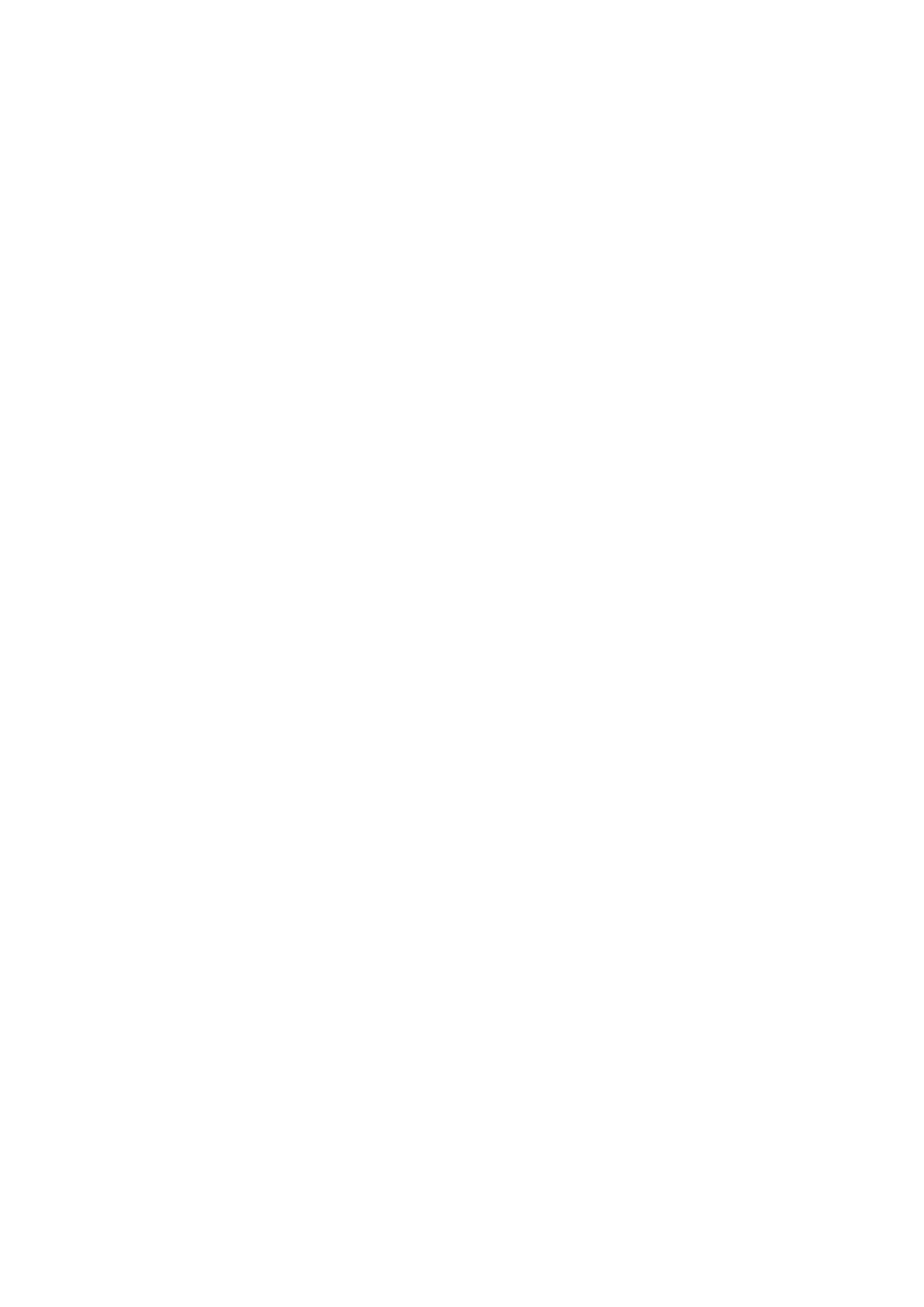## <span id="page-4-0"></span>**Project details**

This report results from work to develop a framework for monitoring environmental outcomes in protected landscapes. Natural England has led the work in close partnership with Defra, the English National Park Authorities Association, English Heritage and the National Association for Areas of Outstanding Natural Beauty. A Project Board oversaw the work and a Delivery Group undertook various tasks; the members of each are listed in Appendix 2.

This report should be cited as:

Bingham, L. 2014. Framework for monitoring environmental outcomes in protected landscapes. *Natural England Research Reports, Number NERR055*.

### **Project manager**

Liz Bingham Temple Quay House 2 The Square Temple Quay Bristol BS1 6EB **[liz.bingham@naturalengland.org.uk](mailto:liz.bingham@naturalengland.org.uk)** 

### **Acknowledgements**

Thanks to all the members of the Project Board and Natural England staff who contributed to this report, including Steve Preston for compiling Appendix 1. Thanks also to the Board members and Delivery Group for their help in developing the framework; to Defra, the Environment Agency, English Heritage and the Forestry Commission for contributing data; and to the Campaign to Protect Rural England for their help on the tranquillity statistics.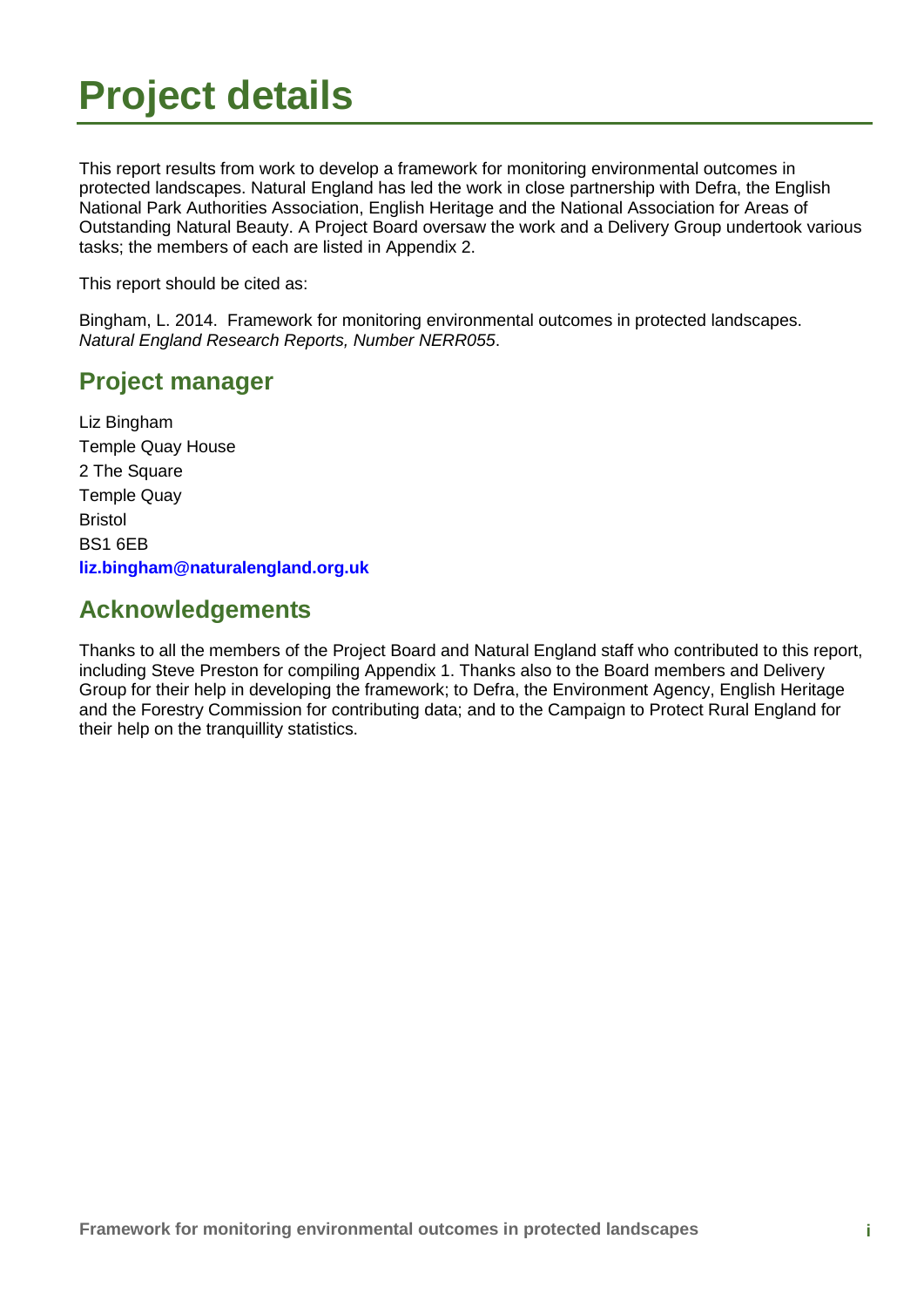## <span id="page-5-0"></span>**Summary**

The first National Parks and Areas of Outstanding Natural Beauty (AONBs) were designated in the 1950s and various reviews over the past 20 years have recommended improving evidence gathering and monitoring within these 'protected landscapes'.

The 'Framework for monitoring environmental outcomes in protected landscapes' project has addressed this by developing a national framework for monitoring environmental outcomes in National Parks and AONBs. Natural England has led the work in close partnership with Defra, the English National Park Authorities Association (ENPAA), English Heritage and the National Association for AONBs (NAAONB).

This report explains the background to the work, the process followed to create the framework, its main outputs and potential next steps.

### <span id="page-5-1"></span>**Drivers, aims and objectives**

The Framework project was initiated to address the lack of a national monitoring framework and to meet a number of national and local drivers. These included the need to:

- Illustrate how, and to what extent, delivery of environmental outcomes by protected landscape bodies and others is supporting National Park and AONB statutory management plan objectives and policies.
- Gain a better understanding of the outcomes generated from national and local investment in these landscapes.
- Show how and to what extent delivery is meeting the Government's aspirations, such as contributing towards ecosystem goods and services and other aspects of the 2011 Natural Environment White Paper, and Biodiversity 2020.
- Provide evidence to inform future decision making, particularly at the local level to assist with the targeting of resources.

An additional driver, linked to the first, was to provide information to illustrate how, and to what extent, delivery by protected landscapes and others is supporting the achievement of protected landscapes' statutory purposes.

A stakeholder workshop held in May 2010 resulted in the project aim to "establish a coordinated and robust monitoring framework for England's protected landscapes" with the following objectives:

- To demonstrate the effectiveness of the conservation and enhancement of the outstanding natural beauty of England's protected landscapes.
- To provide an evidence base to assess the effective delivery of protected landscapes' management plan objectives and to inform their review.
- To provide an evidence base to inform the understanding of the benefits of protected landscape designation.
- To provide an evidence base to demonstrate that England's protected landscapes are exemplars of land management (including local character, cultural heritage, tranquillity, biodiversity in favourable condition, exemplary access management, resilience to climate change).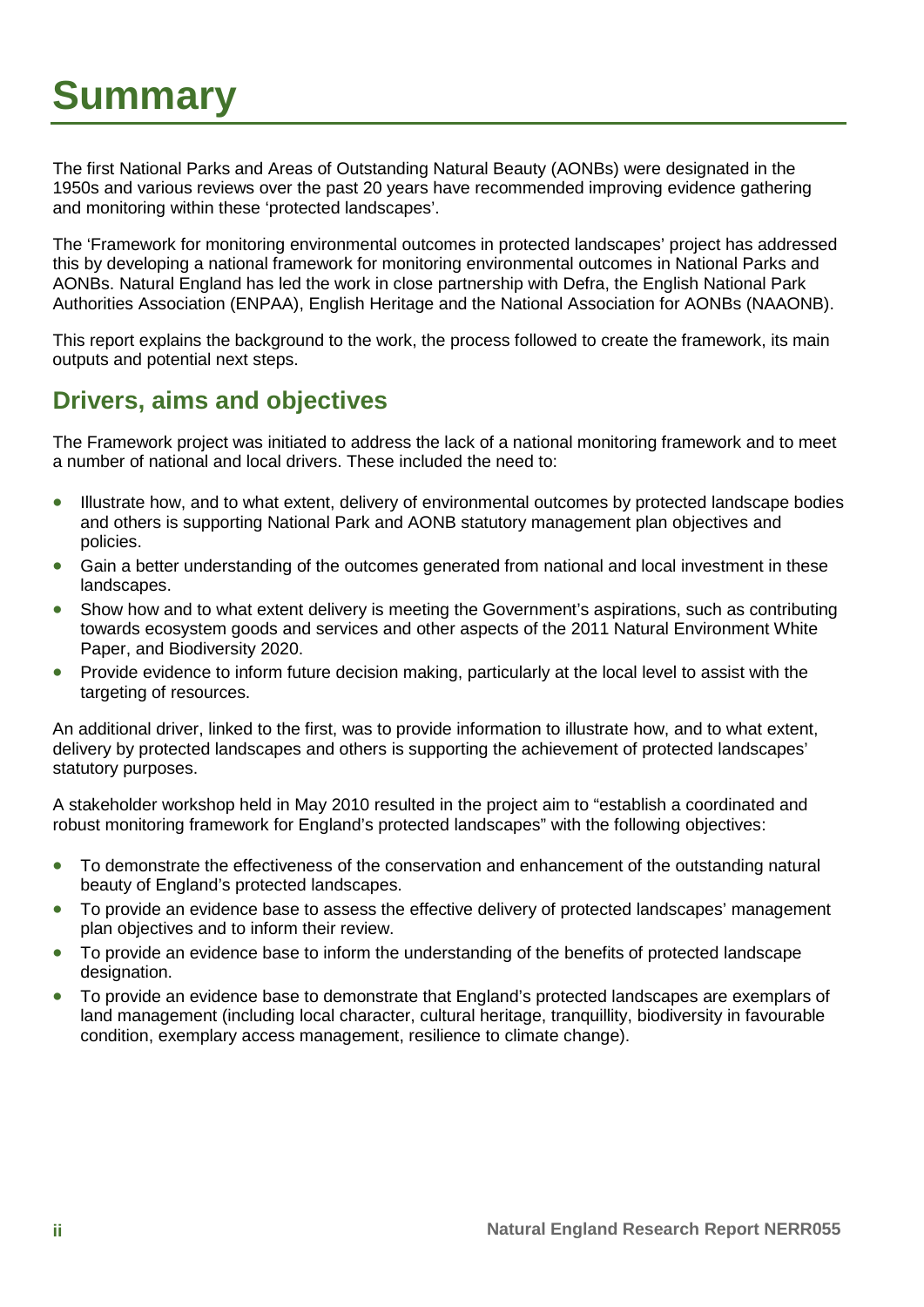### <span id="page-6-0"></span>**Process**

The Framework project has been overseen by a 'Project Board' comprising Natural England, Defra, ENPAA, the NAAONB and English Heritage, and a 'Delivery Group' has undertaken various tasks. A number of stages have been followed to create the framework, including:

- A stakeholder workshop in 2010 which confirmed the need for a framework and generated key principles for developing it.
- Research into existing monitoring projects. This informed the decision to base the framework on the 'Evaluation Framework for Natural Beauty Criterion' that forms part of the 'Guidance for assessing landscapes for designation as a National Park or AONB'. The draft framework that emerged focused on natural beauty, but also included four other themes: recreation; ecosystem goods and services; sustainable communities and 'community engagement'. The latter theme was subsequently absorbed into other sections. Each theme was populated with suggested outcomes, outputs and existing datasets that could be used to measure them. This resulted in a large draft framework.
- Piloting the draft framework with four protected landscape bodies from July 2011 to March 2012, to help prioritise which outputs the project team should try to seek national and local data for. The pilot stage also identified and resolved, as far as possible, some issues with providing data tailored to protected landscapes.
- Holding two stakeholder workshops in March 2012 to discuss the pilot work and gather views on the type of data sourced.
- Providing initial statistics to protected landscape bodies during summer 2012 and running a questionnaire in November 2012 to gain feedback on how useful they had found the data.
- Refining the framework's outcomes and measures, informed by the questionnaire, a 'statistics audit' and an exercise on Environmental Stewardship (ES) information.

## <span id="page-6-1"></span>**Outputs**

The above process produced the following key outputs:

- A 'Framework for monitoring environmental outcomes' which presents the best available set of existing national statistics (or 'measures') to shed light on a range of environmental outcomes. The framework aims to:
	- a) help guide protected landscape bodies as to how various statistics might relate to different outcomes; and
	- b) provide a structure for national reporting of outcome-related statistics, whether for protected landscape bodies or agencies.
- National statistics for the identified environmental outcomes from a variety of organisations, including: ES uptake; heritage at risk; tranquillity; the condition of Sites of Special Scientific Interest; the ecological status of water; woodland management; and publicly accessible land.
- Local statistics for the identified environmental outcomes, initially provided by National Park Authorities.
- Guidance notes on the individual datasets and on using the framework, including helping to monitor outcomes relating to natural beauty.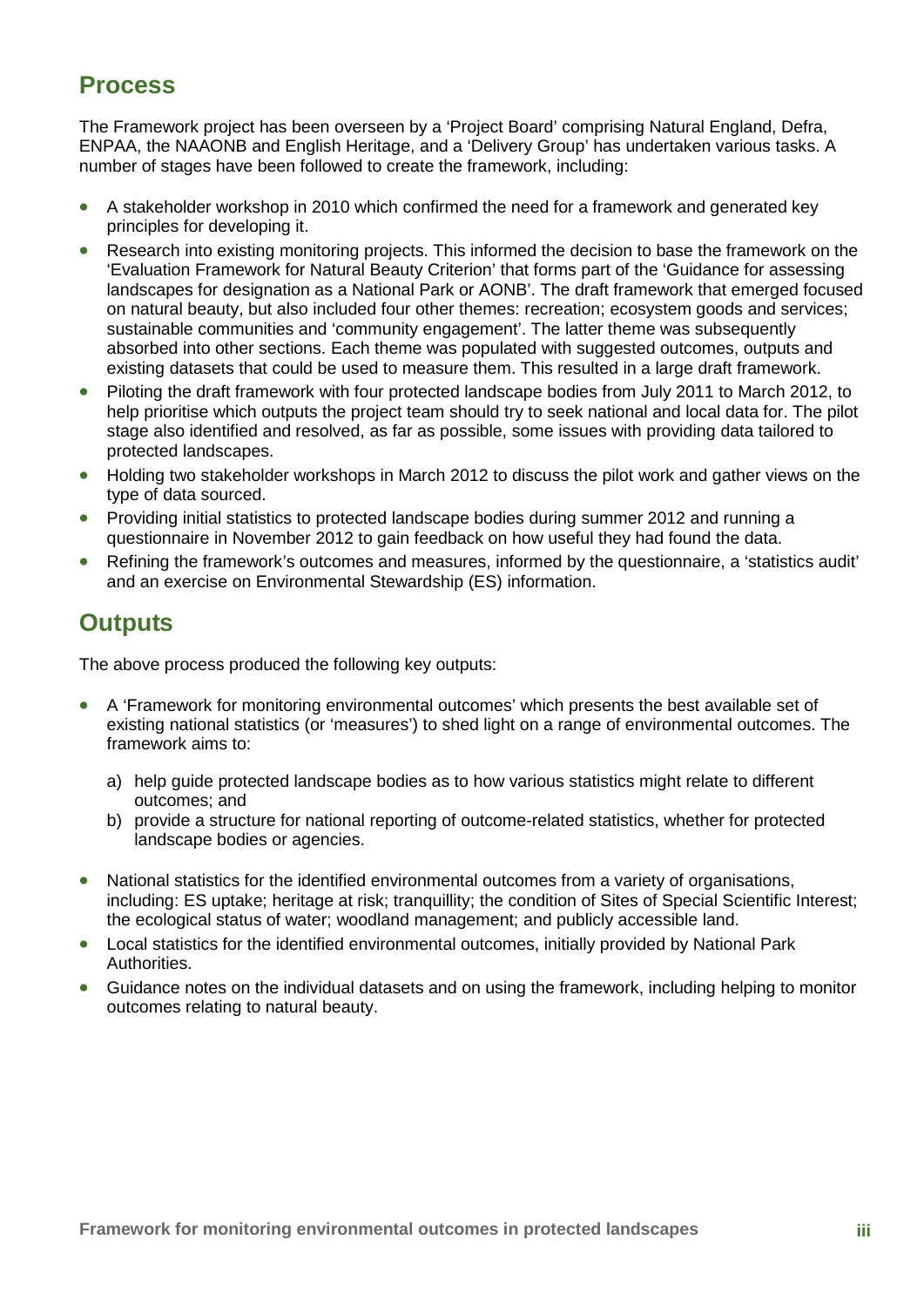### <span id="page-7-0"></span>**Next steps**

The partnership has produced a framework that provides a national structure for monitoring the environmental outcomes that are delivered in protected landscapes, populated with an agreed set of statistics that should be provided by partners on an ongoing basis. This will allow protected landscape bodies and others to measure trends, identify management needs and focus delivery. The partnership anticipates that the framework will be reviewed and refined over time to ensure it remains fit for purpose. This will be in response to further information on how the data is being used; as new or updated data becomes available; and, potentially, to monitor additional environmental outcomes, particularly in response to government policy.

Other areas for possible development include incorporation of AONB local statistics and improvements in how protected landscape bodies and others can access the statistics in a simple and interactive way, with appropriate context and trends.

The cross-organisation approach led by Natural England has worked well. To ensure that the progress made to date and the strong engagement between the protected landscape bodies, Natural England and other agencies is maintained, it is important that the partnership approach continues.

The Project Board believes that the framework will provide a sustainable means of monitoring environmental outcomes in protected landscapes, which will help to improve NPA and AONB planning and reporting. It will also contribute useful evidence for all those working or influencing activities in England's National Parks and AONBs to achieve the best environmental outcomes in these special places.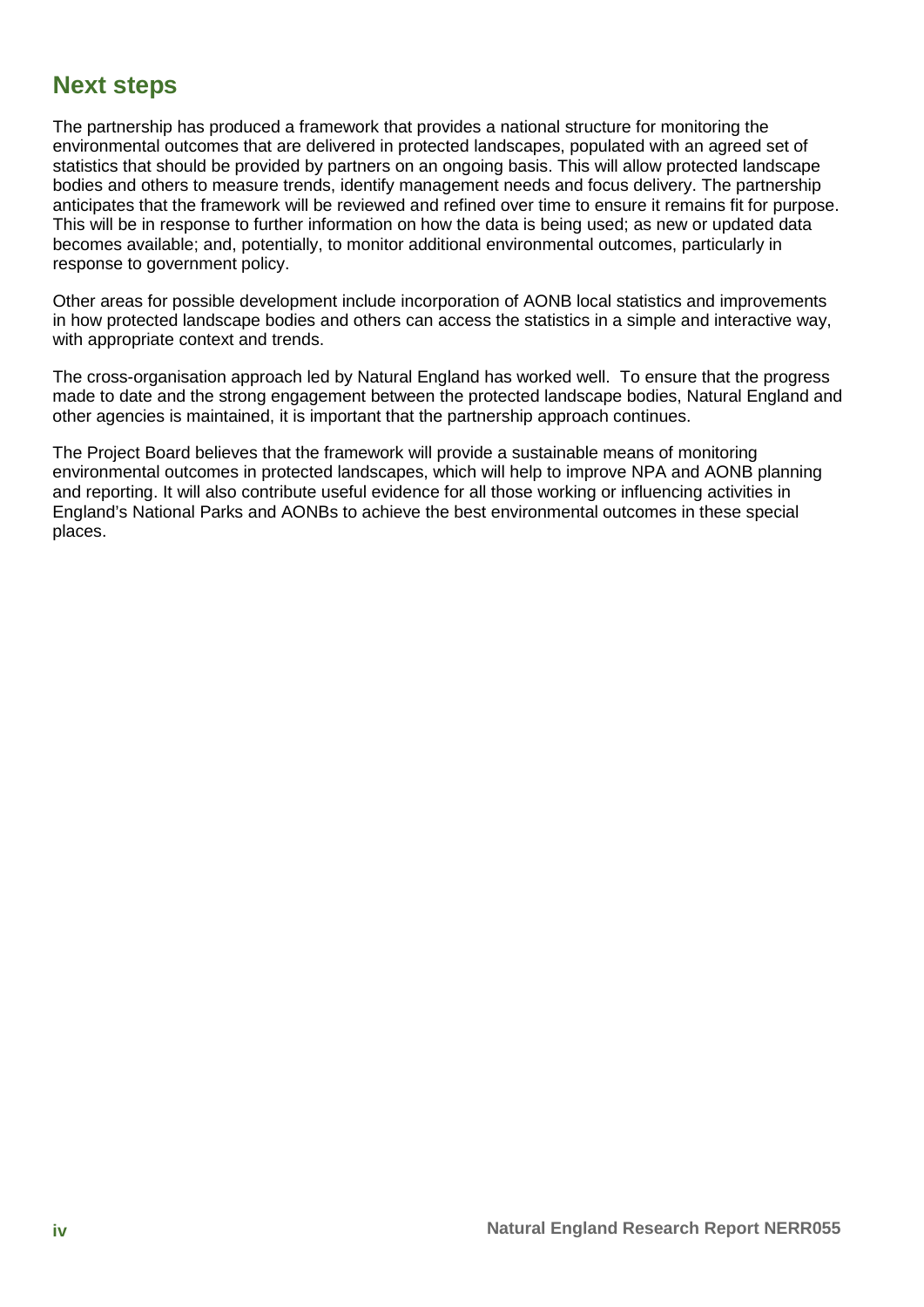## **Contents**

|                |            | Project details                                                          | j              |
|----------------|------------|--------------------------------------------------------------------------|----------------|
|                | Summary    |                                                                          | ij             |
|                |            | Drivers, aims and objectives                                             | ij             |
|                | Process    |                                                                          | jij            |
|                | Outputs    |                                                                          | iii            |
|                | Next steps |                                                                          | iv             |
| $\mathbf 1$    |            | Introduction                                                             | 1              |
|                | 1.1        | Context                                                                  | 1              |
|                | 1.2        | The drivers for the work                                                 | $\overline{2}$ |
|                | 1.3        | Aim and objectives                                                       | 3              |
|                | 1.4        | Project governance and Natural England's Integrated Monitoring Programme | 3              |
|                | 1.5        | Summary                                                                  | 4              |
| $\overline{2}$ |            | Process                                                                  | 5              |
|                | 2.1        | 2010 workshop                                                            | 5              |
|                | 2.2        | Research                                                                 | 5              |
|                | 2.3        | The basis of the framework                                               | $\overline{7}$ |
|                | 2.4        | Pilot stage 2011-12 – initial prioritisation of outputs and related data | 8              |
|                | 2.5        | Pilot stage - 2012 March stakeholder workshops                           | 9              |
|                | 2.6        | Provision of initial statistics                                          | 9              |
|                | 2.7        | Refining the statistics audit                                            | 10             |
|                | 2.8        | Questionnaire                                                            | 10             |
|                | 2.9        | Environmental Stewardship themes exercise                                | 10             |
|                | 2.10       | Approach to defining the framework's outcomes and measures               | 10             |
|                | 2.11       | Approach to sourcing and providing national statistics                   | 11             |
|                | 2.12       | Approach to sourcing local statistics                                    | 11             |
| 3              |            | Outputs                                                                  | 13             |
|                | 3.1        | The monitoring framework                                                 | 13             |
|                | 3.2        | National statistics for identified environmental outcomes                | 13             |
|                | 3.3        | Local statistics for identified environmental outcomes                   | 13             |
|                | 3.4        | Guidance notes                                                           | 14             |
|                | 3.5        | Timing of future updates                                                 | 14             |
|                | 3.6        | Progress in relation to aims and objectives                              | 14             |
| 4              |            | Next steps                                                               | 15             |
|                | 4.1        | Use and development of the framework                                     | 15             |
|                | 4.2        | Partnership working                                                      | 15             |
|                | 4.3        | Conclusion                                                               | 16             |
| 5              |            | Bibliography                                                             | 17             |
|                |            |                                                                          |                |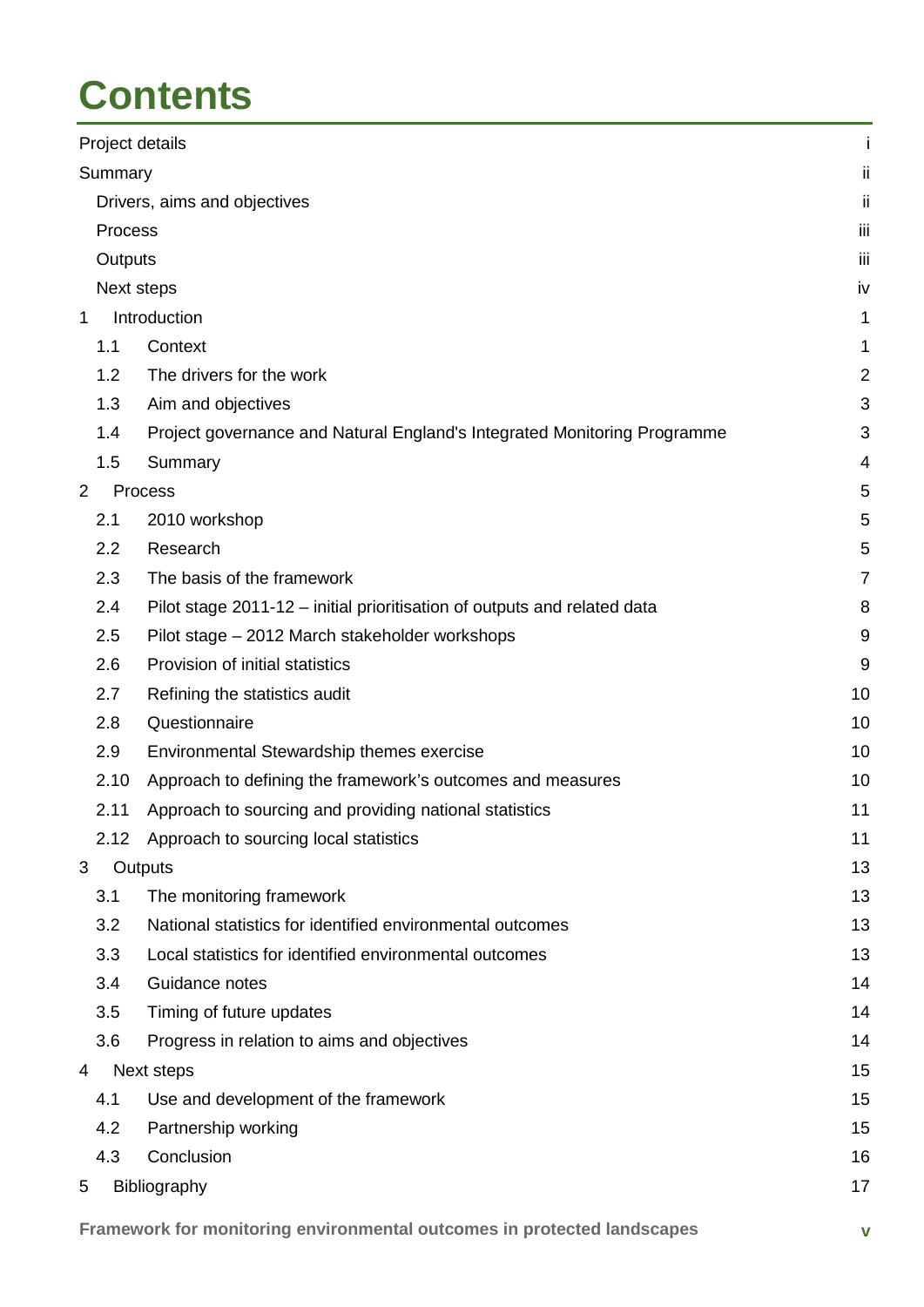## **Appendices**

| Appendix 1 History of protected landscape monitoring                                            | 18 |
|-------------------------------------------------------------------------------------------------|----|
| Appendix 2 Project Board and Delivery Group members                                             | 22 |
| Appendix 3 Criteria for pilots' prioritisation of outputs and related data                      | 23 |
| Appendix 4 Summary of 2012 March workshops                                                      | 24 |
| 4a Organisations represented at the March 2012 workshops                                        | 27 |
| 4b Summary of data available                                                                    | 28 |
| Appendix 5 Statistics audit                                                                     | 29 |
| 5a Approach to the audit                                                                        | 29 |
| 5b Extract from natural beauty part of statistics audit                                         | 30 |
| Appendix 6 Summary of responses to questionnaire                                                | 33 |
| 6a Respondents                                                                                  | 40 |
| Appendix 7 Summary of Environmental Stewardship themes prioritisation exercise                  | 41 |
| Appendix 8 Approach to measures and outcomes - explanatory note                                 | 44 |
| Appendix 9 Extract from the framework's outcomes and measures workbook                          | 45 |
| Appendix 10 Guidance note on using the framework                                                | 46 |
| Appendix 11 Statistics provided to each AONB and National Park in 2013, and frequency of future |    |
| provision                                                                                       | 48 |
| Appendix 12 Progress in relation to project aim and objectives                                  | 51 |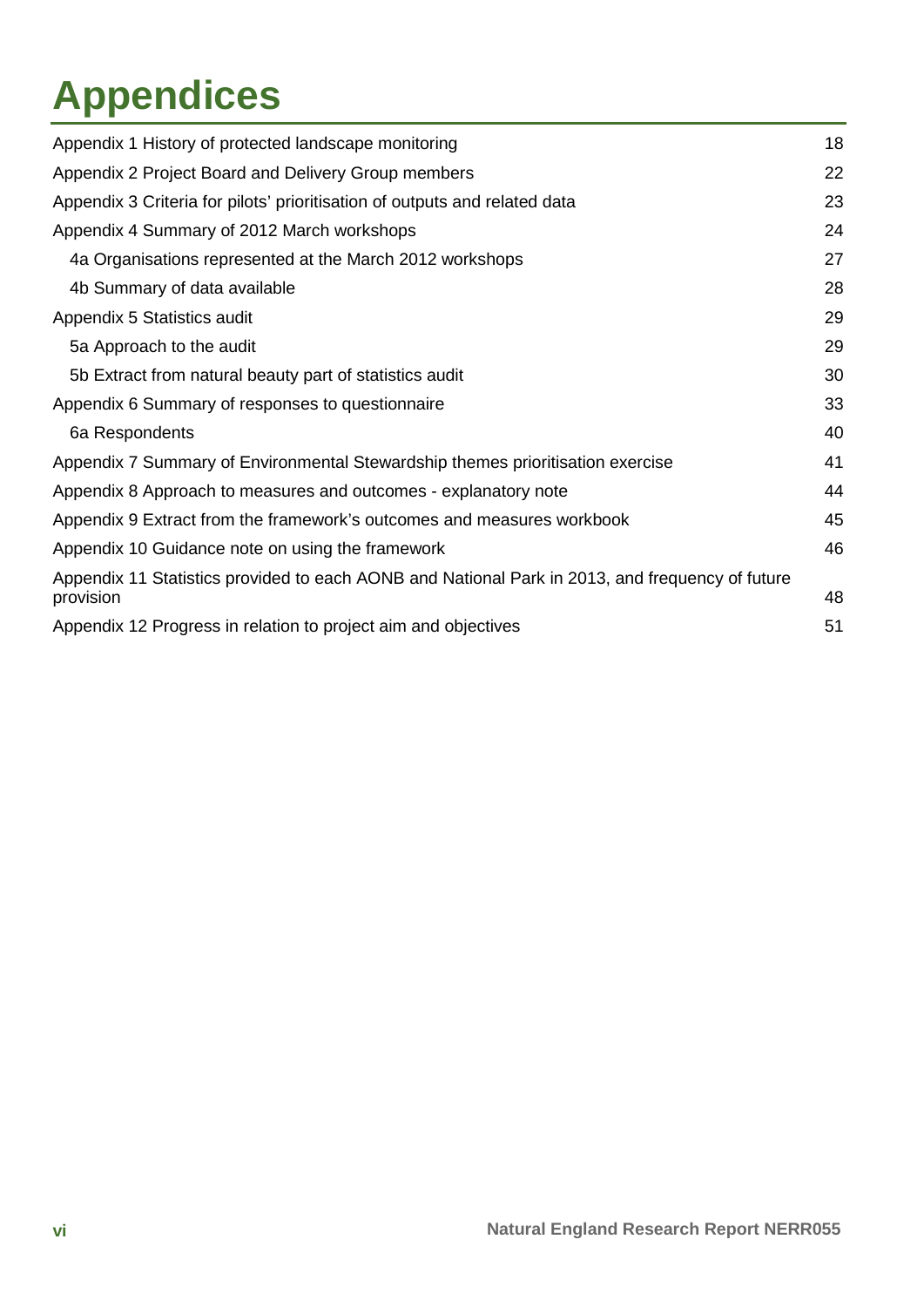## <span id="page-10-0"></span>**1 Introduction**

The 'Framework for monitoring environmental outcomes in protected landscapes' project has developed a national framework for monitoring environmental outcomes in National Parks and Areas of Outstanding Natural Beauty (AONBs).

The project began in spring 2010. It is one of Natural England's Integrated Monitoring Programme projects and has been developed in close partnership with Defra, the English National Park Authorities Association (ENPAA), English Heritage and the National Association for AONBs (NAAONB). The Environment Agency and Forestry Commission have also contributed.

This report explains the background to the work, the process followed to create the framework, its outputs and next steps.

## <span id="page-10-1"></span>**1.1 Context**

The first National Parks and AONBs - collectively referred to as our 'protected landscapes' - were designated in the [1](#page-10-2)950s<sup>1</sup>. There are nine National Parks and 34 AONBs in England which, together with the Broads, cover about 23% of the country (**Figure 1**). They are designated for their natural beauty and, in the case of National Parks, also for their recreational value. Their management bodies share the statutory purpose of conserving and enhancing their area's natural beauty (and wildlife and cultural heritage too if a National Park). National Parks must also promote opportunities for the public to understand and enjoy their special qualities. Protected landscape management bodies set out their environmental objectives in statutory management plans that are reviewed at least every five years. Many agencies, organisations, communities and businesses also contribute to the delivery of the management plans.

There has never been a national framework to monitor the environmental outcomes delivered in protected landscapes by protected landscape management bodies and others. Over the past 20 years various reviews have pointed to these monitoring deficiencies and there have been attempts to develop a better evidence gathering and monitoring approach (**Appendix 1**). These have tended to be one-off pieces of work and no long-term sustainable framework has previously been put in place – largely due to technical difficulties and limited resources.

As Defra's **['National Park Authorities: Assessment of Benefits'](http://www.defra.gov.uk/publications/files/pb13533-national-park-authorities.pdf)** 2011 paper [**1**] acknowledges, there are three factors that can hinder the collation of data by individual protected landscape bodies:

- 1) It can often be time-consuming to collate data from national agencies.
- 2) Licensing issues can sometimes make it hard to access certain information.
- 3) Data provided for local authorities is not always available 'cut' in a way that conforms to protected landscape boundaries. This is a particular issue for AONBs that cross multiple local authority boundaries.

<span id="page-10-2"></span> $<sup>1</sup>$  Many others have been designated since, the most recent being the South Downs National Park which came</sup> into being in 2010.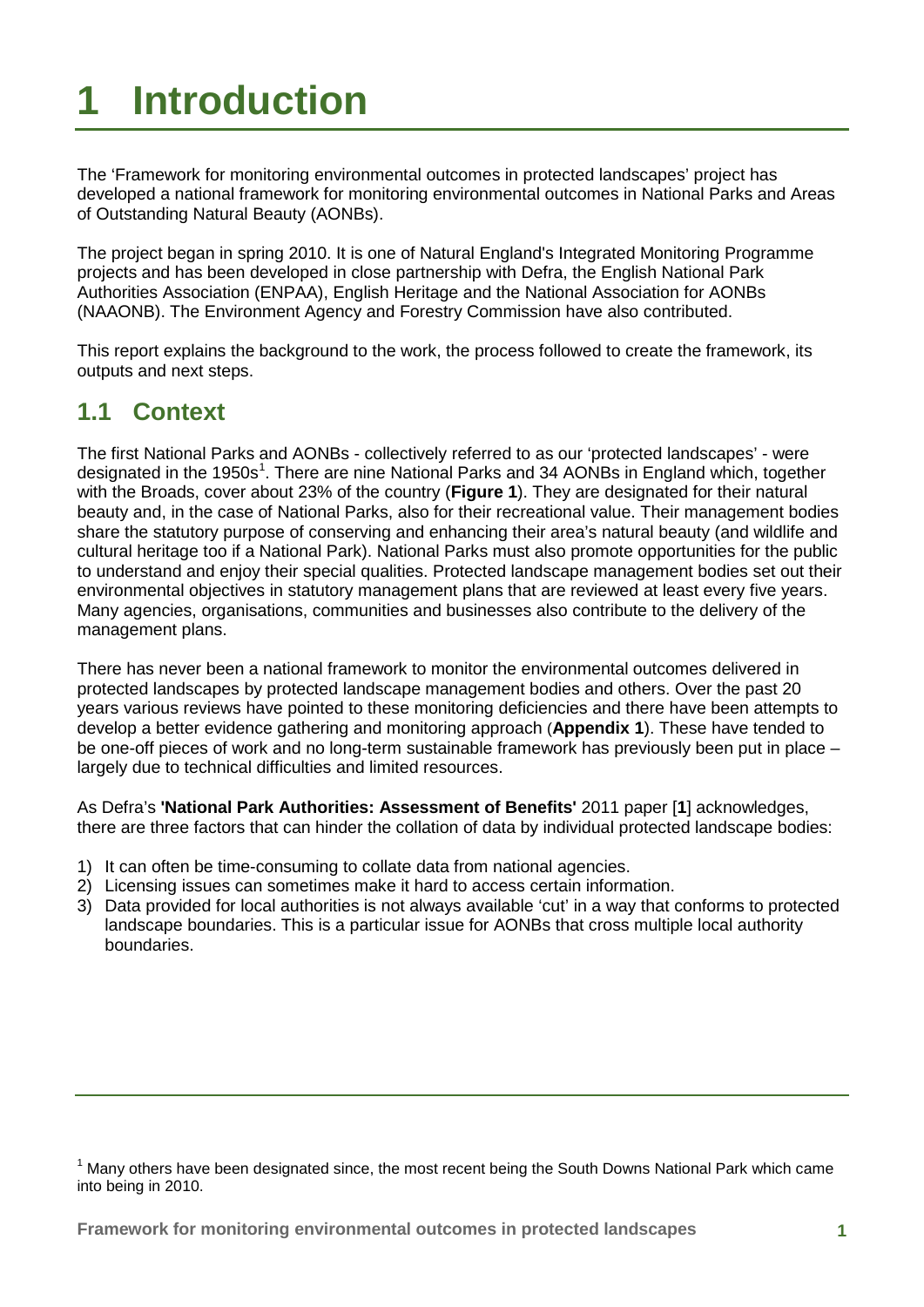



## <span id="page-11-0"></span>**1.2 The drivers for the work**

The Framework project was initiated to address the lack of a national monitoring framework and to meet a number of national and local drivers. These included the need to:

- Illustrate how, and to what extent, delivery of environmental outcomes by protected landscape bodies and others is supporting National Park and AONB management plan objectives and policies.
- Gain a better understanding of the outcomes generated from national and local investment in these landscapes.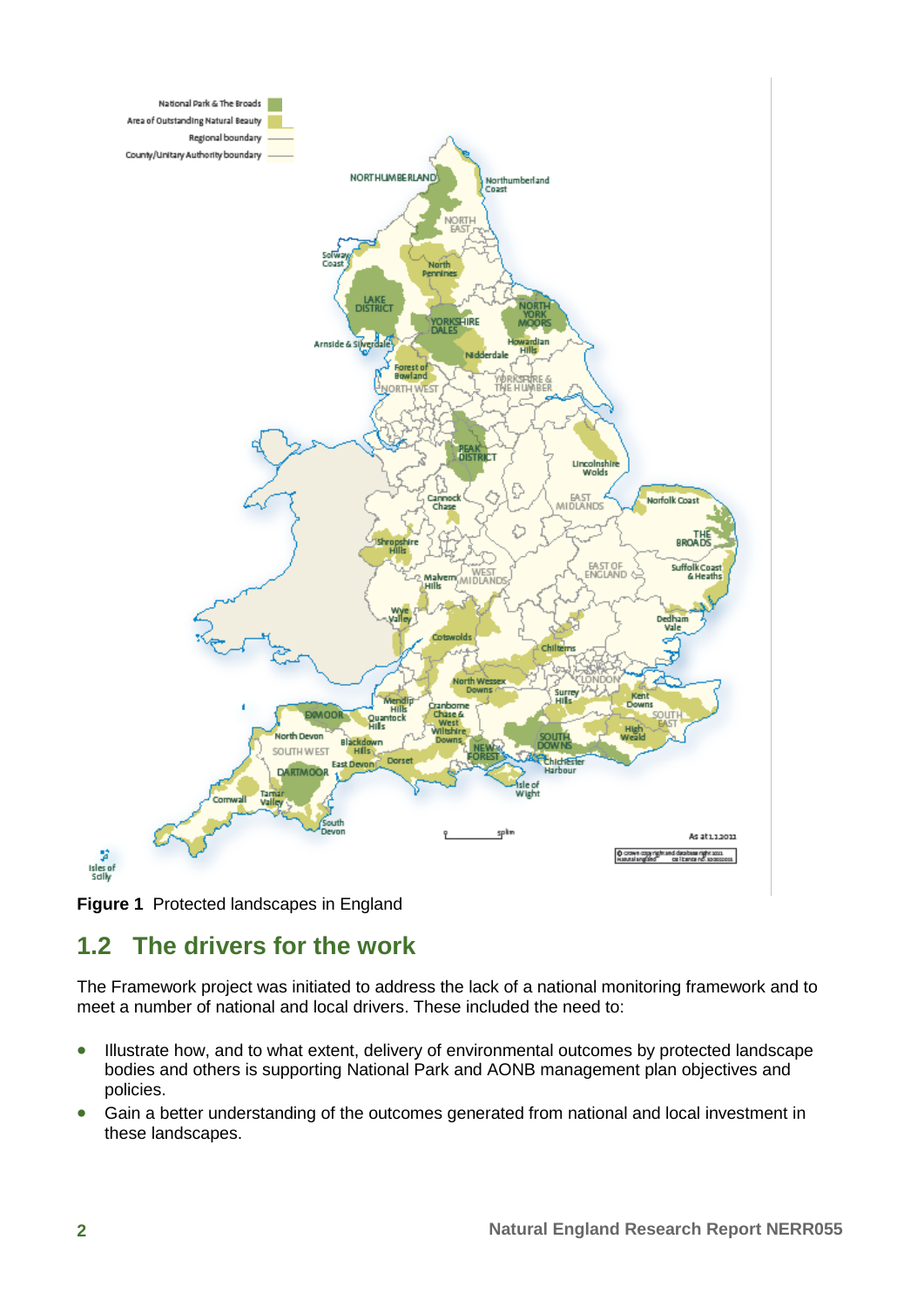- Show how and to what extent delivery is meeting the Government's aspirations, such as contributing towards ecosystem goods and services and other aspects of the 2011 Natural Environment White Paper, and Biodiversity 2020.
- Provide evidence to inform future decision making, particularly at the local level to assist with the targeting of resources.

An additional driver, linked to the first, was to provide information to illustrate how, and to what extent, delivery by protected landscapes and others is supporting the achievement of protected landscapes' statutory purposes.

## <span id="page-12-0"></span>**1.3 Aim and objectives**

A stakeholder workshop held in May 2010 (see 2.1) resulted in the following project aim and objectives:

Aim: To establish a coordinated and robust monitoring framework for England's protected landscapes.

Objectives:

- To demonstrate the effectiveness of the conservation and enhancement of the outstanding natural beauty of England's protected landscapes.
- To provide an evidence base to assess the effective delivery of protected landscapes' management plan objectives and to inform their review.
- To provide an evidence base to inform the understanding of the benefits of protected landscape designation.
- To provide an evidence base to demonstrate that England's protected landscapes are exemplars of land management (including: local character; cultural heritage; tranquillity; biodiversity in favourable condition; exemplary access management; and resilience to climate change).

### <span id="page-12-1"></span>**1.4 Project governance and Natural England's Integrated Monitoring Programme**

Natural England has a responsibility under the tripartite agreement with Defra and the NAAONB to "lead on development of proposals for strategic environmental outcome monitoring and reporting for protected landscapes". Similarly, the Natural England/ENPAA Shared Outcomes Agreement states that the organisations will work together to "develop an evidence-based framework for monitoring the environmental outcomes that protected landscapes deliver."

Reflecting these responsibilities, the Framework project has been overseen by a Steering Group (latterly 'Project Board') comprising Natural England, Defra, ENPAA and the NAAONB, plus English Heritage. This group has made decisions on the running of the project. For the purposes of this report, the term 'Project Board' refers both to the original Steering Group and its later incarnation.

A 'Delivery Group' has provided advice on the content of the framework and undertaken various tasks. This has mainly comprised Natural England officers but has also drawn upon expertise from ENPAA's Project Board representative.

The members of the Project Board and Delivery Group are listed in **Appendix 2**.

The term 'partnership' is used in this report to encompass both groups.

The Framework project is part of Natural England's Integrated Monitoring Programme (IMP) which aims to deliver the organisation's priority monitoring requirements in the most efficient and integrated way. The project forms part of the IMP's work on 'monitoring our special sites'. Further details of the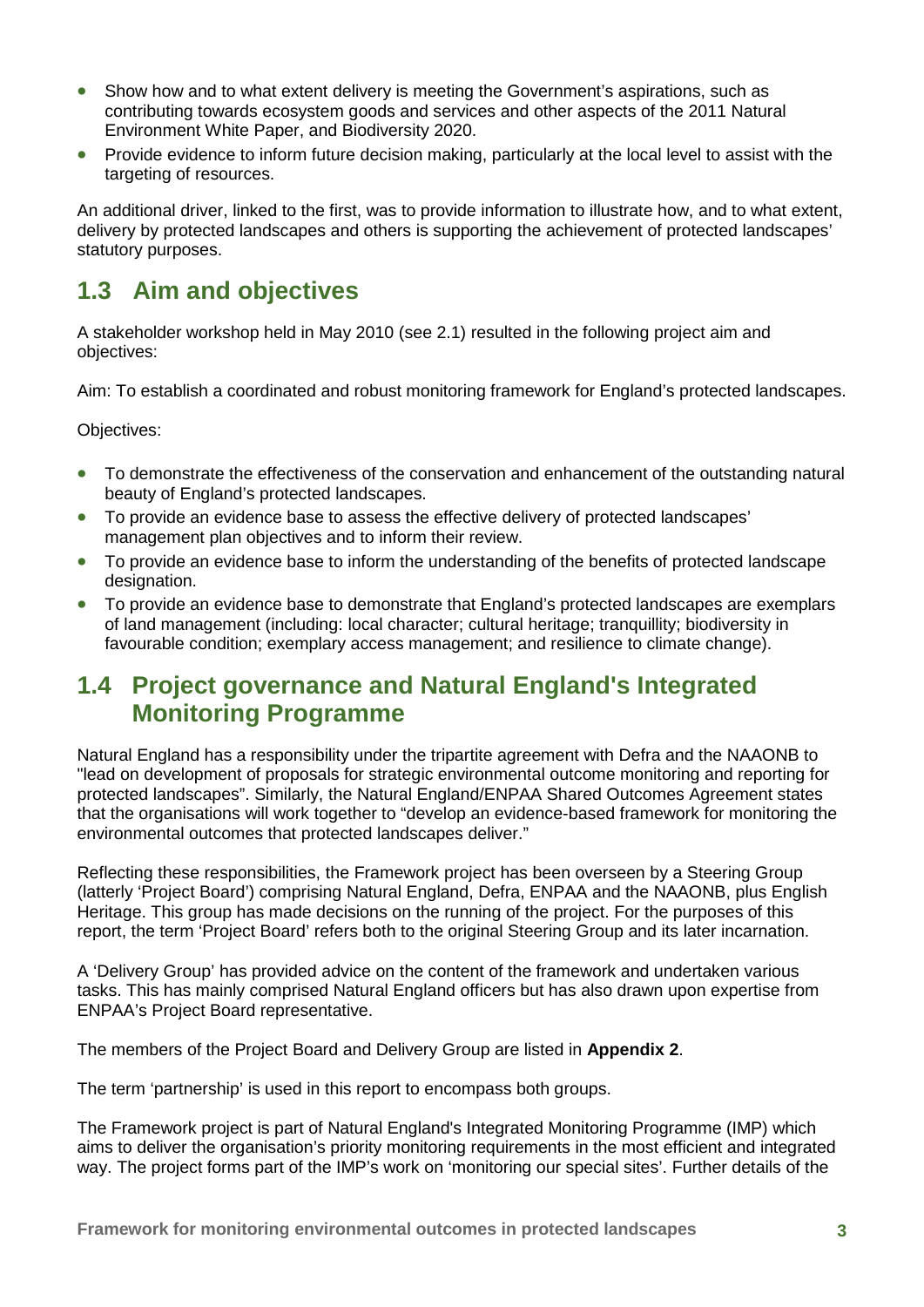## <span id="page-13-0"></span>**1.5 Summary**

**For many years, there has been a need to develop a consistent framework for monitoring the environmental outcomes delivered in protected landscapes. A partnership of protected landscape management bodies and statutory bodies has developed such a framework. This will provide evidence for a variety of purposes, including assessing how effectively the protected landscapes' statutory purposes and management plan objectives have been delivered, and better demonstration of the benefits of protected landscape designation. The partnership has also identified, and is making available, the existing national datasets that are relevant to the framework and can be applied meaningfully to protected landscapes.**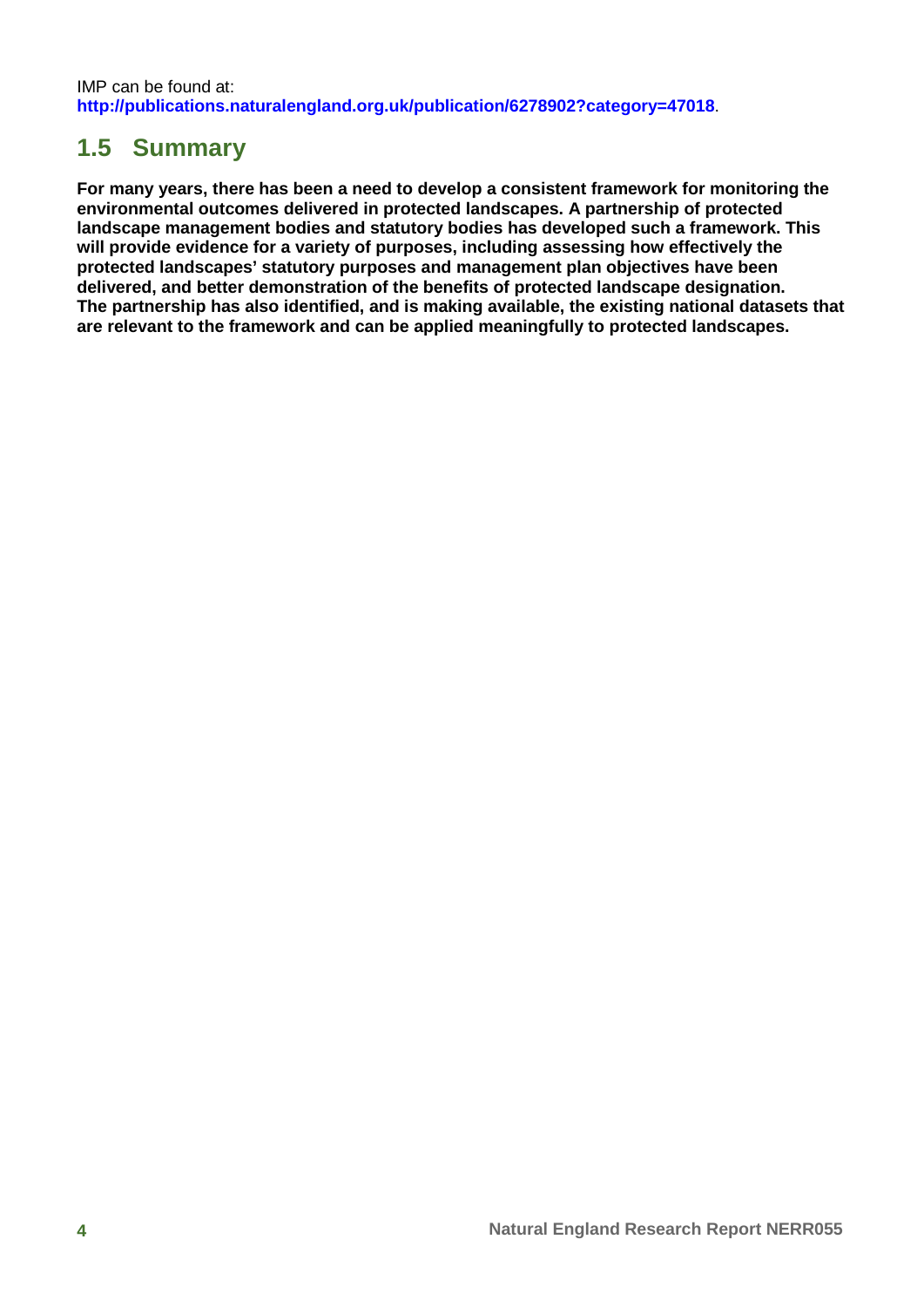## <span id="page-14-0"></span>**2 Process**

## <span id="page-14-1"></span>**2.1 2010 workshop**

Natural England held a stakeholder workshop in May 2010, attended by representatives from AONBs, National Park Authorities, Campaign for National Parks, Defra, English Heritage, ENPAA, NAAONB and other bodies. This stage, and others that have been followed to create the framework, are shown in (**Figure 2**).

At the workshop, there was a clear wish for a monitoring framework and participants' views clarified what the framework needed to provide. Attendees generated the project aim and objectives (see 1.3) plus the following key principles for the work:

- monitoring must be simple and nationally consistent;
- monitoring must be at a protected landscape scale (not components of the designation);
- data must be affordable to collect; and
- monitoring will measure the 'State of the Park' (ie. the state of the protected landscape), not the performance of the management body<sup>[2](#page-14-3)</sup>. It should therefore include data from a range of organisations.

## <span id="page-14-2"></span>**2.2 Research**

At the workshop, some attendees aspired to monitor special qualities. Detailed investigations subsequently found that it would be impractical to do so within a nationally consistent framework. This is because there is, understandably, no consistency in special qualities across protected landscapes, and also no standard national approach for defining them.

The partnership also reviewed existing monitoring projects. It identified some indicators and datasets that should, ideally, be incorporated into the framework, notably the National Parks' 'State of the Park' indicators<sup>[3](#page-14-4)</sup>, plus the South West Protected Landscapes core dataset. Numerous other monitoring frameworks and projects were also identified after the workshop and the project considered how they could potentially inform the framework. These included the South East protected landscapes monitoring; Countryside Quality Counts; Devon, Cornwall, and Isles of Scilly landscape change monitoring; Countryside Survey; and research into the impact of Environmental Stewardship (ES) on landscape character and quality.

<span id="page-14-3"></span> $2$  This is being carried out through other mechanisms.

<span id="page-14-4"></span><sup>&</sup>lt;sup>3</sup> National Park authorities developed an initial suite of potential national 'State of the Park' indicators in March 2010. This work was put on hold pending development of any national monitoring framework for all protected landscapes.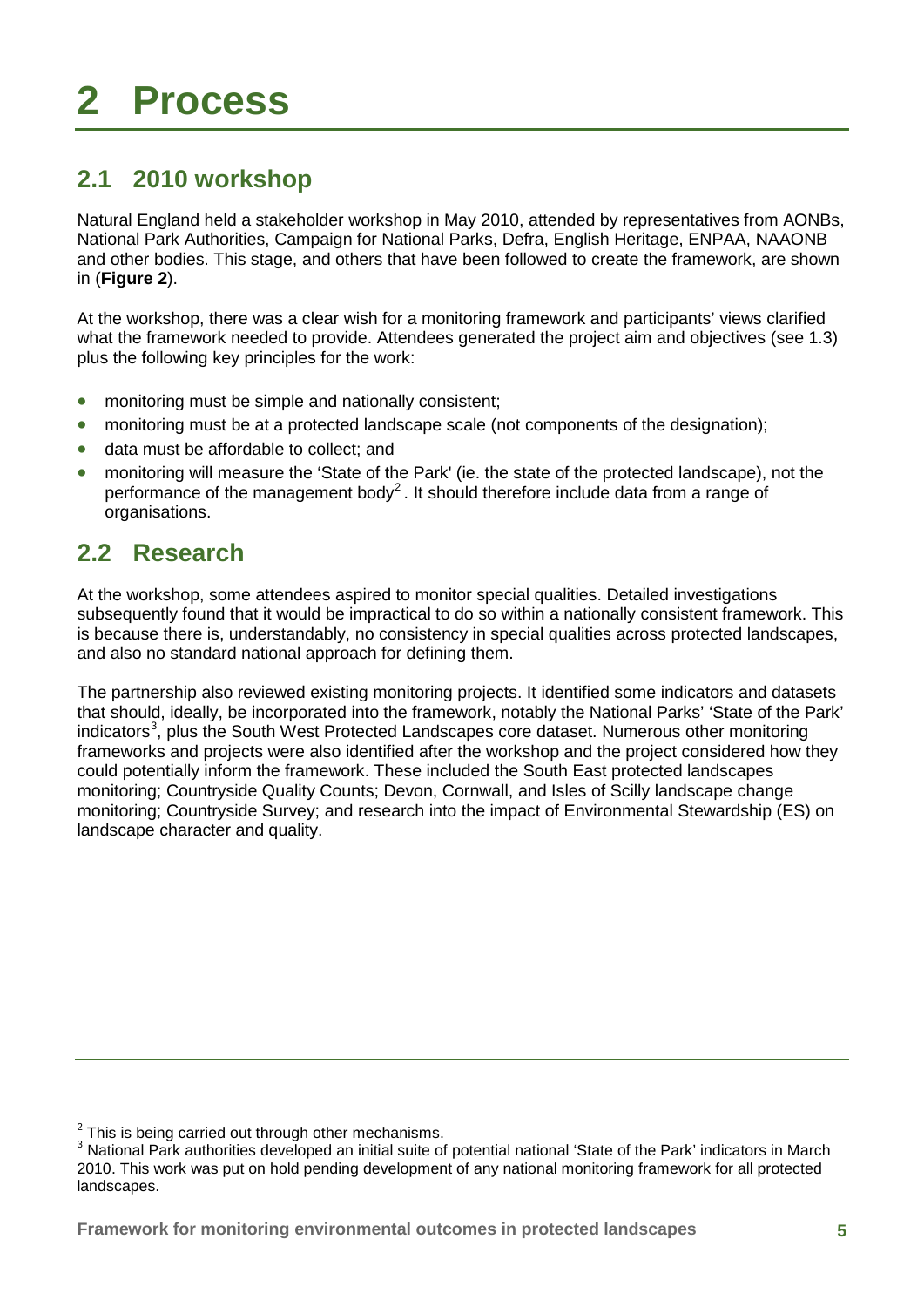

**Figure 2** Process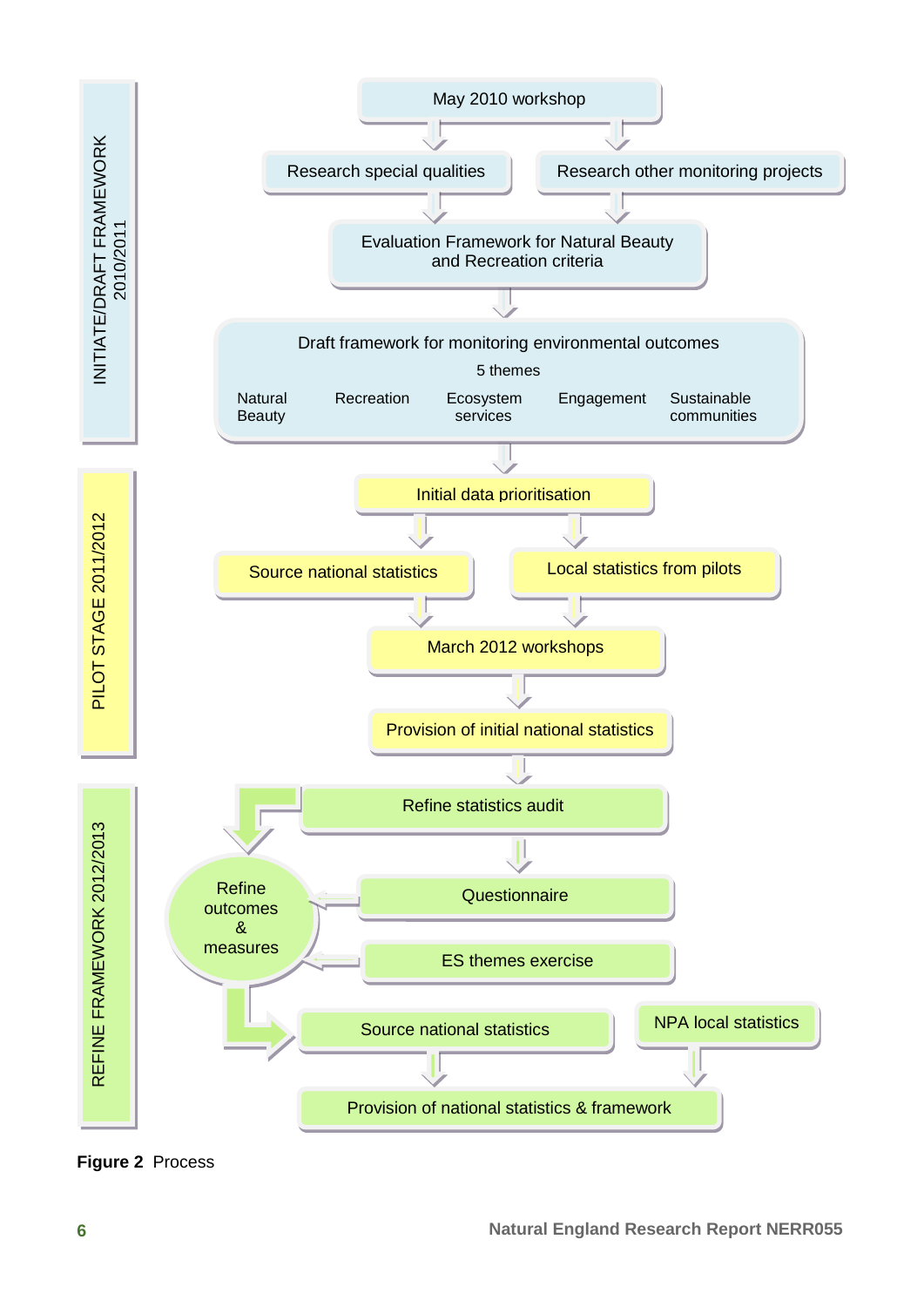## <span id="page-16-0"></span>**2.3 The basis of the framework**

Findings from the workshop and subsequent research indicated that the most appropriate basis for the framework would be the 'Evaluation Framework for Natural Beauty Criterion' that forms part of the 'Guidance for assessing landscapes for designation as a National Park or AONB' [**2**]. The rationale for using the Evaluation Framework was that:

- all special qualities relate back to the natural beauty criteria;
- the evaluation framework has been tested and 'legal proofed';
- the framework has been through external consultation; and
- there is consistency and continuity in using the same framework for designation as for monitoring.

The extract from the Evaluation Framework below illustrates part of the section on natural beauty. It sets out factors such as 'landscape quality' and 'scenic quality'; it then defines, for each factor, subfactors such as 'the condition of the landscape's features and elements'; and finally lists indicators for the presence of the sub-factors, eg. 'landscape elements are in good condition'. The criteria it sets out for designation are for guidance and it is not expected that a protected landscape will fulfil them all.

| <b>Factor</b>            | Sub-factor                                                                                                                        |                  | Code Indicator                                                                                                                                                                                  |
|--------------------------|-----------------------------------------------------------------------------------------------------------------------------------|------------------|-------------------------------------------------------------------------------------------------------------------------------------------------------------------------------------------------|
| Landscape<br>quality     | Intactness of the landscape in visual, functional and<br>ecological perspectives                                                  | NB <sub>1</sub>  | Characteristic natural and man-made elements are well represented<br>throughout                                                                                                                 |
|                          | The condition of the landscape's features and<br>elements                                                                         | N <sub>B2</sub>  | Landscape elements are in good condition                                                                                                                                                        |
|                          | The influence of incongruous features or elements<br>(whether man-made or natural) on the perceived<br>natural beauty of the area | NB <sub>3</sub>  | Incongruous elements are not present to a significant degree, are not<br>visually intrusive, have only localised influence or are temporary in nature                                           |
| <b>Scenic</b><br>quality | A distinctive sense of place                                                                                                      | NB4              | Landscape character lends a clear and recognisable sense of place                                                                                                                               |
|                          | Striking landform                                                                                                                 | NB <sub>5</sub>  | Landform shows a strong sense of scale or contrast                                                                                                                                              |
|                          |                                                                                                                                   | N <sub>B6</sub>  | There are striking landform types or coastal configurations                                                                                                                                     |
|                          | Visual interest in patterns of land cover                                                                                         | N <sub>B</sub> 7 | Land cover and vegetation types form an appealing pattern or<br>composition in relation to each other and/or to landform                                                                        |
|                          | Appeal to the senses                                                                                                              | NB <sub>8</sub>  | Strong aesthetic qualities, reflecting factors such as scale and form,<br>degree of openness or enclosure, colours and textures, simplicity or<br>diversity, and ephemeral or seasonal interest |
|                          |                                                                                                                                   | N <sub>B9</sub>  | Memorable or unusual views and eve-catching features or landmarks                                                                                                                               |
| Relative                 | A sense of remoteness                                                                                                             |                  | NB10 Relatively few roads or other transport routes                                                                                                                                             |
| wildness                 |                                                                                                                                   |                  | NB11 Distant from or perceived as distant from significant habitation                                                                                                                           |

#### **Evaluation Framework for Natural Beauty Criterion**

**Table continued...**

**Figure 3** Extract from the Evaluation Framework for Natural Beauty

The partnership then built on the Evaluation Framework to define environmental outcomes, plus related outputs that could potentially be measured using existing national datasets that might be relevant. The partnership did not attempt to seek an 'ideal' set of data, as this would require prohibitive collection costs and be contrary to one of the project's principles. These national datasets would be supported, where appropriate, with existing local data. An example is provided in **Table 1**.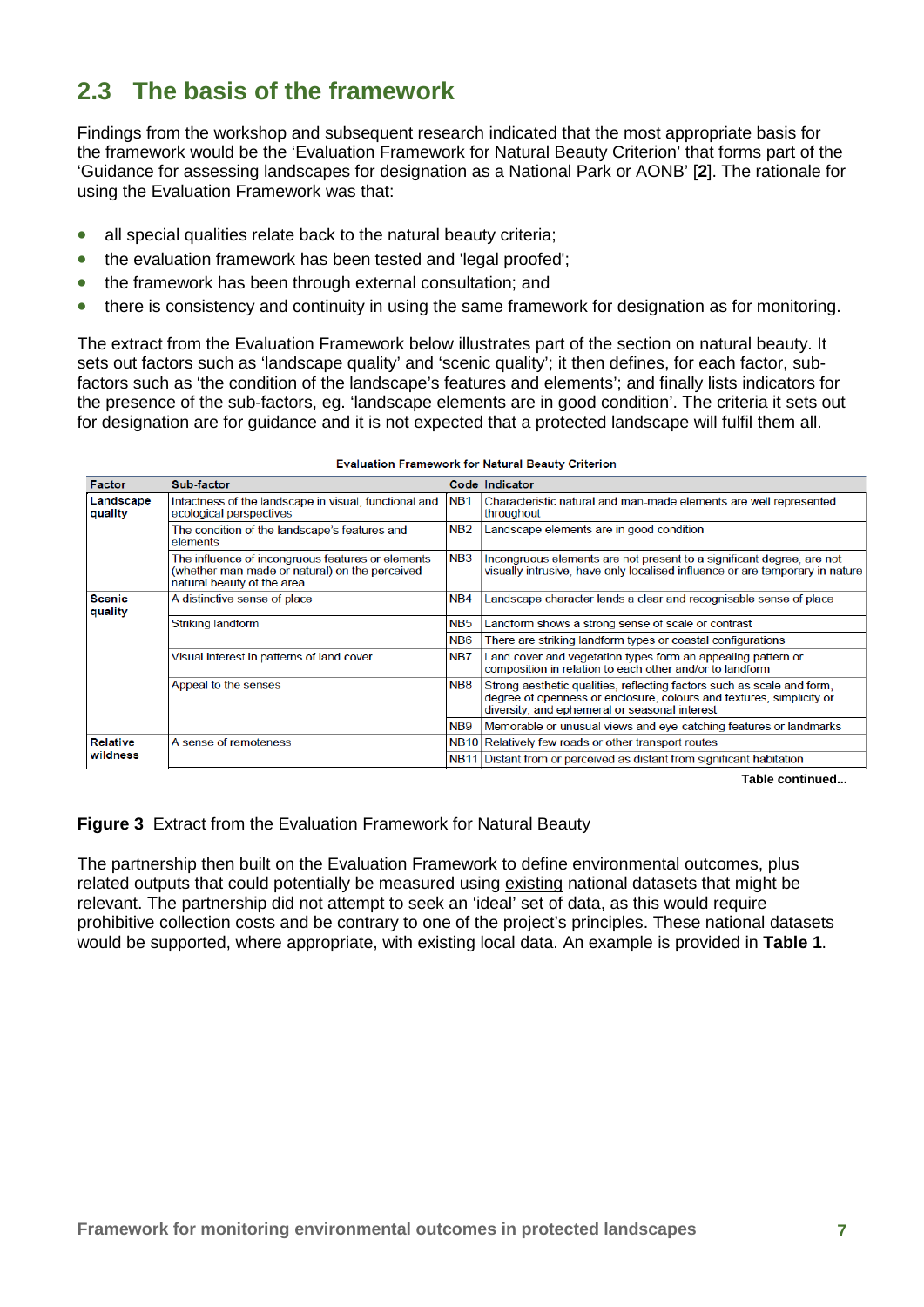| <b>Natural</b><br>beauty<br>factor | Sub-factor                                         | Indicator (one of the<br>two under the<br><b>Evaluation Framework</b><br>for this sub-factor)    | National<br>or<br>locally<br>specific | Outcome                                                          | Output                                                                                                                   | Datasets                                                                                                        |
|------------------------------------|----------------------------------------------------|--------------------------------------------------------------------------------------------------|---------------------------------------|------------------------------------------------------------------|--------------------------------------------------------------------------------------------------------------------------|-----------------------------------------------------------------------------------------------------------------|
| Cultural<br>heritage               | <b>Built</b><br>environment.<br>archaeology<br>and | Presence of visible<br>archaeological<br>remains, parkland<br>and/or designed<br>landscapes that | National                              | <b>Better</b><br>management<br>& protection of<br>archaeological | An increase in the area<br>of land under ES for<br>the management<br>and/or protection of<br>archaeological<br>features. | Natural<br>England ES<br>datasets on<br>archaeological<br>features under<br>ES options for<br>historic features |
|                                    | designed<br>landscapes                             | provide striking<br>features on the<br>landscape                                                 | Local                                 | features                                                         | An increase in the<br>number of historic<br>environment assets<br>managed under local<br>management schemes.             | Local datasets,<br>if available                                                                                 |

**Table 1** Example of defining an environmental outcome and output against a natural beauty indicator, and datasets that could be used to measure this

Four other sections or 'themes' were developed, in addition to natural beauty: recreation (to reflect National Parks' second purpose to promote opportunities for the public to understand and enjoy their area's special qualities); plus ones on ecosystem goods and services, 'community engagement' and sustainable communities. The latter three were chosen to reflect the wider breadth of protected landscapes' activity, the scope of the National Park 'state of the Park' indicators, and to provide contextual data.

As far as possible, these four sections were also populated with suggested outcomes, outputs and existing datasets that could be used to measure them. This resulted in a large draft framework for monitoring environmental outcomes in protected landscapes.

### <span id="page-17-0"></span>**2.4 Pilot stage 2011-12 – initial prioritisation of outputs and related data**

The partnership piloted the draft framework with four protected landscape bodies from July 2011 to March 2012. These were the East Devon AONB (**Figure 4**), Lincolnshire Wolds AONB, Yorkshire Dales National Park Authority (NPA) and the South Downs NPA. These areas were chosen to reflect a range of broad landscape types, sizes, locations and management bodies, with varying resources and evidence bases.

The AONBs and NPAs involved in the pilot stage carefully considered



**Figure 4** The East Devon AONB, one of the four pilot areas

the draft framework, on behalf of all protected landscape management bodies. This included prioritising which outputs the project team should try to seek national and local data for in the pilot stage, according to criteria which the pilots and wider steering group agreed (**Appendix 3**). This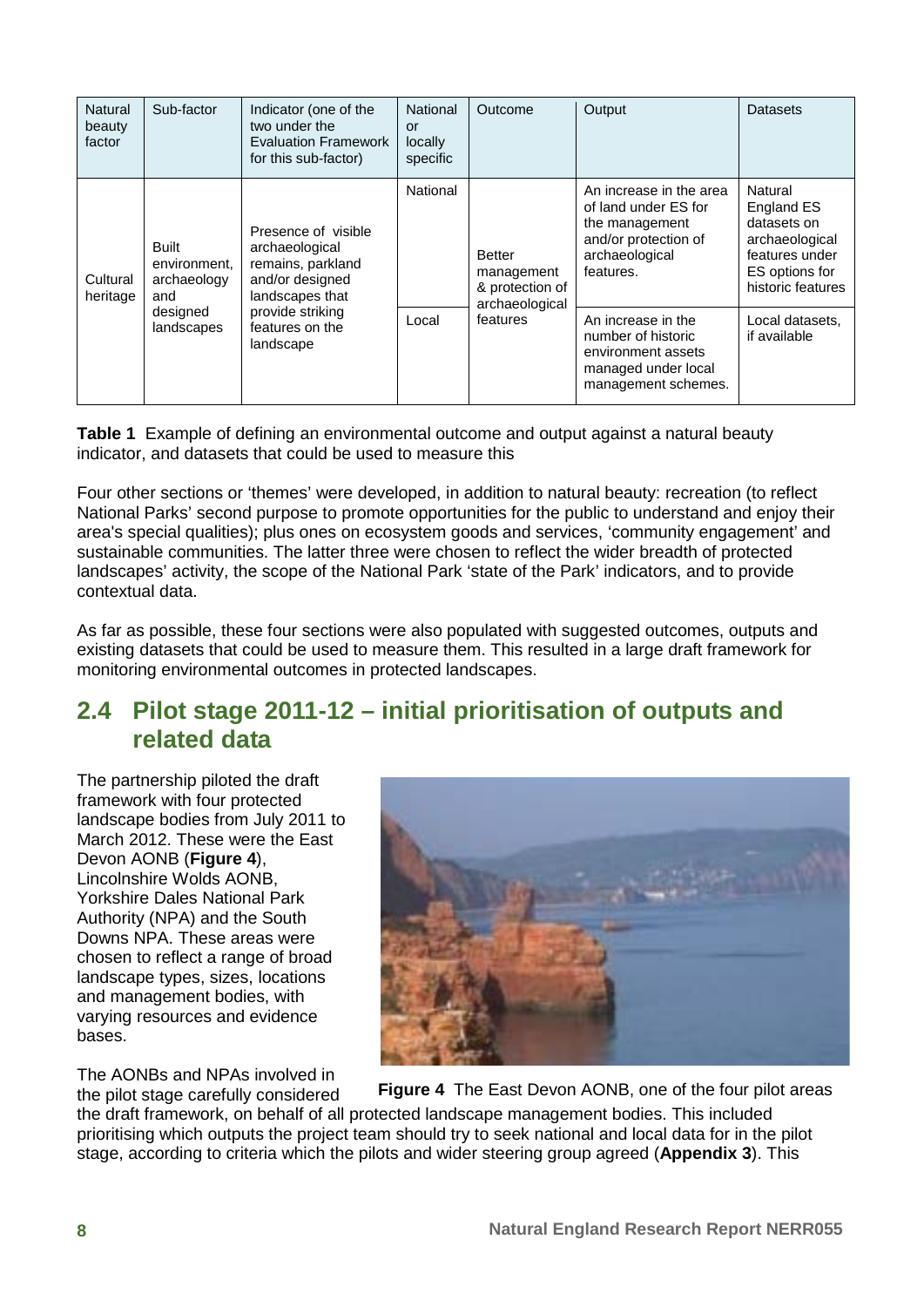reduced a long, theoretical list of information that might be useful (some of it found not to be readily available), so that the project could focus on providing helpful data.

The pilot phase highlighted some issues with providing data tailored to protected landscapes, particularly the 'cutting' of ES data where farm holdings cross the boundaries of protected landscapes. It was possible to measure the uptake of 'field parcel' based options accurately, but not options that are recorded only at 'agreement level', such as those relating to boundary features. It continues to be the case that we can only provide estimates of the total length of features (or area of land) under agreement-based options, and the total stock of boundaries in each protected landscape also remains undefined – on-site sampling may be the only way to address this issue.

Whilst Natural England, English Heritage and Defra began cutting prioritised national datasets (such as ES and heritage at risk) to protected landscape boundaries, the pilot AONBs/NPAs explored what local information they could contribute to the framework.

The pilots found that NPAs have more comprehensive programmes and systems of local data collection and management than most, but not all, AONBs. Not surprisingly, the pilots had most local data on natural beauty. They sought to identify common local datasets and found that there can be variations in terminology and the approach to collecting local data. Also, local data often required third-party involvement, particularly in the case of AONBs. However, the pilots agreed that local information, allied with national data, can be very powerful and add detail to national datasets as well as, potentially, challenging national data.

## <span id="page-18-0"></span>**2.5 Pilot stage – 2012 March stakeholder workshops**

The partnership held two workshops in March 2012 to discuss the pilot work and gather views on the type of data sourced. **Appendix 4** contains a short report of the events. The Project Board carefully considered the feedback as they developed the framework further in 2012. In particular, discussions were held with NAAONB on the framework's links with natural beauty. There were debates on the benefits of providing wider data on socio-economic factors and ecosystem services, and the Forestry Commission's views were gained on the framework, including whether it could also contribute statistics.

## <span id="page-18-1"></span>**2.6 Provision of initial statistics**

Natural England collated and distributed some of the national statistics identified in the framework to AONBs and NPAs during summer 2012. **Appendix 4b** lists the statistics that were provided. The statistics were accompanied by a guidance note explaining how they related to different indicators and outcomes. Protected landscape bodies also received spatial 'heritage at risk' data which English Heritage had produced.

This was the first time that a wide-ranging set of data was tailored to the boundaries of every protected landscape and provided in a co-ordinated way, complementing the existing on-line mapping and information services that Natural England provides. The Project Board emphasised that any interpretation of the statistics should be informed by an understanding of local contexts. Management bodies, and their local partners, could supplement national data with local information, where available, to provide a fuller and more nuanced picture of environmental outcomes and trends in their areas.

Defra subsequently produced economic profiles for each AONB, which fed into the 'sustainable communities' themes of the framework. These were very similar to ones produced for NPAs in 2010 and can be used as contextual information. Many AONBs started reviewing management plans in 2012.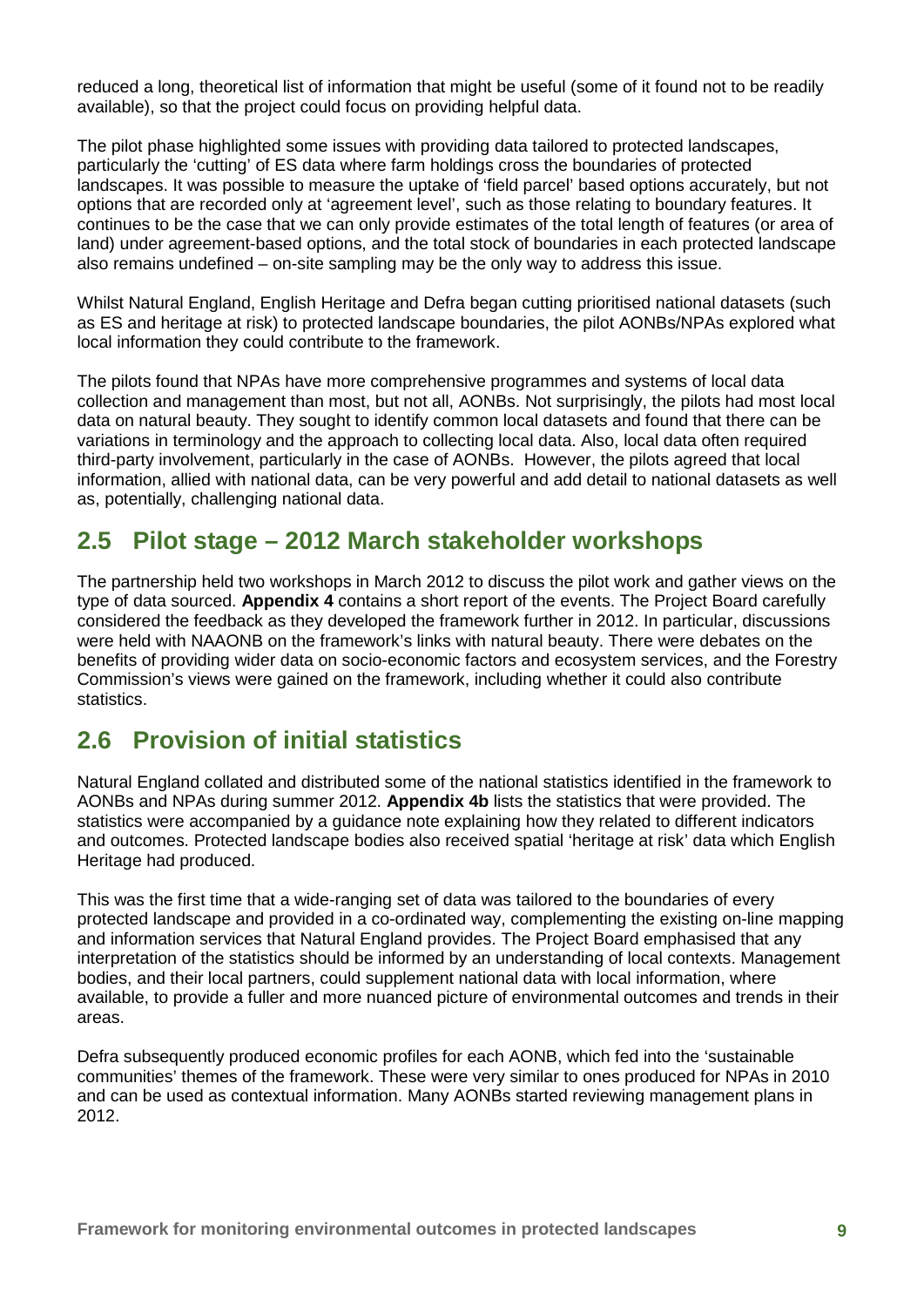## <span id="page-19-0"></span>**2.7 Refining the statistics audit**

During summer – winter 2012/13, the project's Delivery Group investigated the availability of additional existing datasets that workshop participants had suggested, plus others that the partnership had not been able to provide at the pilot stage but might be possible to produce for the next release of statistics in 2013. The Environment Agency also agreed to contribute statistics on water quality.

The results helped the Delivery Group to further simplify the still-long list of potential information and to distil it into a 'statistics audit'. An extract is included in **Appendix 5b** and the full version is available in excel format. The approach taken to the audit is set out in **Appendix 5a**.

The Delivery Group also took out the separate section on 'community engagement' (for which there were hardly any nationally available datasets) and moved the measures into other sections, notably into 'Sustainable Communities'.

### <span id="page-19-1"></span>**2.8 Questionnaire**

In November 2012, the partnership used a questionnaire to gather valuable feedback from protected landscape management bodies on how useful they had found the data provided in the summer. Most respondents said they were planning to use the information to review their management plans, with other popular uses including input to 'State of the Park/AONB' reports and background information for funding bids. The Project Group's analysis of the responses helped to inform the Project Board's decision on which statistics to update, which additional ones to provide if possible, and how to improve the accompanying information. A summary of the questionnaire responses is set out in **Appendix 6**.

### <span id="page-19-2"></span>**2.9 Environmental Stewardship themes exercise**

Natural England provided indicative headline figures for the area covered by ES options under certain themes (eg. woodland/ moorland/lowland heathland) in summer 2012 (see 2.6). Later in the year, the Delivery Group devised a way of providing more accurate figures which removed the double counting of options where they are co-located.

The Delivery Group ran an 'ES themes exercise' in autumn 2013 to prioritise the six 'themes' which Natural England calculated accurate annual headline figures for, in order to keep the monitoring task manageable. The Group sought feedback from protected landscape bodies on which ones these should be. The exercise is summarised in **Appendix 7**.

The Group recognised that whichever six themes were chosen they would not include all the themes and options that are important to different protected landscapes. The Group therefore devised a separate spreadsheet showing protected landscape management bodies the uptake their area has of any of the individual parcel-based ES options.

## <span id="page-19-3"></span>**2.10 Approach to defining the framework's outcomes and measures**

The March 2012 workshops crystallised the partnership's view that the framework should set out a 'menu' of environmental outcomes that can be measured, as far as possible, using the most relevant and readily available existing data. It was felt that a small number might be ones that all protected landscape bodies could relate to; others would be of relevance to different areas. Individual National Parks and AONB management bodies could also define additional outcomes that are locally specific and relate to their management plan indicators which are not covered by the national information.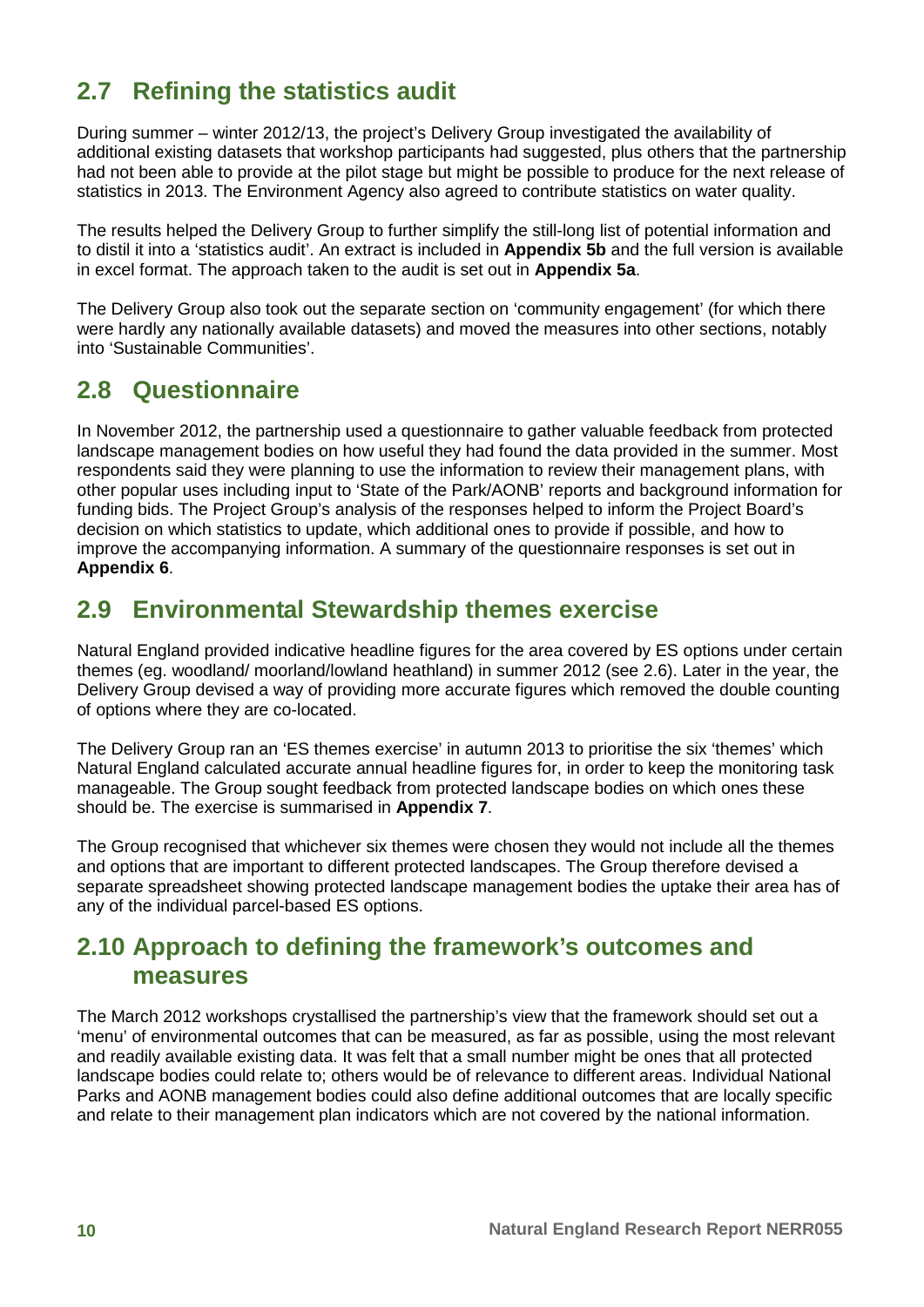**Appendix 8** explains the steps that the Delivery Group took to setting out the framework's outcomes and related measures. Refining the outcomes and measures was an iterative process, with the group updating the outcomes as it became clearer whether certain statistics could be provided.

There were some cases where it was not possible to measure true 'outcomes'. In these instances, the Delivery Group identified 'output' (or activity) information as a proxy. An example is the use of ES data, which only indicates the amount of land or features under management, not whether they are in good condition.

## <span id="page-20-0"></span>**2.11 Approach to sourcing and providing national statistics**

Natural England coordinated the cutting of additional and updated datasets in spring 2013. This included liaising with the Forestry Commission, English Heritage and the Environment Agency, as well as cutting datasets that it owned. This multi-agency approach helped to resolve any licensing issues and ensured a consistent approach to cutting statistics to boundaries.

Wherever possible<sup>[4](#page-20-2)</sup>, the Project Board decided that the statistics should reflect the situation as at the end of March 2013, so as to provide a full financial year figure. This would provide the 'baseline'<sup>[5](#page-20-3)</sup> against which trends can be measured. The Board decided not to gather pre-2010/11 data for any of the outcomes in order to focus resources on the most recent data.

The Project Board agreed the end of May as the date for the majority of statistics to be provided to protected landscape bodies. This was based on it being:

- the earliest that Natural England could process a large quantity of statistics reflecting the situation as at end March;
- in time for NPAs to fulfil their statutory requirement to report publicly on their performance before the end of June; and
- in time for the majority of AONBs to incorporate relevant information into the review of statutory management plans.

The Project Group investigated the best means of sharing the information with protected landscape bodies. They found that issuing it in the same way as in the pilot stage – namely, via 'TransferBIGfiles' – remained the most feasible method, with information sent on CD to AONBs who could not access the site or preferred to receive it in this way. Further investigation is needed to explore whether an improved method becomes available (see 4.1).

## <span id="page-20-1"></span>**2.12 Approach to sourcing local statistics**

'Local statistics' fall into two categories under the framework:

- 1) Those relating to 'local measures' information which is best provided by protected landscape bodies where national measures are not readily available. The nature of such information may well vary between different protected landscapes, although the NPAs agreed to contribute two sets of local information that they collate in a consistent way – namely, on the percentage of rights of way in good condition, and the number of volunteers engaged.
- 2) Local information that adds to national statistics for example, the 'heritage at risk' figures that NPAs hold on Grade II listed buildings. The Project Board decided to focus on sourcing such

<span id="page-20-2"></span> $4$  Some statistics are only available to reflect a different time of year – eg. Heritage at Risk figures reflect the situation as of May each year.

<span id="page-20-3"></span>Some statistics can be traced back a year earlier to spring 2012 if they were provided in the pilot stage.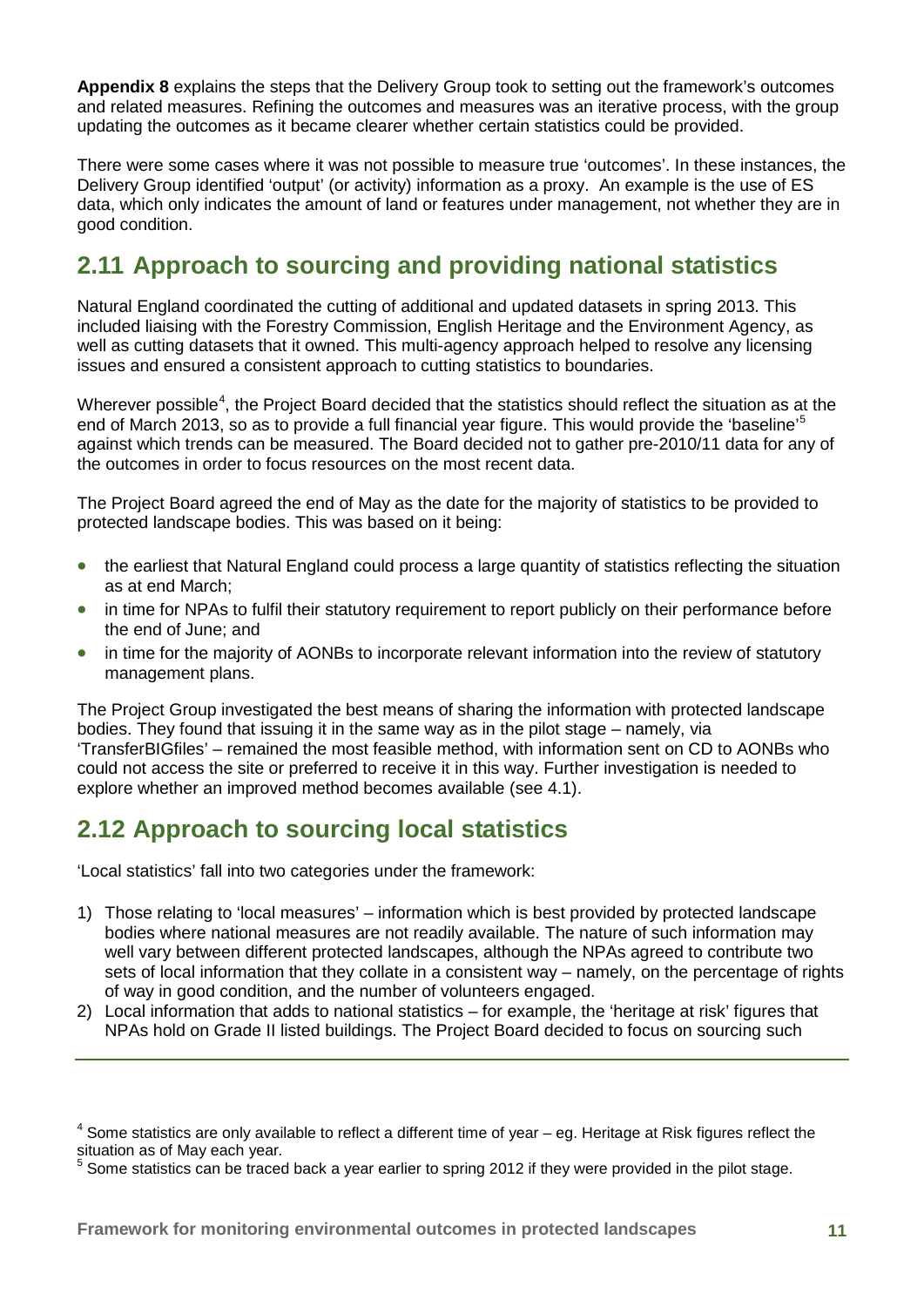statistics from all NPAs in spring 2013. This was to test how well the exercise worked before potentially inviting AONBs to contribute local statistics voluntarily if they are available. See 3.3.

The local data is incorporated into the framework.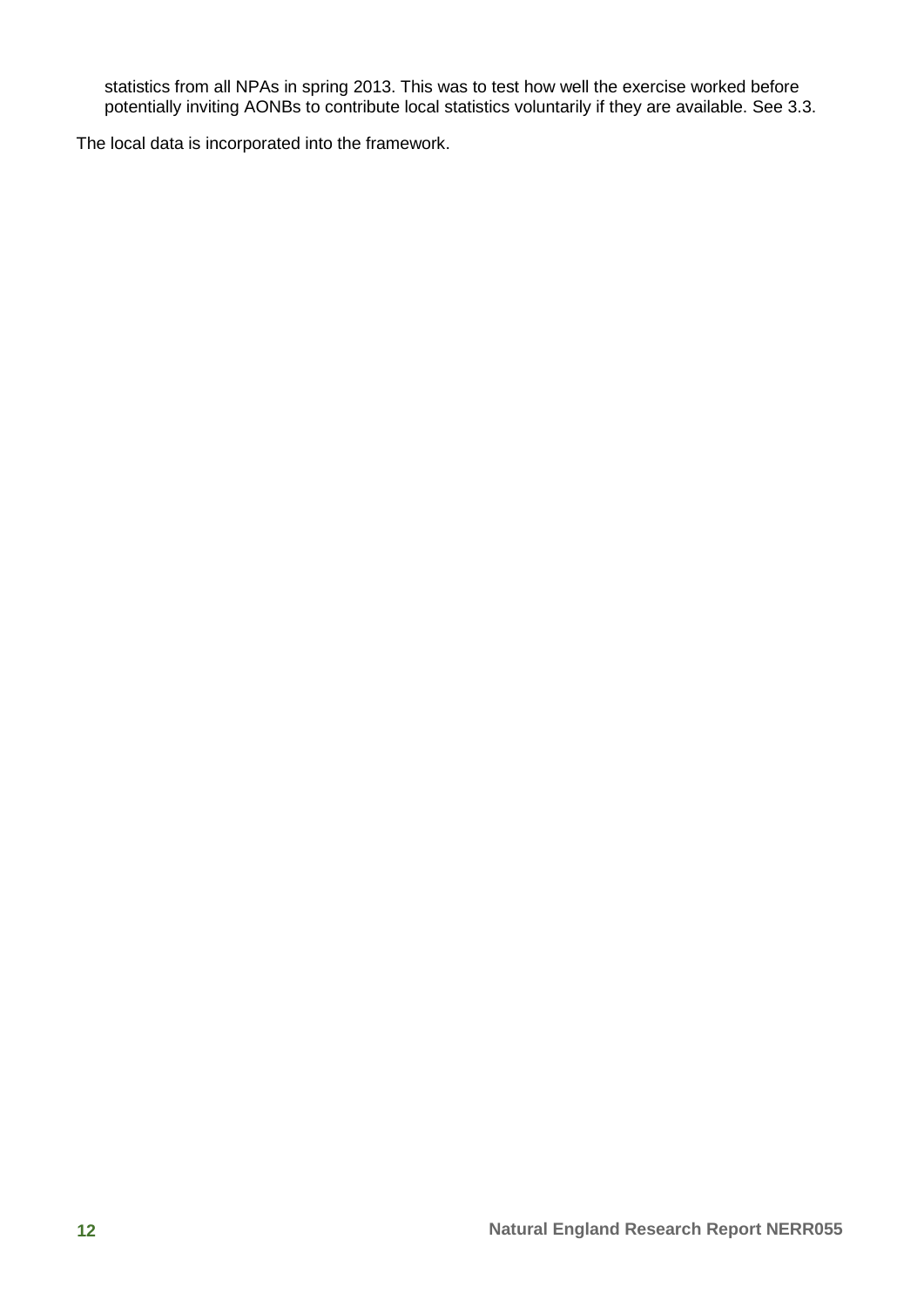## <span id="page-22-0"></span>**3 Outputs**

## <span id="page-22-1"></span>**3.1 The monitoring framework**

**Appendix 9** presents an extract from the 'Framework for monitoring environmental outcomes'. The full version of the framework is available as an excel workbook split into four themes (natural beauty, recreation, ecosystem services and sustainable communities). Each theme presents the best available set of existing national statistics (or 'measures') that sheds light on a range of environmental outcomes or benefits in each AONB and National Park.

The framework aims to:

- help guide protected landscape bodies as to how various statistics might relate to different outcomes; and
- provide a structure for national reporting of outcome-related statistics, whether for protected landscape bodies or agencies.

It can also inform future targeting – for example, of agri-environment scheme options and landscape scale delivery projects.

Section 2.3 and **Appendix 8** explain how the statistics/measures relate to natural beauty. **Appendix 10** has guidance on using the framework, including helping to monitor outcomes relating to the latter.

### <span id="page-22-2"></span>**3.2 National statistics for identified environmental outcomes**

**Appendix 11** lists the statistics, identified from the framework, that protected landscape bodies received in late May 2013. It also lists a small additional set of statistics that they received in early July 2013.

Features of the national statistics provision in 2013 included:

- For the first time, provision of statistics to every protected landscape on the ecological status of water, woodland management, Land Cover Map 2007 and publicly accessible land.
- New interactive ES option spreadsheets.
- New analysis of 2006 tranquillity information for every protected landscape.
- Efficiencies brought both for the agencies and protected landscape bodies through the provision of multiple statistics in one go. This means that individual NPAs and AONBs need not approach each agency separately, and the agencies can provide their datasets once rather than responding to ad hoc local requests.

English Heritage also provided updated spatial GIS datasets on 'heritage assets at risk' cut to protected landscape boundaries.

The Delivery Group also liaised with the Joint Nature Conservation Committee to ensure that the National Biodiversity Network Gateway, which it helps to manage, can be searched by National Park as well as by AONB.

### <span id="page-22-3"></span>**3.3 Local statistics for identified environmental outcomes**

The NPAs' local statistics were provided alongside the national ones – either in their own right (as with the 'rights of way condition statistics' plus the 'number of volunteers'), or, where applicable, incorporated with the national (see 2.12).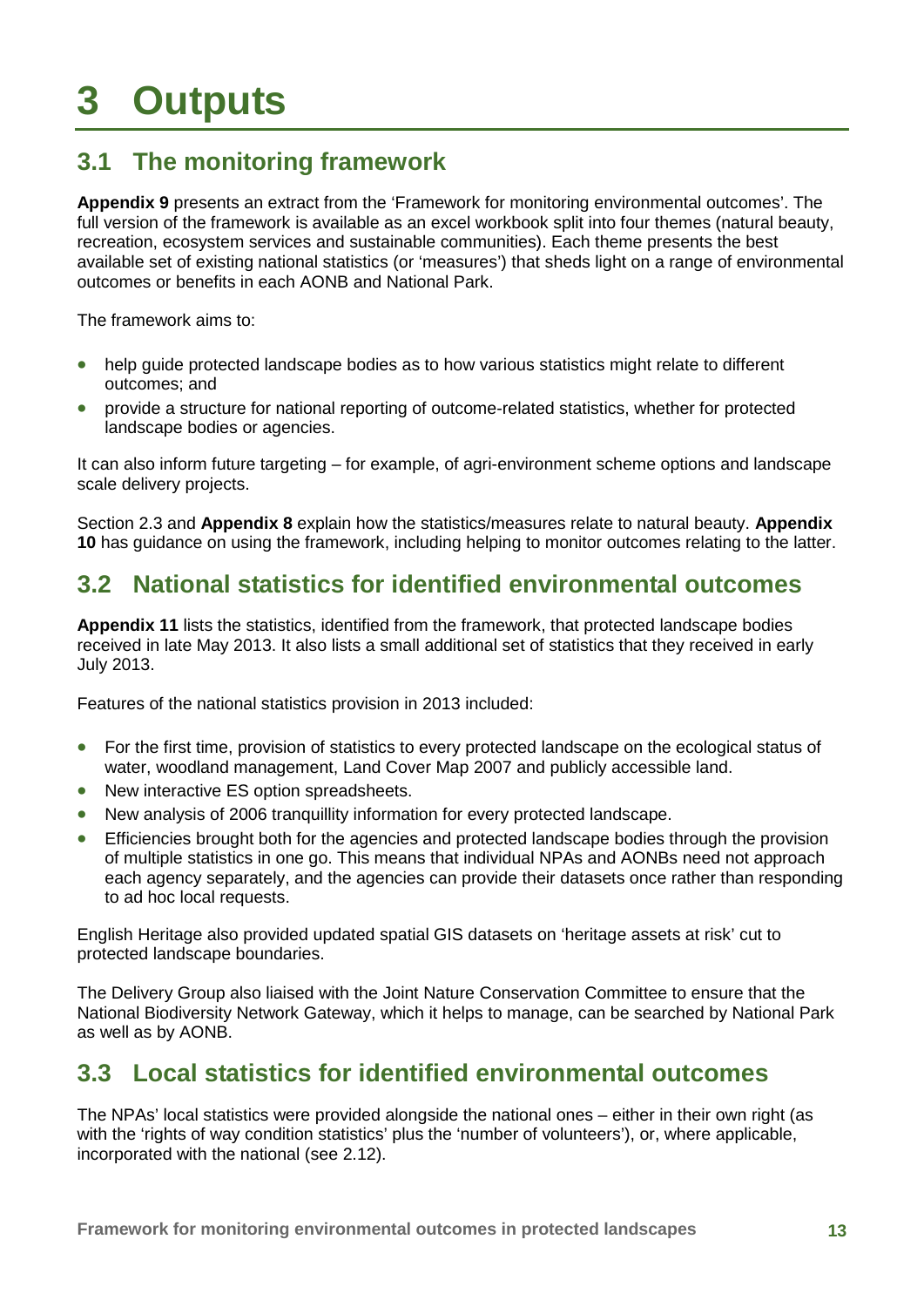Both types of local information will help to provide a more accurate overall picture of environmental outcomes delivered in protected landscapes.

### <span id="page-23-0"></span>**3.4 Guidance notes**

Each set of statistics includes guidance and metadata, including: their source; who prepared them; the time period to which they relate; their terms of use; advice on interpretation; and where to find further information. Also see **Appendix 10** for guidance on using the framework.

## <span id="page-23-1"></span>**3.5 Timing of future updates**

The Project Board's aim is that the framework should be updated on a regular basis with the release of statistics at regular intervals in order to allow protected landscape bodies and others to measure trends, identify management needs and focus delivery.

**Appendix 11** indicates how frequently the framework's statistics will be updated – most will be provided annually, others at longer intervals. Some of the statistics are simply contextual, such as those on the area of woodland and the number of heritage assets. These can be used to help understand the local significance of some of the results for some measures. Protected landscape bodies and their local partners may want to use these in 'State of the Park/AONB' reports.

## <span id="page-23-2"></span>**3.6 Progress in relation to aims and objectives**

**Appendix 12** sets out how far the project's aims and objectives have been met (see 1.3). The project has established a coordinated framework that has been tested and proofed and provides a structure for national reporting of environmental outcomes, based on using the best available and robust national data. This has been done in accordance with the project's principles, meaning that it is consistent across all protected landscapes; is at the protected landscape scale; and uses affordable data and information from a number of organisations to shed light on the 'state of the protected landscape'.

It is considered the framework meets all of the project objectives, particularly objective 2 ("provide an evidence base to assess effective delivery of protected landscape management plan objectives and to inform their review"). However, the objectives can only be fully met with the integration of additional local and national information which is not currently available for all protected landscapes.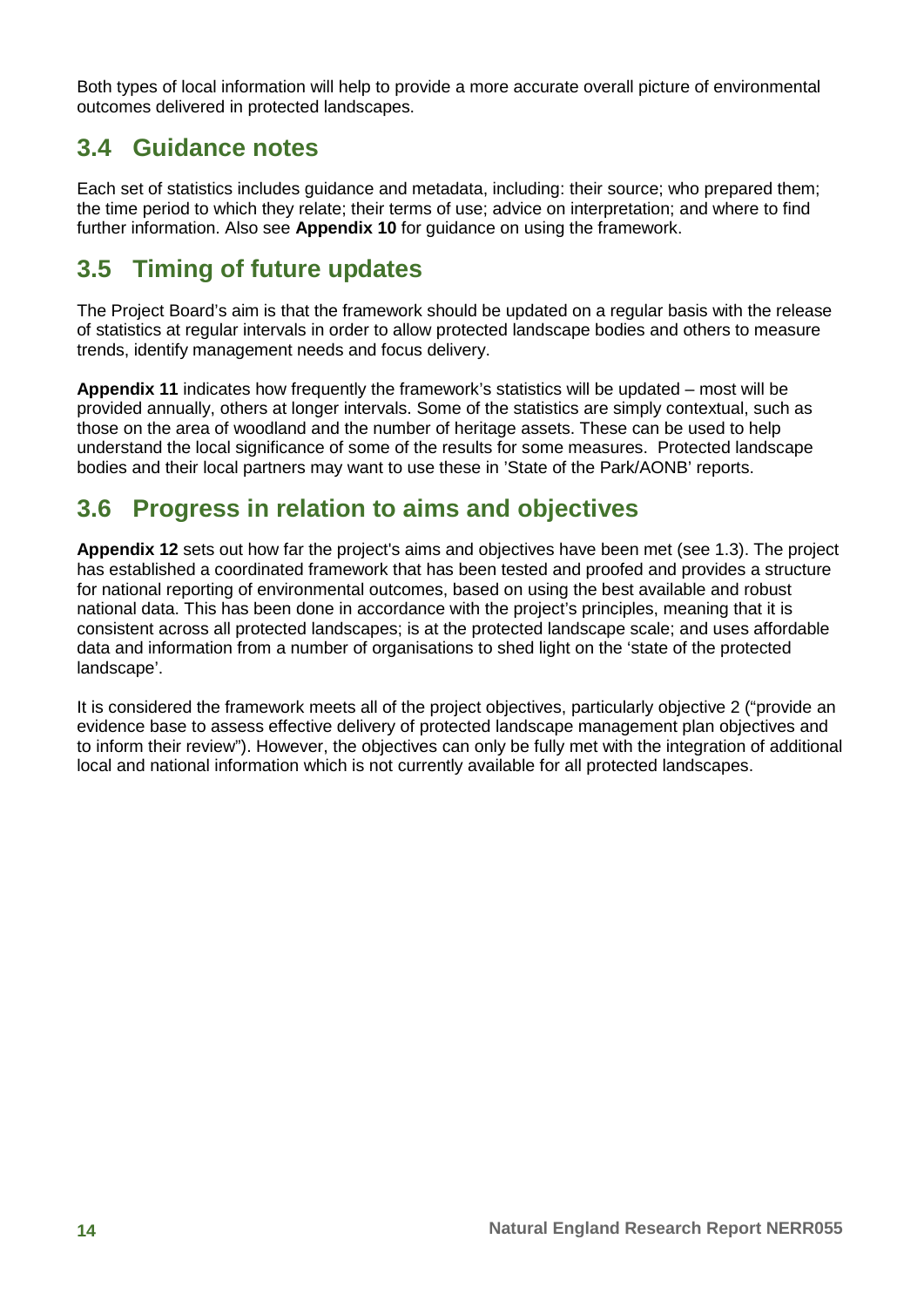## <span id="page-24-0"></span>**4 Next steps**

## <span id="page-24-1"></span>**4.1 Use and development of the framework**

The partnership has produced a framework that provides a national structure for monitoring the environmental outcomes that are delivered in protected landscapes, populated with an agreed set of statistics that should be provided by partners on an ongoing basis.

The partnership anticipates that the framework will be reviewed and refined over time to ensure it remains fit for purpose. This will be in response to further information on how the data is being used; as new or updated data becomes available; and, potentially, to monitor additional environmental outcomes, particularly in response to government policy. The framework (**Appendix 9**) colour-codes the various measures to indicate:

- statistics that were provided under the framework in 2013 and will also be provided in future years as long as technically possible (colour-coded green); and
- statistics that are not currently available through the framework, and whose future inclusion will depend on a review of the framework and available resources (colour-coded red).

The partnership is re-running the online questionnaire in spring 2014, after many AONBs have completed the final drafts of revised management plans.

Other areas for possible development include:

- incorporation of AONB local statistics (see 4.2) and opportunities to engage local people in collecting and sharing data; and
- improvements in how protected landscape bodies and others can access the statistics in a simple, intuitive and interactive way, with appropriate context, trends and insight.

There are additional areas that the partnership may wish to consider, such as:

- what can be learnt from the 'Cordiale' project **[www.cordialeproject.eu](http://www.cordialeproject.eu/)**;
- how the framework fits with the INSPIRE European Directive:
- generic issues revealed by the data, whether through national and/or local reviews;
- the long-term nature of the datasets (eg. changes to agri-environment schemes);
- whether, if resources become available, there would be merit in 'back-casting' data to recent times to show longer term trends; and
- using the data to inform policy discussions between protected landscape bodies, Natural England and Defra.

### <span id="page-24-2"></span>**4.2 Partnership working**

The cross-organisation approach led by Natural England has worked well and enabled collective input on each issue. Representation from ENPAA and NAAONB has facilitated wider engagement with National Parks and AONBs at each key stage. To ensure that the progress made to date and the strong engagement between the protected landscape bodies, Natural England and other agencies is maintained it is important that the partnership approach continues and the Project Board meets.

Natural England will continue to lead on the collation and provision of statistics. It is expected that other partners who have contributed statistics (Defra, English Heritage, the Environment Agency and the Forestry Commission) will continue to provide updated information at appropriate intervals. The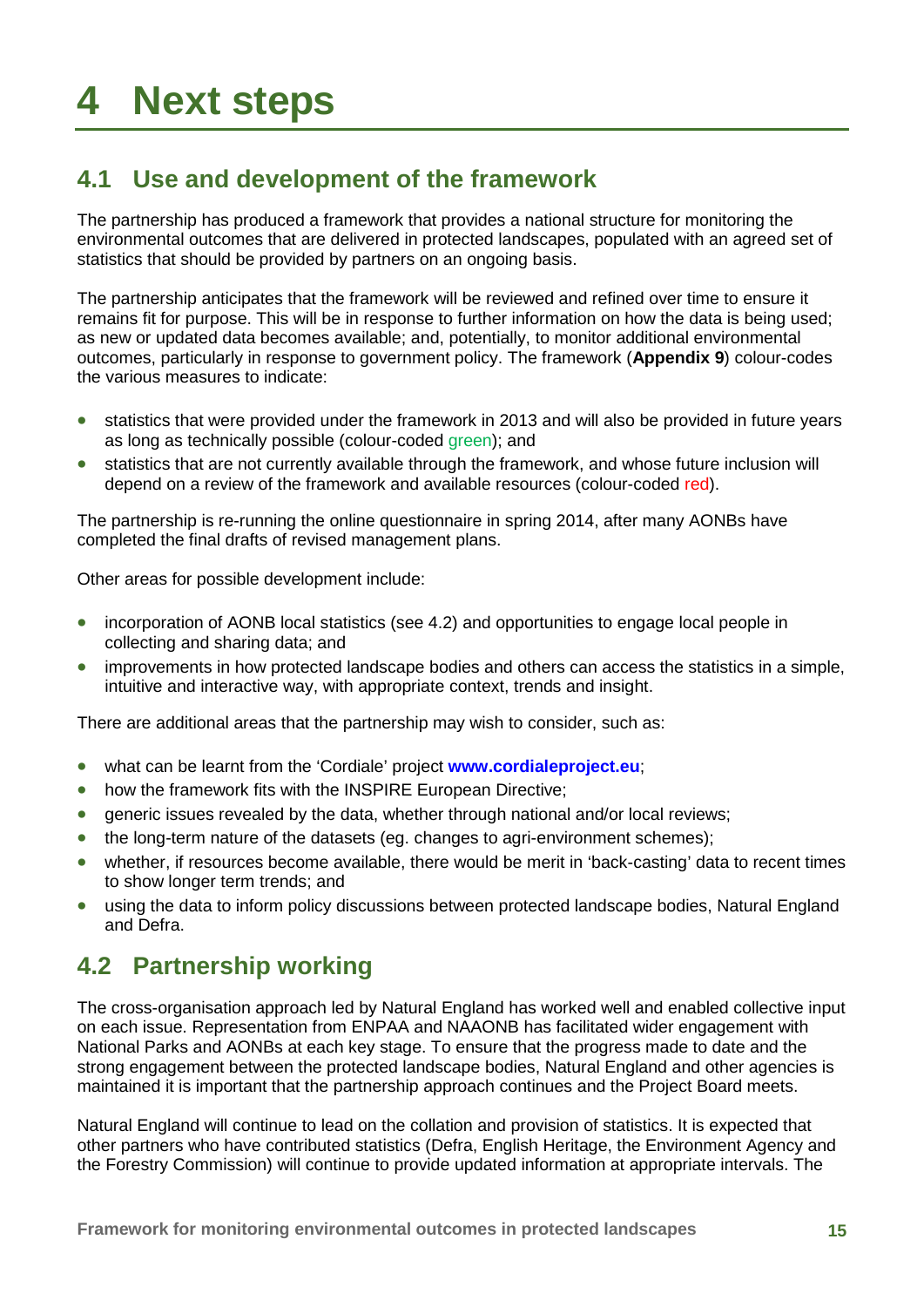partnership will ensure there is an overall co-ordinating organisation and also ensure the future review and development of the framework.

There is potential for widening others' engagement in the framework, such as by:

- Inviting AONBs to contribute local statistics to the framework if they are available. The partnership will need to consider the most efficient way of coordinating such information.
- Discussing with DECC the potential contribution of statistics on greenhouse gas emissions.

## <span id="page-25-0"></span>**4.3 Conclusion**

The Project Board believes that the framework will provide a sustainable means of monitoring environmental outcomes in protected landscapes, which will help to improve NPA and AONB planning and reporting. It will also contribute useful evidence that will help all those working or influencing activities in England's National Parks and AONBs to achieve the best environmental outcomes in these special places.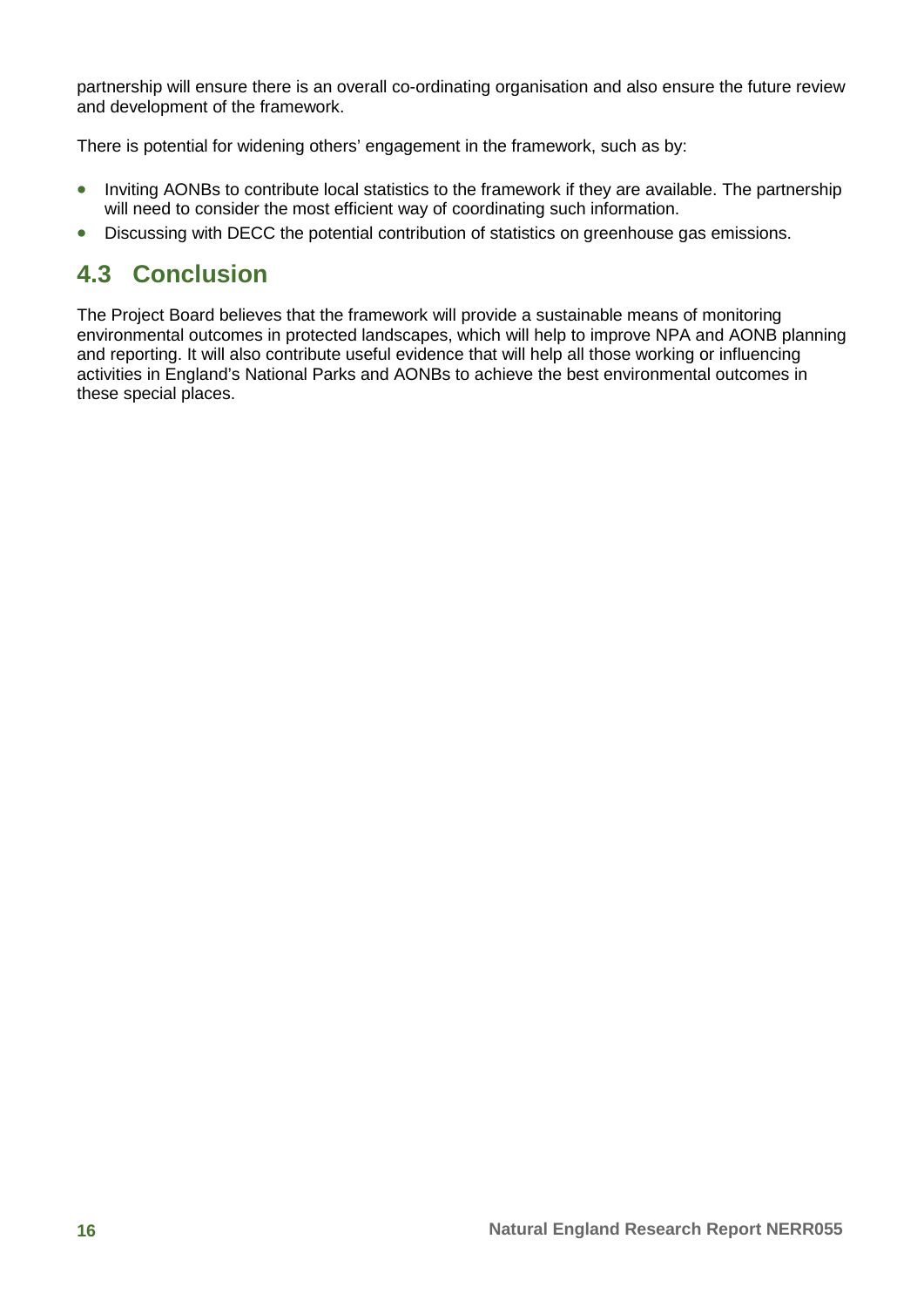# <span id="page-26-0"></span>**5 Bibliography**

- [1] Defra (2011) *National Park Authorities: Assessment of Benefits – working paper*  **[www.gov.uk/government/uploads/system/uploads/attachment\\_data/file/69310/pb13533](https://www.gov.uk/government/uploads/system/uploads/attachment_data/file/69310/pb13533-national-park-authorities.pdf) [national-park-authorities.pdf](https://www.gov.uk/government/uploads/system/uploads/attachment_data/file/69310/pb13533-national-park-authorities.pdf)**.
- [2] Natural England (2010) *Guidance for assessing landscapes for designation as a National Park or Area of Outstanding Natural Beauty in England.*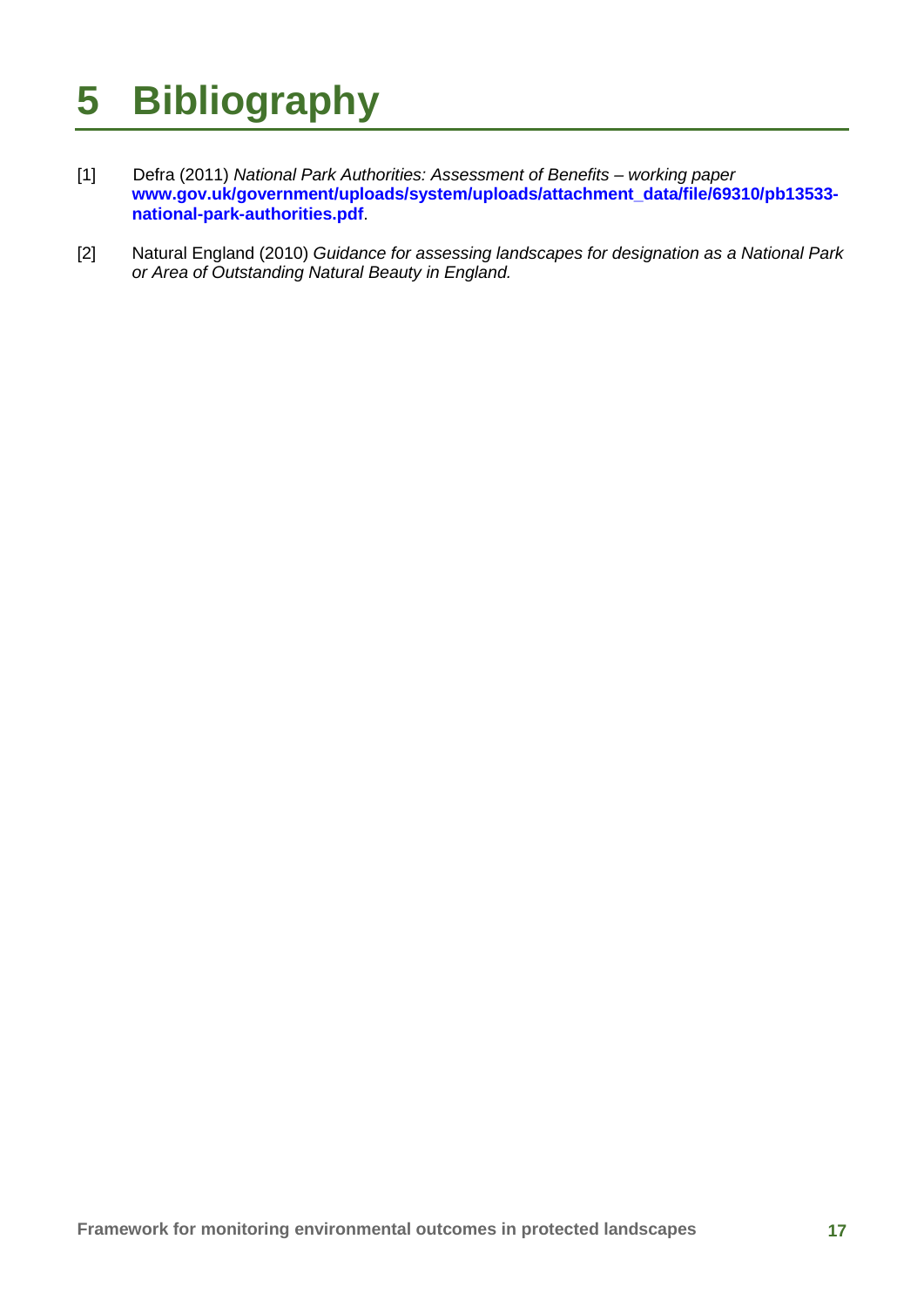## <span id="page-27-0"></span>**Appendix 1 History of protected landscape monitoring**

For much of the last 25 years data gathering, as part of evidence base and/or for monitoring, has been an intensive and expensive process.

Over the years protected landscape reviews have made recommendations for improvements to evidence gathering and monitoring; for example, the Edwards Review of National Parks (1991) and the 'Fit for the Future' Government response in 1992; the 1998 Protected Areas Funding Study; Defra's Review of National Parks in 2002; the 2004 Evaluation of the AONB programme; consultation responses and the review of post CRoW AONB Management Plans.

There have been several attempts to provide consistency and a long term approach to monitoring. However, these have been more one-off attempts which have been short-lived, rather than long term strategies which have shown long term trends in the data.

#### **Work includes:**

1986: Environmentally Sensitive Area Monitoring (relevant to 12 AONBs and most National Parks) e.g. Monitoring of Hay Meadows in Pennine Dales ESA - MA01005 **[http://randd.defra.gov.uk/Default.aspx?Menu=Menu&Module=More&Location=None&Complete](http://randd.defra.gov.uk/Default.aspx?Menu=Menu&Module=More&Location=None&Completed=0&ProjectID=11427) [d=0&ProjectID=11427](http://randd.defra.gov.uk/Default.aspx?Menu=Menu&Module=More&Location=None&Completed=0&ProjectID=11427)**

Critchley, C.N.R., Fowbert, J.A., Wright, B. and Parkin, A.B. 2004. *Upland Hay Meadows in the Pennine Dales Environmentally Sensitive Area: Vegetation Change between 1987 and 2002 and its Relation with Management Practices and Soil Properties*. **[http://sciencesearch.defra.gov.uk/Document.aspx?Document=MA01005\\_5770\\_FRP.pdf](http://sciencesearch.defra.gov.uk/Document.aspx?Document=MA01005_5770_FRP.pdf)**

1987-89: Monitoring Landscape Change in the National Parks (MLCNP) project:

Taylor, J.C., Bird, A.C., Keech, M.A. & Stuttard, M.J. 1991a. *Monitoring landscape change in the National Parks - main report*. Silsoe College.

Taylor, J.C., Bird, A.C., Brewer, T.R., Keech, M.A. & Stuttard, M.J. 1991b. *Monitoring landscape change in the National Parks – methodology.* Silsoe College.

Taylor, J.C., Bird, A.C. & Keech, M.A. 1991c. *Monitoring landscape change in the National Parks – Final Report Volume 9: North York Moors.* Silsoe College.

1992: Department for the Environment/ Welsh Office publish *Fit for the Future – A statement by the Government on policies for the National Parks.* This was in response to the Edwards Review and stated *"12.3 ....(iii) to discuss with the Countryside agencies and the National Park Authorities the need for coordinated monitoring of and researching into conditions in the national parks to guide policy making and financial support."*

**[www.northumberlandnationalpark.org.uk/\\_\\_data/assets/pdf\\_file/0007/146392/fitforfuture.pdf](http://www.northumberlandnationalpark.org.uk/__data/assets/pdf_file/0007/146392/fitforfuture.pdf)**

1994: State of Environment Reports / Park Inventories in National Parks.

Mid 1990s: National Park Performance Indicators (in Corporate Financial Plans) – these started with long lists (60+), then moved to short lists – see overview of Indicators 2009 which resulted in the 2010 National Park Suite of Indicators.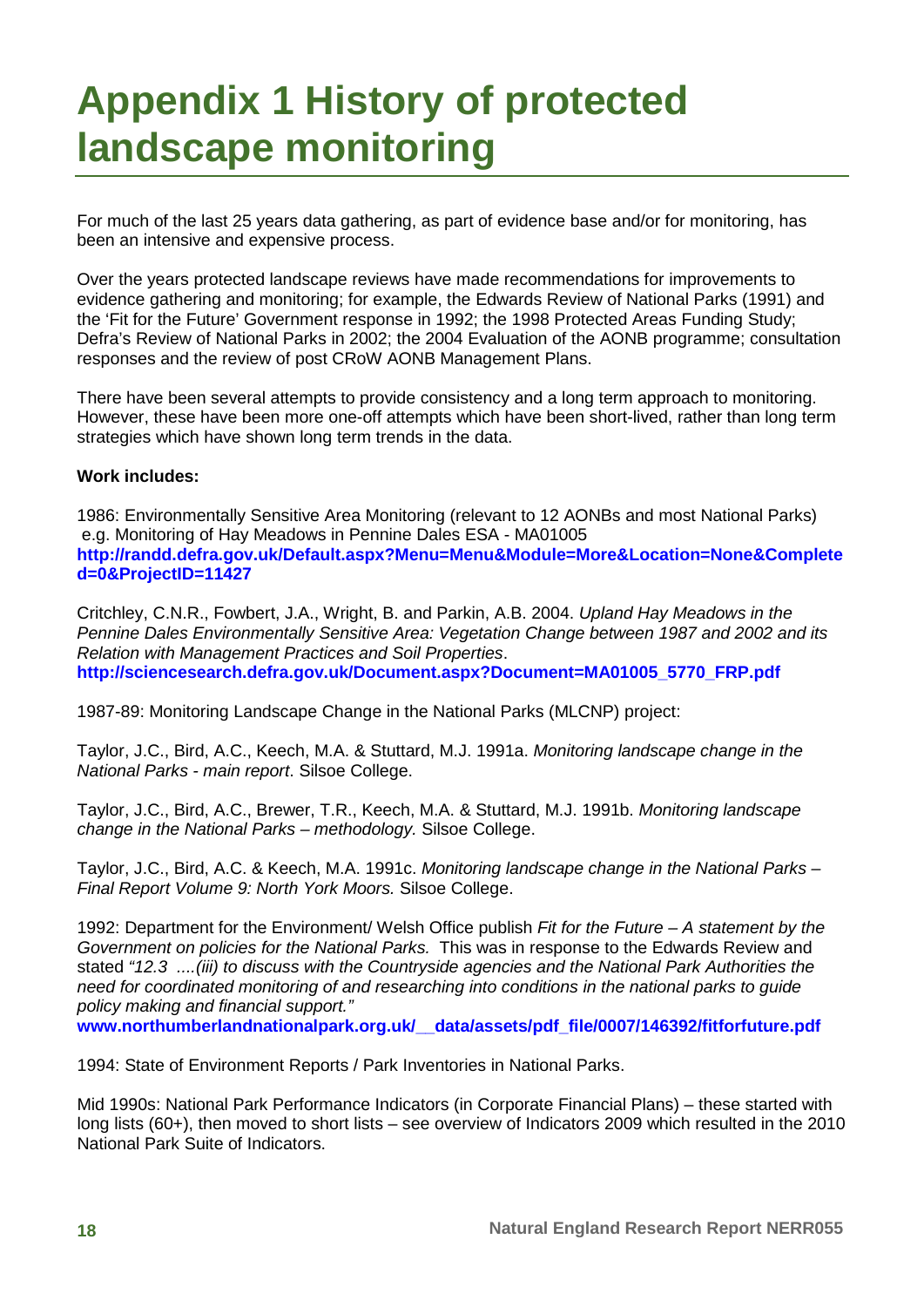1995–1996: Countryside Commission and Association of National Park Authorities run a GIS contract resulting in the *Parks Information Monitoring System (PIMS) evaluation project*.

1998: Countryside Commission produces Board Paper 98/10 *Draft of Advice to Government*. *"19*. *Both National Park Authorities and local government departments responsible for AONBs lack comprehensive information on the state of the environment in the area for which they have responsibility. (The Protected Areas Funding Study has revealed this lack of basic information.) Funds should be administered so as to ensure this situation is remedied as soon as possible."*

2000: English Nature launches 'Lifescapes', comprising four projects which were all in AONBs. The key work area was to improve access to information.

2001: Countryside Agency publishes *Areas of Outstanding Natural Beauty Management Plans – A Guide.* CA23. AONBs encouraged to select indicators to monitor changes in landscape condition. **http://publications.naturalengland.org.uk/publication/40024** 

2002: Defra publishes *Review of English National Park Authorities*. It observed that they "*have not developed sufficient or consistent information in monitoring the state of National Parks, or in support of resource bids*"

**[www.peakdistrict.gov.uk/\\_\\_data/assets/pdf\\_file/0012/90210/englishnationalparksreview](http://www.peakdistrict.gov.uk/__data/assets/pdf_file/0012/90210/englishnationalparksreview-defra2002.pdf)[defra2002.pdf](http://www.peakdistrict.gov.uk/__data/assets/pdf_file/0012/90210/englishnationalparksreview-defra2002.pdf)**

2003: South West AONBs Indicators produced – links to South West Regional Observatory.

2003: Countryside Agency publishes information on using GIS in AONB management: Tantram, D., Haines-Young, R., Agarwal, P. and Aplin, P./Terra Consult. *GIS in AONB management*. Countryside Agency

Also see:

Agarwal, P; Tantram, D; Aplin, P, Haines-Young, R. 2005. Establishing good practice guidelines for the deployment of GIS in the management of AONBs. *Proceedings of the Annual Conference for GIS Research UK (GISRUK)*

2004: Countryside Agency/ English Nature undertake a review of AONB Management Plans and run workshops. They found consistent deficiencies in evidence gathering and monitoring systems and recommended the development of an effective and efficient system for monitoring action.

c. 2004 Defra Statistics cut June Agricultural Census Information to AONBs and National Parks.

2004: Terra Consult produce socio-economic profiles for the protected landscapes in South East England, on behalf of the Countryside Agency.

2005: Countryside Agency publishes *National Park Management Plans – Guidance*. CA216. **<http://publications.naturalengland.org.uk/publication/45014>**

2006: Countryside Agency publishes *Guidance for the review of AONB Management Plans*. CA221. **<http://publications.naturalengland.org.uk/publication/40023>**

2005: Countryside Agency publishes the report *Socio-economic assessment of protected landscape areas – data toolkit* (Terra Consult). This listed available datasets. It also referred to several south east AONB socio-economic profiles.

1995-98, 1998- 2003 The Countryside Quality Counts (CQC) study makes an assessment of countryside change for these two periods, as reported in the following two publications: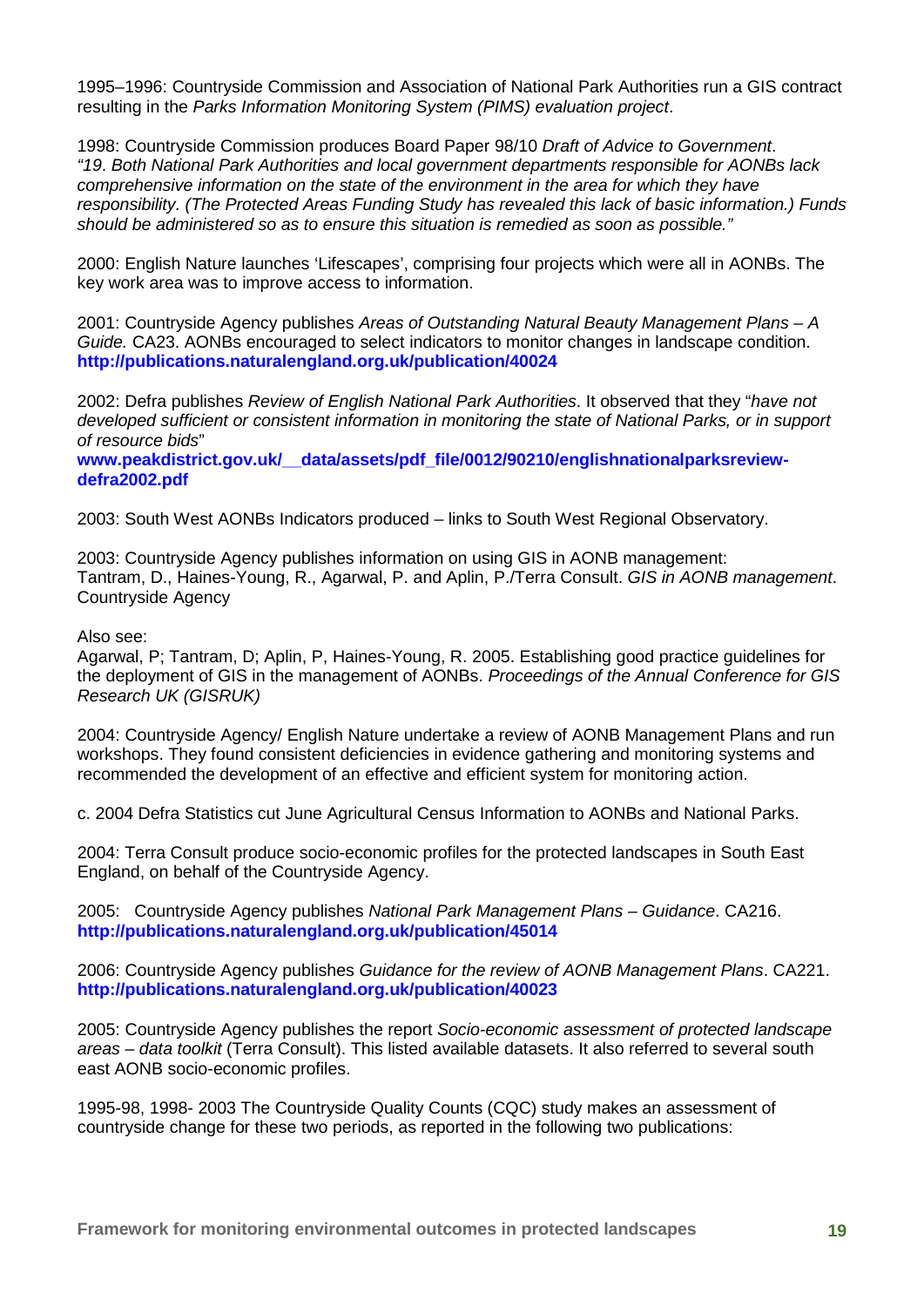Nottingham University Consultants Limited*.* 2004. *Countryside Quality Counts: Tracking change in the English Countryside. Constructing an Indicator of Change in Countryside Quality. Final Report.* University of Nottingham and the Countryside Agency. This was the first assessment covering 1990- 1998. **<http://publications.naturalengland.org.uk/file/329460>**

Haines-Young, R. H. 2007. *Tracking Change in the Character of the English Landscape, 1999-2003*. NE42. Natural England. This was the 2nd assessment covering 1999 – 2003. Data were not specific to protected landscapes but were adapted and re-cut for AONBs. **<http://publications.naturalengland.org.uk/publication/330464?category=31019>**

2007: Natural England appoints an AONB and SSSI Monitoring officer. AONB units are provided with basic but re-cut (to AONB boundaries) CQC information for their management plans.

2007: Agri-environment targeting work – landscape elements are divided into protected landscape and non-protected landscape, as the only way to give priority in landscape terms. Other elements (such as biodiversity and cultural heritage and their distribution), skewed to protected landscapes, gave the final national priorities.

2008: Robins, M. 2008. Protected landscapes: sleeping giants of English biodiversity. *ECOS*, 29(1)*,*  74-86. Protected landscapes "could do better"; no national intelligence system exists for these cherished landscapes. On Breeding Bird Survey - "little difference in trends, at an England scale, in or out of the protected landscapes."

2007: Department of Town and Regional Planning, University of Sheffield produces *A Report Prepared For Natural England. Land Use Change Indicators for Protected Areas Tabulations. Final Report*.

This is a study of land use change that refers to two periods: 1985-2004 and 1998-2003. It shows recent changes in development in protected landscapes, such as the number of units and greenfield / brownfield development.

2008: Natural England releases agri-environment scheme take up data for all AONBs.

2008: Land Use Consultants. *Cornwall, Tamar Valley and Isles of Scilly AONB Landscape Monitoring Project. Phase 1: Project Report*. Prepared for the Cornwall, Tamar Valley and Isles of Scilly AONB Partnerships.

**[www.ios-aonb.info/wp-content/uploads/2012/08/AONB-Monitoring-Project-Report-May-23-](http://www.ios-aonb.info/wp-content/uploads/2012/08/AONB-Monitoring-Project-Report-May-23-08.pdf) [08.pdf](http://www.ios-aonb.info/wp-content/uploads/2012/08/AONB-Monitoring-Project-Report-May-23-08.pdf)**

2008: Natural England publishes *State of the Natural Environment 2008.* Identified an evidence gap as being "A common monitoring framework and indicators for protected landscapes (National Parks and AONBs)". **<http://publications.naturalengland.org.uk/publication/31043?category=118044>**

2008: Natural England monitoring work stream, precursor to the current framework.

2009: Natural England run a Policy Position workshop (protected landscapes, Natural England plus key stakeholders).

2009: Natural England publishes *Agri-environment Schemes in England 2009: A review of results and effectiveness.* NE194.

**<http://publications.naturalengland.org.uk/publication/46002?category=35001>**

May 2010: National Park Authorities develop an initial suite of potential national 'State of the Park' indicators. This work was put on hold pending development of any national monitoring framework for all protected landscapes.

2010: Defra Statistics produce socio-economic profiles for all National Parks.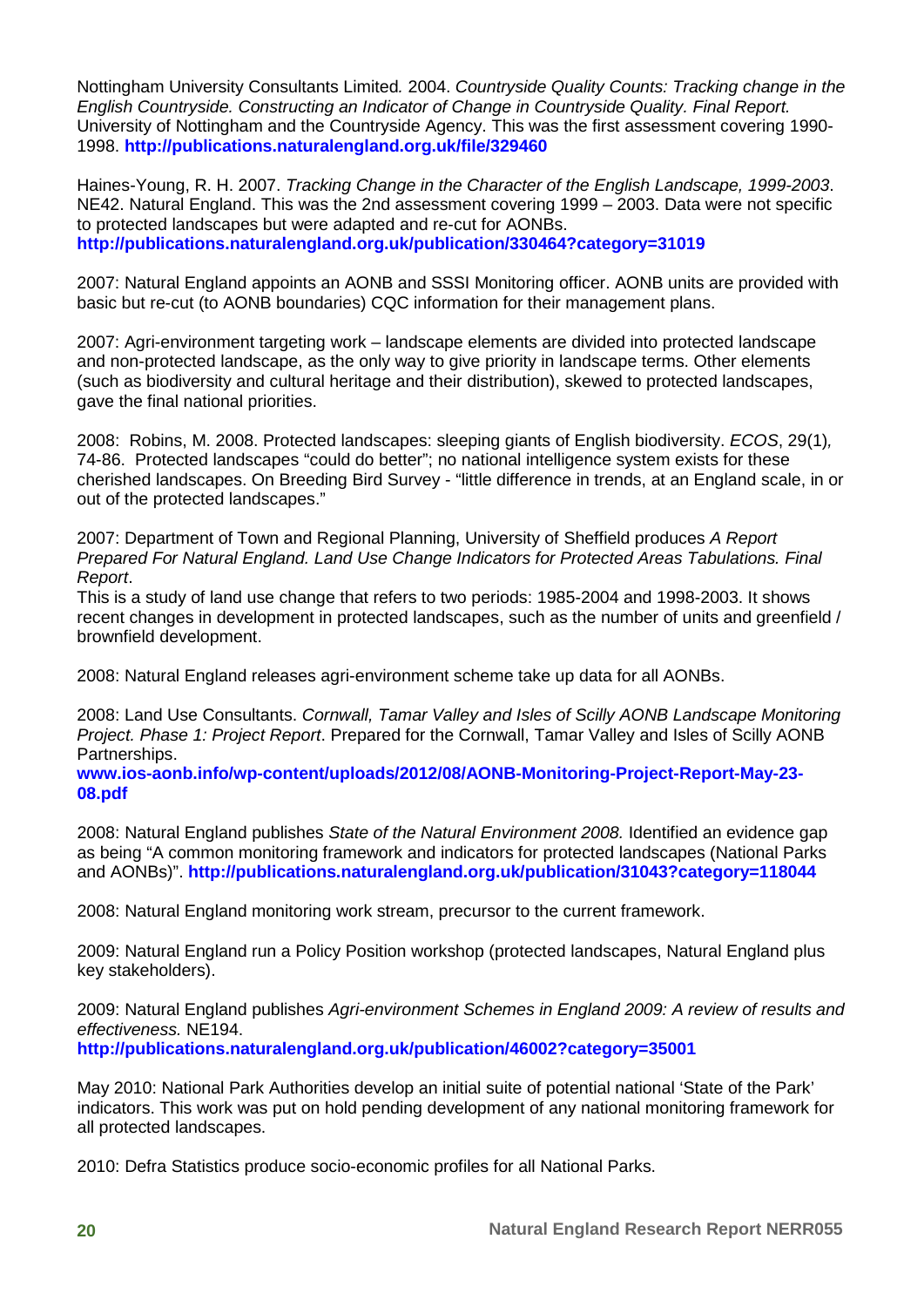2011: Defra publishes *National Park Authorities. Assessment of Benefits – working paper.* This discussed the economics of National Park Authorities (NPAs) and Defra support: *"It is often costly for NPAs to collect their own data and therefore they often rely on the relevant national agencies to provide them with the data they need."*

**[www.defra.gov.uk/publications/files/pb13533-national-park-authorities.pdf](http://www.defra.gov.uk/publications/files/pb13533-national-park-authorities.pdf)**

2012: Defra publishes *A Strategy for England's wildlife and ecosystem services. Biodiversity 2020 Indicators: 2012 Assessment.*

This suggested data issues similar to protected landscape indicators: some are robust; other data are just not collected in past 10 years or so; others are proxies for actual outcomes. **[http://webarchive.nationalarchives.gov.uk/20130123162956/http:/www.defra.gov.uk/statistics/fil](http://webarchive.nationalarchives.gov.uk/20130123162956/http:/www.defra.gov.uk/statistics/files/England-Biodiversity-indicators-2012-FINALv2.pdf) [es/England-Biodiversity-indicators-2012-FINALv2.pdf](http://webarchive.nationalarchives.gov.uk/20130123162956/http:/www.defra.gov.uk/statistics/files/England-Biodiversity-indicators-2012-FINALv2.pdf)**

2012: Defra Statistics produce economic Profiles for all AONBs.

2013: Natural England publishes *Environmental Monitoring in Natural England 2012*. NE408. Includes article on Framework for monitoring environmental outcomes in protected landscapes **<http://publications.naturalengland.org.uk/publication/6278902?category=47018>**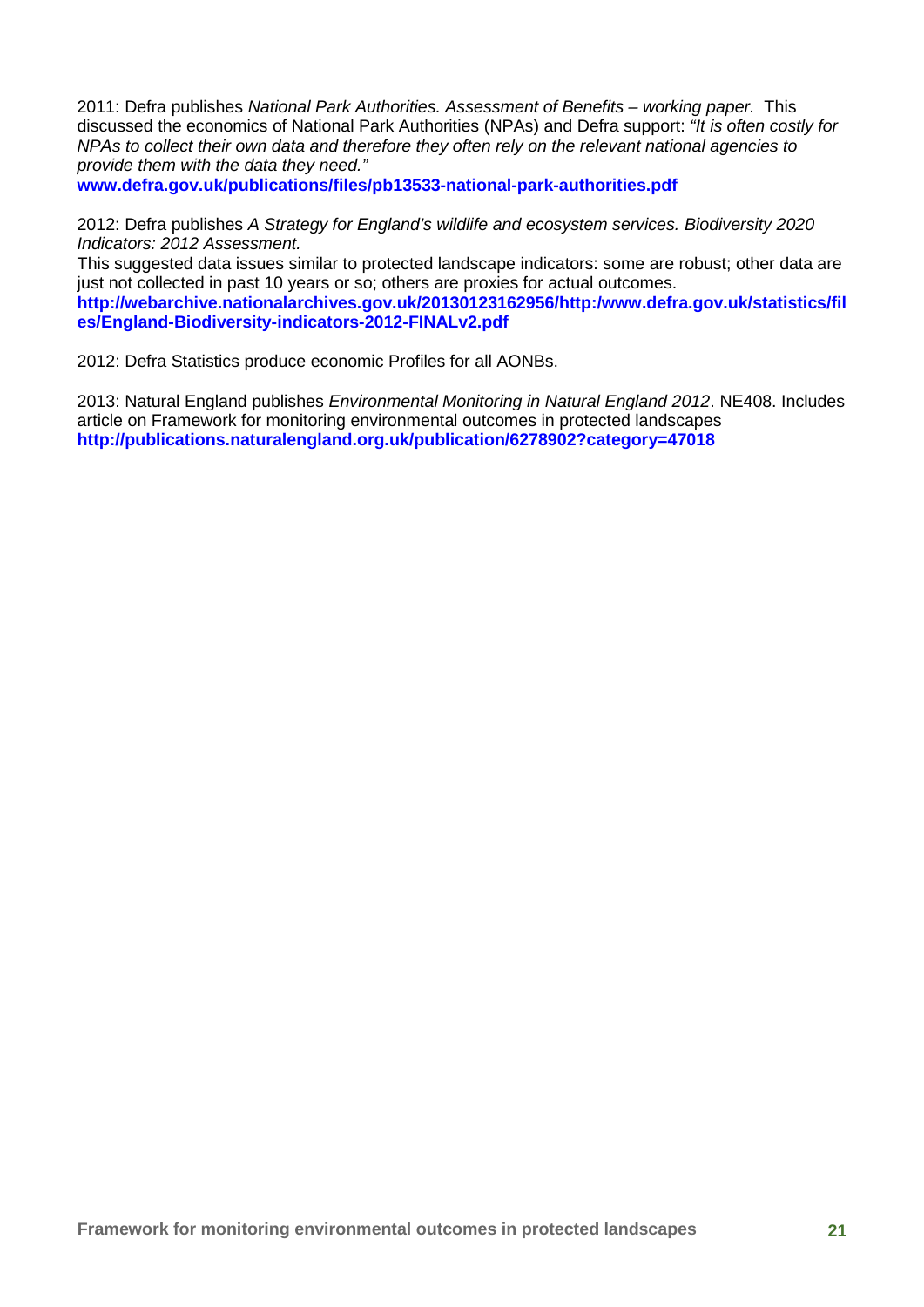## <span id="page-31-0"></span>**Appendix 2 Project Board and Delivery Group members**

| <b>Project Board</b>                  |                                                                                                                 |  |  |  |  |  |  |  |  |
|---------------------------------------|-----------------------------------------------------------------------------------------------------------------|--|--|--|--|--|--|--|--|
| <b>Name</b>                           | Role, Team/Function, Organisation                                                                               |  |  |  |  |  |  |  |  |
| Liz Bingham (until<br>end May 2013)   | Lead Adviser, Integrated Monitoring/Evidence, Natural England                                                   |  |  |  |  |  |  |  |  |
| Chris Bolton (from<br>Oct 2012)       | Landscape Head of Profession, Landscape Scale Delivery/Landscape &<br><b>Biodiversity, Natural England</b>      |  |  |  |  |  |  |  |  |
| <b>Richard Clarke</b>                 | National Policy and Development Manager, National Association for Areas of<br><b>Outstanding Natural Beauty</b> |  |  |  |  |  |  |  |  |
| Sarah Escott (until<br>end Sept 2012) | Principal Adviser, Integrated Monitoring/Evidence, Natural England                                              |  |  |  |  |  |  |  |  |
| Cathy Fitzroy                         | Lead Adviser, Landscape Scale Delivery/Landscape & Biodiversity, Natural<br>England                             |  |  |  |  |  |  |  |  |
| Val Kirby (until<br>end Sept 2012)    | Principal Specialist, Professions & Communities, Natural England                                                |  |  |  |  |  |  |  |  |
| Andy Nisbet (from<br>Oct 2012)        | Principal Adviser, Integrated Monitoring/Evidence, Natural England                                              |  |  |  |  |  |  |  |  |
| <b>Steve Preston</b>                  | Senior Specialist, AONB Sponsorship, Defra                                                                      |  |  |  |  |  |  |  |  |
| <b>Gary Smith</b>                     | Director of Conservation & Community, Yorkshire Dales National Park Authority                                   |  |  |  |  |  |  |  |  |
| Sarah Tunnicliffe                     | Senior National Rural & Environmental Adviser, Government Advice, English<br>Heritage                           |  |  |  |  |  |  |  |  |

| <b>Delivery Group</b>                                                                               |                                                                                |  |  |  |  |  |  |
|-----------------------------------------------------------------------------------------------------|--------------------------------------------------------------------------------|--|--|--|--|--|--|
| <b>Name</b>                                                                                         | <b>Role, Natural England Team, Function</b>                                    |  |  |  |  |  |  |
| <b>Andrew Baker</b>                                                                                 | Senior Adviser (Landscape Monitoring), Integrated Monitoring Team, Evidence    |  |  |  |  |  |  |
| Liz Bingham                                                                                         | Lead Adviser, Integrated Monitoring Team, Evidence                             |  |  |  |  |  |  |
| <b>Deborah</b><br><b>Fitzpatrick</b>                                                                | Lead Adviser, Geographical Information & Analysis Services Team, Evidence      |  |  |  |  |  |  |
| <b>Cathy Fitzroy</b>                                                                                | Lead Adviser, Landscape Scale Delivery Team/, Landscape & Biodiversity         |  |  |  |  |  |  |
| <b>Stephen Herbert</b>                                                                              | Senior Adviser, Geographical Information & Analysis Services Team, Evidence    |  |  |  |  |  |  |
| George Hinton                                                                                       | Senior Specialist, Geographical Information & Analysis Services Team, Evidence |  |  |  |  |  |  |
| Plus input on specific tasks from Gary Smith, Director of Conservation & Community, Yorkshire Dales |                                                                                |  |  |  |  |  |  |

ecific tasks from Gary Smith, Director of Conservation National Park Authority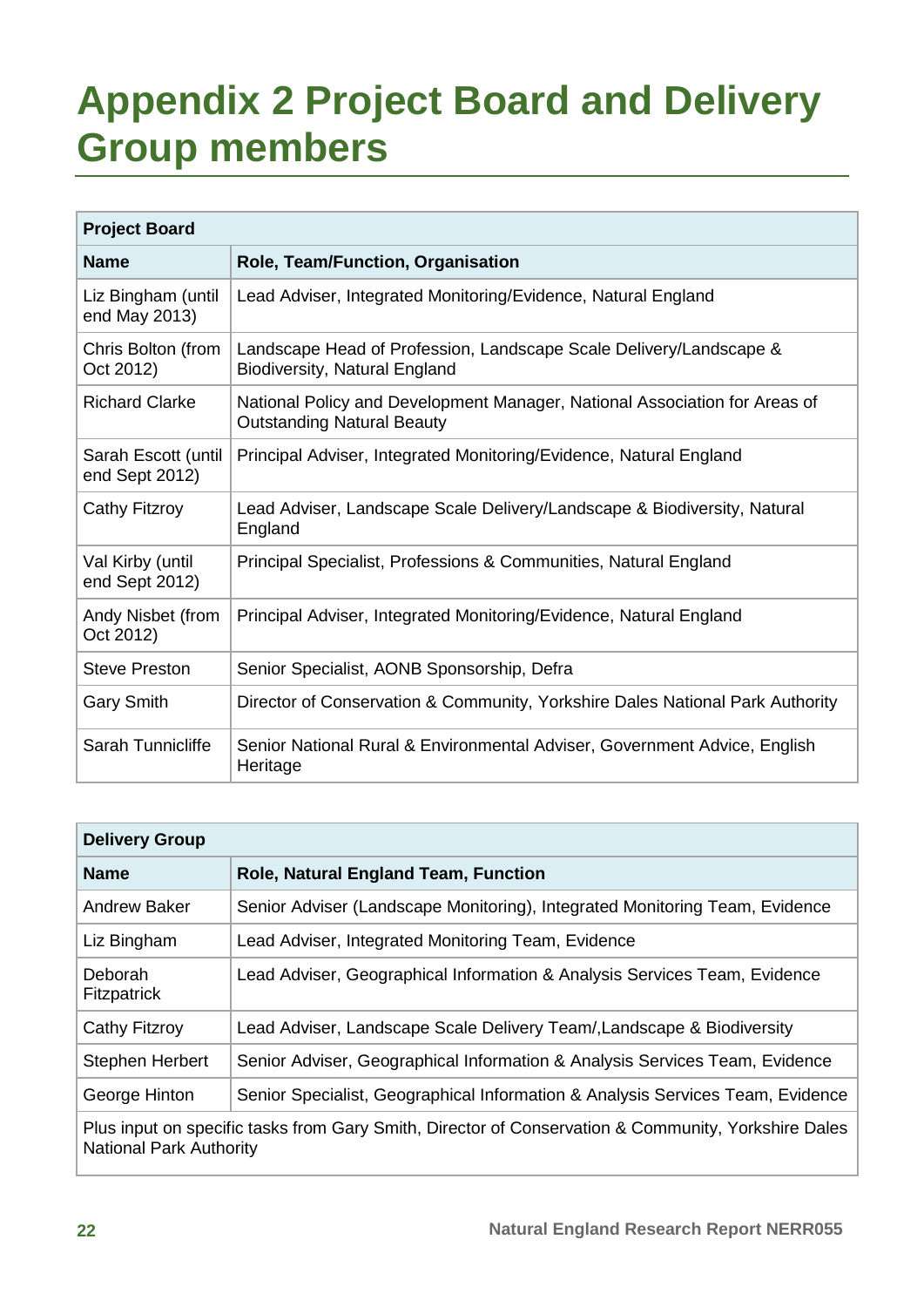## <span id="page-32-0"></span>**Appendix 3 Criteria for pilots' prioritisation of outputs and related data**

The four pilots carefully prioritised which outputs the project team should try to seek national and local data for in the pilot stage, according to the following criteria which the pilots and wider steering group agreed:

All the national and local outputs should be robust and measure the 'state of the protected landscape'.

The outputs should then meet one or more of the following criteria:

- Will help to demonstrate the effectiveness of **conserving and enhancing** the protected landscape's natural beauty.
- Will help to demonstrate the promotion of the public's **understanding and enjoyment** of the area's special qualities.
- Will help in monitoring the achievement of NP/AONB **management plan objectives**.

The pilots used their judgement to consider whether each proposed output and associated dataset(s) fully, partially or failed to meet the above criteria.

For each *local* outcome, they also indicated how easy it would be to source the data.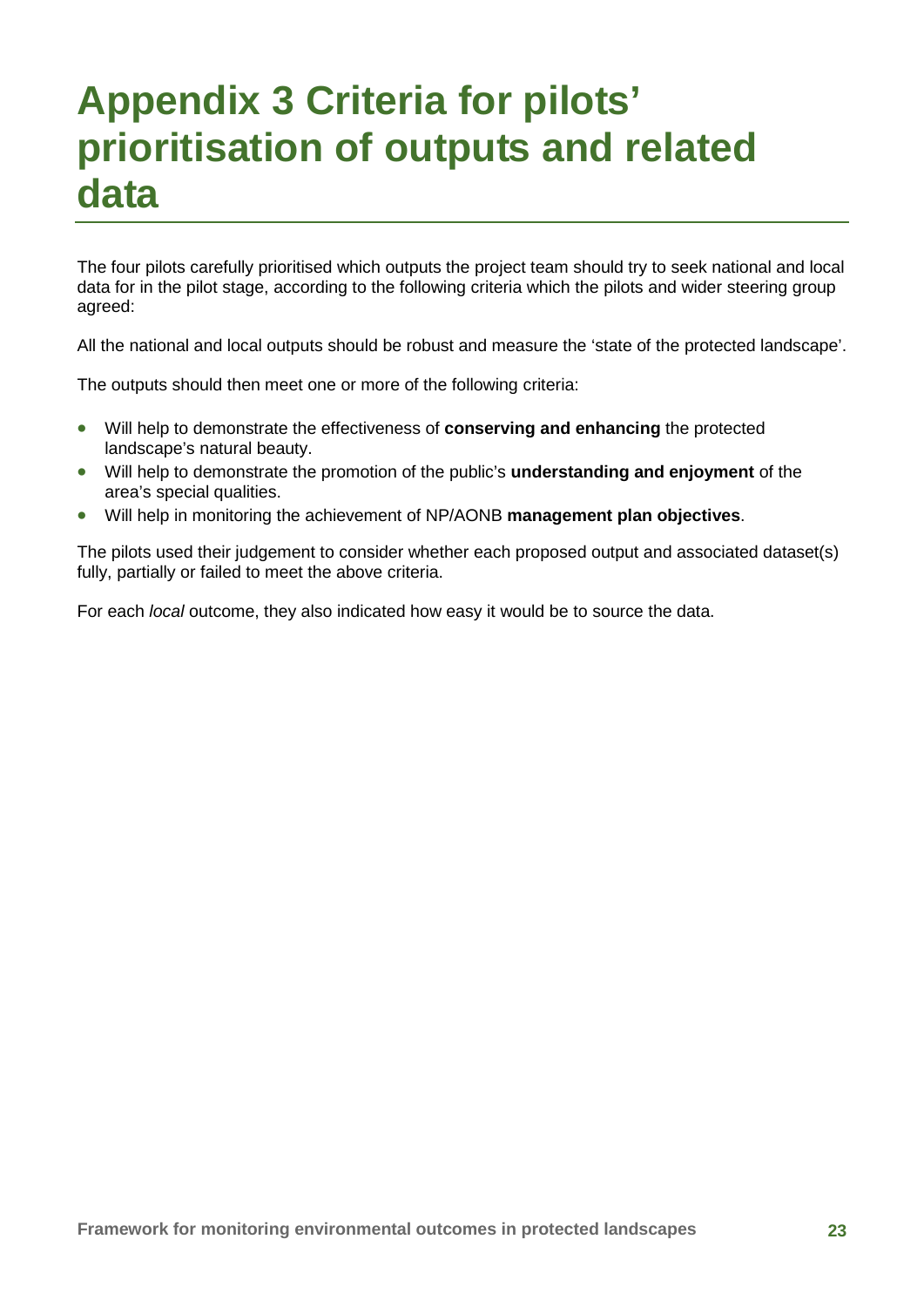## <span id="page-33-0"></span>**Appendix 4 Summary of 2012 March workshops[6](#page-33-1)**

## **Introduction**

This is a short report of two workshops held in March 2012 to discuss the draft framework for monitoring environmental outcomes in Protected Landscapes (PLs). It also reflects some feedback received subsequently. The first workshop was held at the Surrey Hills AONB Office near Dorking on  $8<sup>th</sup>$  March, and the second at Natural England's Leeds office on  $20<sup>th</sup>$  March.

The purpose of the workshops was to:

- share the results of piloting the draft framework in two National Parks and two AONBs<sup>[7](#page-33-2)</sup>;
- hear people's views on refining the data sourced so far; and
- explore how the various organisations attending could pool their resources to progress the work.

The agenda for the events covered:

- Introduction to the day
- Developing the draft framework
- How did we pilot the framework?
- Q&A
- Results of the pilots
- Break-out session
- Opportunities for using the data
- What next?  $-$  Q&A

A total of 41 people attended the workshops, representing the organisations listed in Appendix 4a. In summary, 18 represented individual AONBs; nine were from Natural England; seven represented National Parks or the Broads; and seven were from other national organisations including the Campaign for National Parks, Defra, English Heritage, English National Park Authorities Association (ENPAA), and National Association of AONBs (NAAONB).

## **Key feedback**

Attendees heard how a strong partnership of organisations, including representatives from AONBs and National Parks, has piloted a draft framework for monitoring environmental outcomes that has been informed by stakeholder views and existing monitoring projects. The pilots have carefully considered this framework on behalf of all PL management bodies, including helping to prioritise the available data.

People raised valuable points during the presentations, breakout sessions and Q&A slots. The key areas of agreement were:

<span id="page-33-1"></span> $6$  As provided to protected landscape bodies and other stakeholders in May 2013.

<span id="page-33-2"></span><sup>&</sup>lt;sup>7</sup> East Devon AONB, Lincolnshire Wolds AONB, South Downs National Park and Yorkshire Dales National Park.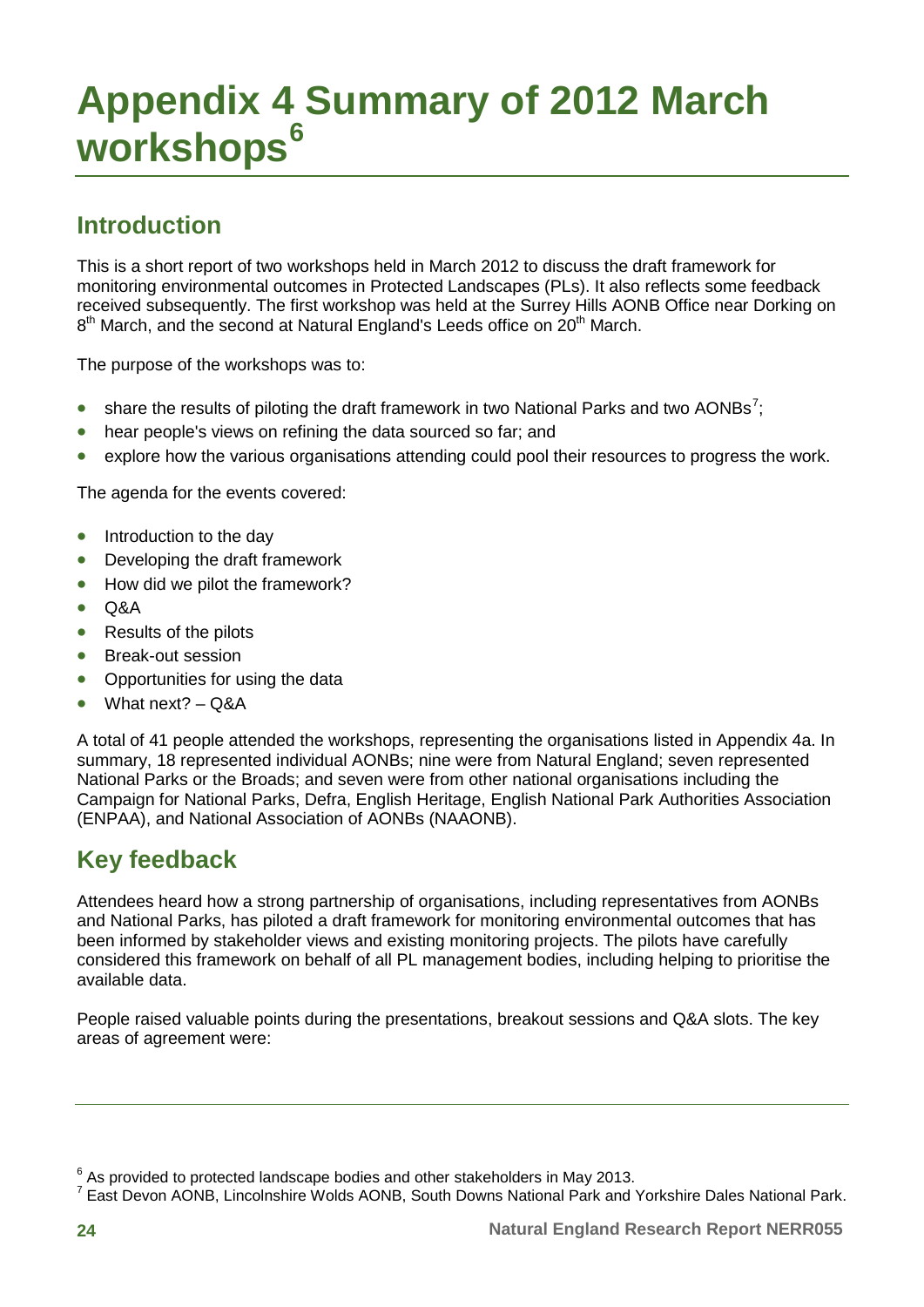- It is helpful that the project aims to provide a clearer and more consistent view of some of the key environmental outcomes in PLs.
- The project's aim of improving the collection, provision and accuracy of national data is valuable.
- It is critical that PL management bodies interpret national data to explain their local contexts. They, and their local partners, can supplement national information with local data, where available, to provide a fuller picture to inform their management plans.
- We will never have the full datasets necessary to cover all the aspects of natural beauty. The project needs to state clearly how it addresses this concept and the role of any proxy information.
- It was recognised that some data collected in the pilot stage is most useful as background. contextual information and does not need frequent updating as it will not change significantly from year to year.
- The project needs to use durable language eg 'engagement' rather than 'Big Society'.
- The release of key statistics needs to be regular and reliable, so that PL management bodies and their local partners can plan for their use in management plan reviews and State of the Park reports.
- The project will not be used to create a league table of how different PL management bodies perform.
- Decisions on the further development, implementation and use of the framework will be clearly communicated with all interested parties.

Other key points that were raised included:

- The project has explored monitoring PLs' special qualities and found that because there is no standard national approach for defining them, there is no consistency in terms of special qualities across PLs. This means that monitoring special qualities within a nationally consistent framework is impractical. However, the project's analysis of the special qualities of numerous PLs demonstrated that most of them relate to outcomes that have been identified in the framework.
- The draft monitoring framework includes sections on ecosystem services, sustainable communities and voluntary/community engagement. Further discussion is needed on:
	- the pros and cons of reflecting the wider benefits provided by PLs, in addition to those related specifically to their statutory purposes; and, also, understanding their socio-economic context;
	- the relationship between special qualities, natural beauty and ecosystem services.
- Natural England is committed to providing a selection of standard national data that provides a proxy for, or an approximate measure of, identified environmental outcomes to all PL management bodies. The list and frequency of this is to be confirmed, but it will include some of the data collected in the pilot stage which is set out in Appendix 4b.
- Some PL management bodies have already cut some of the national data that the framework has piloted, such as Census information, and there are different ways of doing this. The SG will review the different approaches which were mentioned and will propose a single national approach for the purposes of this project.
- Pilots found that NPAs have more comprehensive programmes and systems of local data collection than most, but not all, AONBs.
- The project effectively provides a 'portfolio' of environmental outcomes which can be measured, as far as possible, by the most relevant and available data. It was suggested that PL management bodies and their local partners could use the ones most relevant to their circumstances for monitoring and other purposes.
- There are still some concerns about whether information from the project could be used to measure the performance of PL management bodies. This is despite its focus on environmental outcomes that are influenced by different factors, many of which are beyond the responsibility of the PL bodies.
- The analysis could be used to help PL management bodies both collectively and individually. Although each PL is different, it is possible that lessons learnt in some PLs could be applied elsewhere.

**Framework for monitoring environmental outcomes in protected landscapes 25**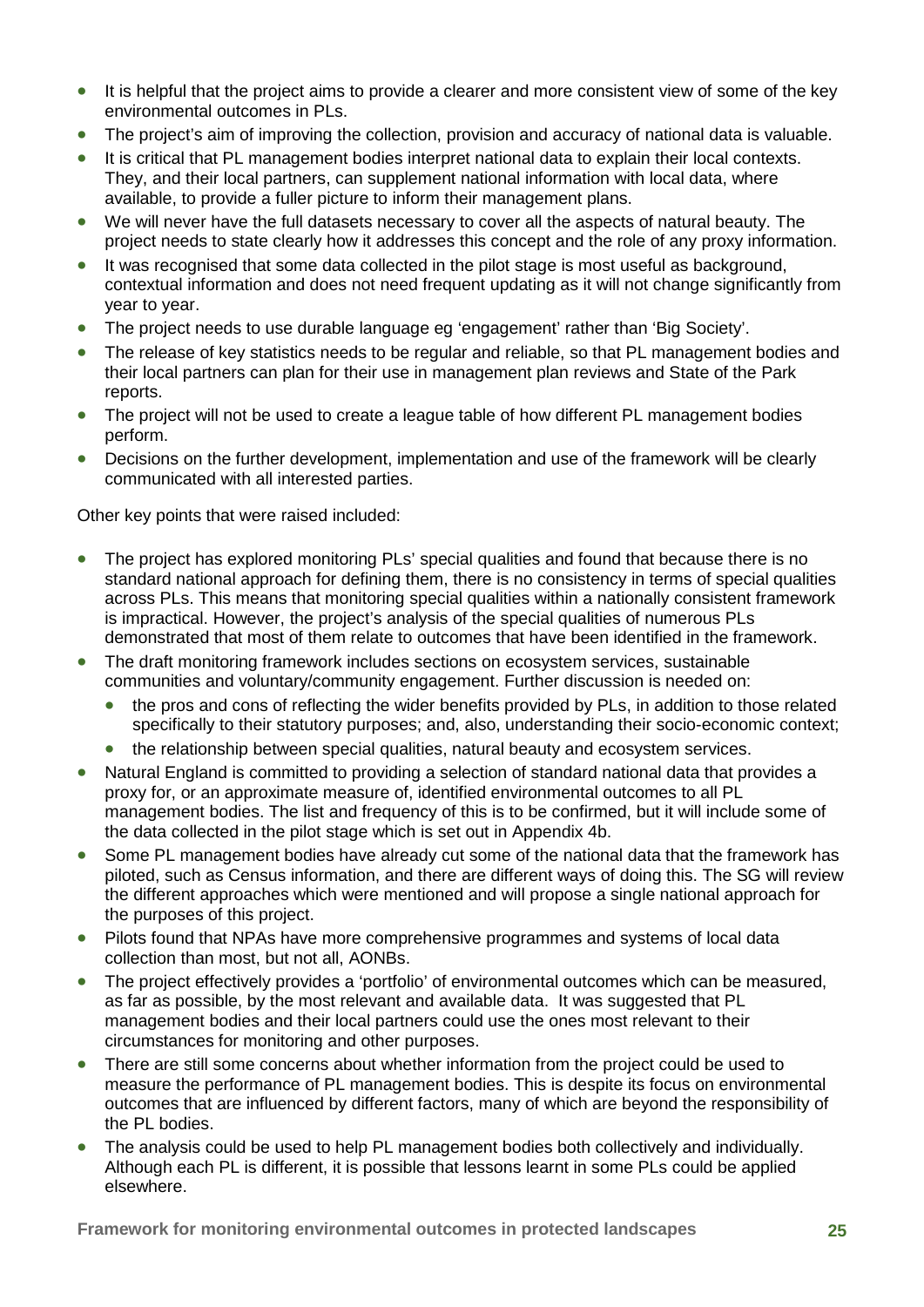- It would be useful to explore public perceptions of natural beauty.
- It is worth investigating the scope for the framework to use trend data provided by the **[Monitor of](http://www.naturalengland.org.uk/ourwork/research/mene.aspx)  [Engagement with the Natural Environment \(MENE\)](http://www.naturalengland.org.uk/ourwork/research/mene.aspx)** project. The sample size currently limits the degree to which it can be cut to individual PLs, especially smaller AONBs.
- The importance of different ecosystem services is best determined locally. Some PLs would welcome a standard national methodology for visitor surveys.
- Whilst PL management bodies have limited powers and responsibilities for socio-economic matters, many felt that if the project can easily collect a small set of related information then it would help with developing PL socio-economic profiles.

### **Next steps**

From the workshop discussions, it is clear that the SG needs to make decisions on a number of aspects relating to the further development and implementation of the framework. These include:

- Deciding whether any additional work is needed to support why the framework uses the natural beauty criteria identified in the designation guidance. The links between natural beauty and the framework need to be explicit.
- Confirming the core set of environmental outcomes to include in the framework that can be measured, to varying degrees, with data that is nationally available and can be provided longterm.
- Considering a single approach for 'cutting' extra national datasets to PL boundaries this financial year, where this is necessary and they relate to the core environmental outcomes.
- Identifying any additional key datasets that might be made available in future years, as the project develops.
- Identifying key environmental outcomes for which there is no available data.
- Determining the value and feasibility of gathering pre-2010/11 data for any of the outcomes.
- Developing clear messages on carefully interpreting national data, particularly when analysing proxy information - for example, in relation to natural beauty.
- Agreeing how the information will be presented and made available to all PL management bodies.
- Agreeing the respective responsibilities of data providers and users when the framework is implemented, including how regularly data will be provided and its terms of use.

The approach that the SG takes on each issue will depend on a combination of resources, timing, and relevance to all PLs.

The following timescales are envisaged for the immediate next steps of the project:

- End May SG meeting to discuss key points raised at the workshops and agree next steps. - Data collected during the pilots, as listed in Appendix 4b, to be made available to all PLs.
- Mid June Note circulated to PLs explaining the next steps and a timescale for implementing the framework this financial year.

15 May 2012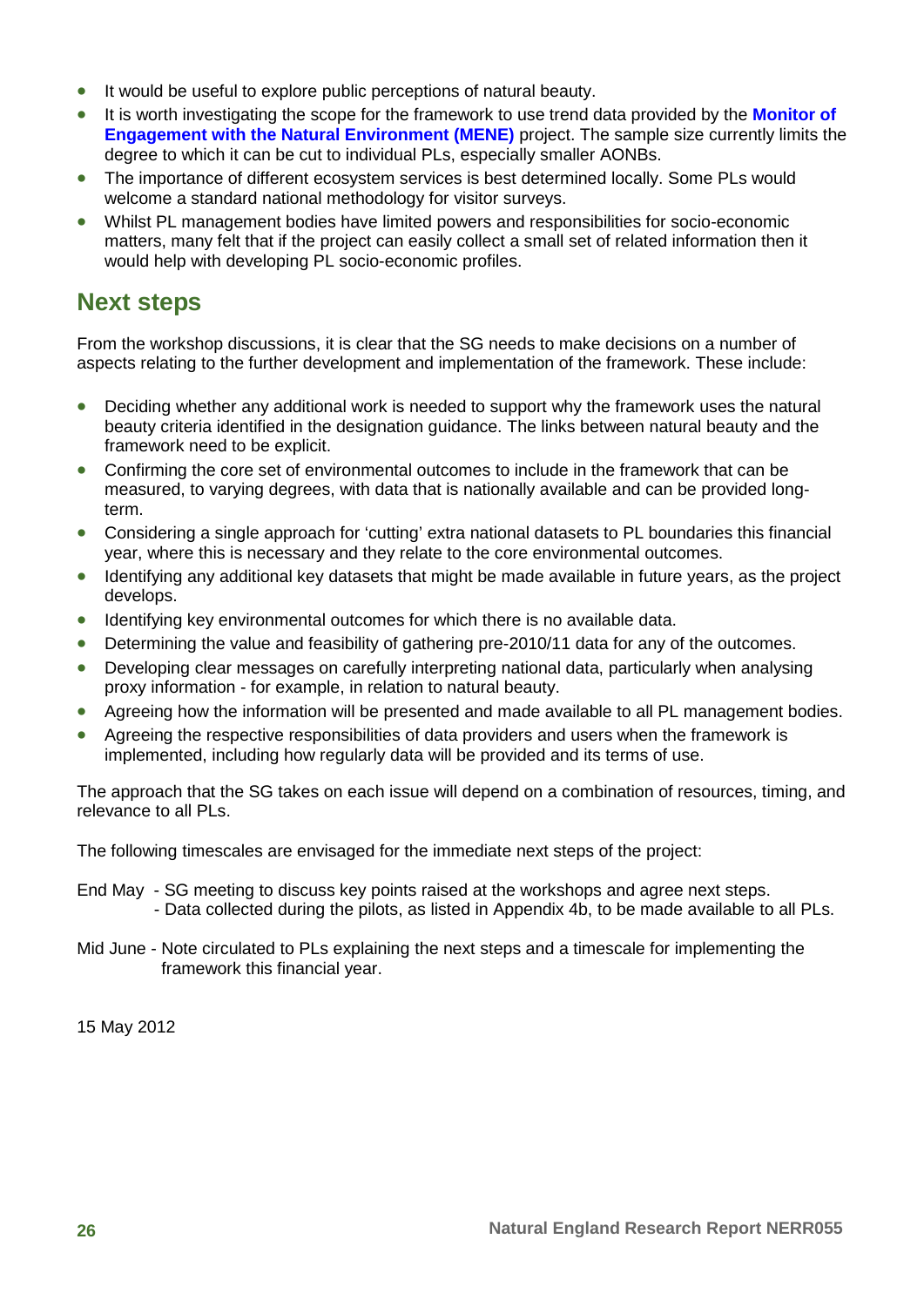### <span id="page-36-0"></span>**4a Organisations represented at the March 2012 workshops**

#### **Workshop 1 Dorking 8th March 2012**

Campaign for National Parks Chilterns Conservation Board Dartmoor National Park Authority Dedham Vale AONB/Stour Valley Defra East Devon AONB English Heritage High Weald AONB Isle of Wight AONB Kent Downs AONB National Association of AONBs Natural England New Forest National Park Authority North Devon Coast AONB North Wessex Downs AONB South Devon AONB South Downs National Park Authority South East & Eastern Protected Landscapes Surrey Hills AONB

#### Workshop 2 Leeds 20<sup>th</sup> March 2012

Arnside & Silverdale AONB Broads Authority Defra ENPAA (rep from Yorkshire Dales National Park Authority) Forest of Bowland AONB Howardian Hills AONB Lincolnshire Wolds AONB Natural England Nidderdale AONB Norfolk Coast Partnership North Pennines AONB Northumberland National Park Authority Peak District National Park Authority Shropshire Hills AONB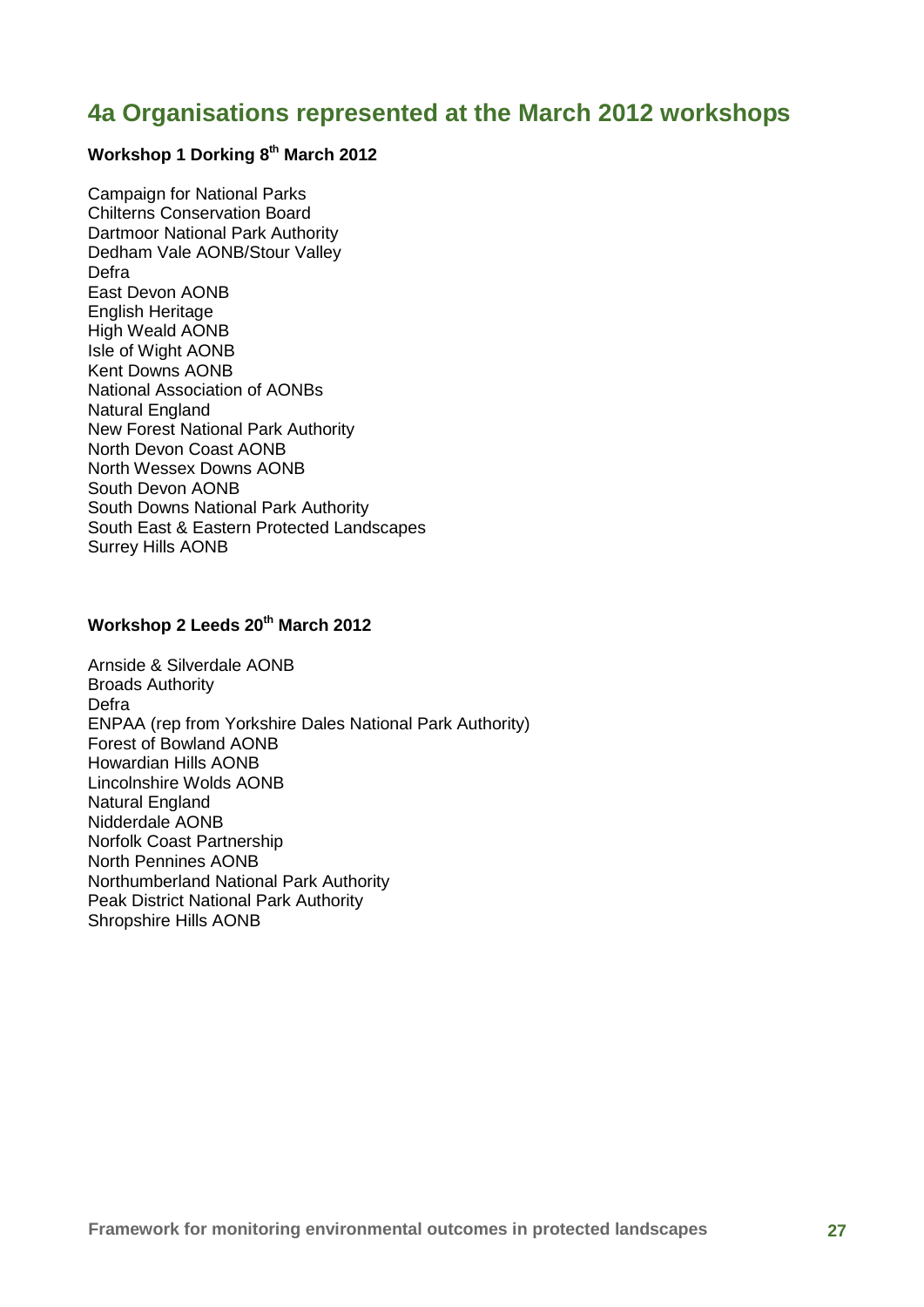## <span id="page-37-0"></span>**4b Summary of data available**

The following sets of national data will be made available to all PLs to download by end May 2012. They are for each AONB and National Park, unless otherwise stated.

| The area managed under Environmental Stewardship (ES)                                                                                      |  |  |  |  |  |  |  |  |
|--------------------------------------------------------------------------------------------------------------------------------------------|--|--|--|--|--|--|--|--|
| The average annual values of current ES agreements                                                                                         |  |  |  |  |  |  |  |  |
| The uptake of selected ES options that contribute towards the good condition of landscape elements and/or                                  |  |  |  |  |  |  |  |  |
| landscape character, including:                                                                                                            |  |  |  |  |  |  |  |  |
| Number of hedgerow trees and in-field trees under ES<br>1.<br>Area of woodland managed and restored under HLS<br>2.                        |  |  |  |  |  |  |  |  |
| Area of woodland edge habitats managed under ES<br>3.                                                                                      |  |  |  |  |  |  |  |  |
| Area of parkland and wood pasture restored and maintained through HLS<br>4.                                                                |  |  |  |  |  |  |  |  |
| Area of traditional orchards managed under HLS<br>5.                                                                                       |  |  |  |  |  |  |  |  |
| 6. Area of lowland heathland maintained or restored under ES                                                                               |  |  |  |  |  |  |  |  |
| 7. Area of species rich, semi-natural grassland maintained or restored under HLS                                                           |  |  |  |  |  |  |  |  |
| 8. Area of moorland maintained or restored under ES                                                                                        |  |  |  |  |  |  |  |  |
| 9. Area of designed/engineered water bodies maintained under HLS                                                                           |  |  |  |  |  |  |  |  |
| 10. Area of reedbed maintained or restored under ES                                                                                        |  |  |  |  |  |  |  |  |
| 11. Area of fen maintained or restored under ES<br>12. Area of lowland bog maintained or restored under ES                                 |  |  |  |  |  |  |  |  |
| 13. Area of sand dunes maintained or restored under ES                                                                                     |  |  |  |  |  |  |  |  |
| 14. Area of coastal marsh maintained or restored under ES                                                                                  |  |  |  |  |  |  |  |  |
| 15. Area of land under ES for the management and/or protection of archaeological features                                                  |  |  |  |  |  |  |  |  |
| 16. Area of watercourse buffer strips under ES                                                                                             |  |  |  |  |  |  |  |  |
| 17. Area of land under ES for soil protection and management                                                                               |  |  |  |  |  |  |  |  |
| Plus estimated figures for:                                                                                                                |  |  |  |  |  |  |  |  |
| 18. Area of traditional farm buildings protected and maintained through ES<br>19. Length of boundary features under ES                     |  |  |  |  |  |  |  |  |
| 20. Length of woodland protected from grazing by fencing                                                                                   |  |  |  |  |  |  |  |  |
| 21. Length of watercourse fencing under ES                                                                                                 |  |  |  |  |  |  |  |  |
| The % of heritage assets 'at risk'                                                                                                         |  |  |  |  |  |  |  |  |
| The condition of SSSIs                                                                                                                     |  |  |  |  |  |  |  |  |
| The condition of broad habitats (pilots)                                                                                                   |  |  |  |  |  |  |  |  |
| The area of priority habitats and (for AONBs) the % that are managed under agri-environment (A-E)                                          |  |  |  |  |  |  |  |  |
| schemes                                                                                                                                    |  |  |  |  |  |  |  |  |
| The area of deciduous woodland plus the area of Forestry Commission estate                                                                 |  |  |  |  |  |  |  |  |
| Data, where available, on the condition of Local Geological Sites (pilots)                                                                 |  |  |  |  |  |  |  |  |
| The area mapped as CROW land                                                                                                               |  |  |  |  |  |  |  |  |
| The area of land that is actually accessible under CROW, plus land with existing access rights that pre-<br>determine CROW Access (pilots) |  |  |  |  |  |  |  |  |
| The length of existing coastal paths and PROWs                                                                                             |  |  |  |  |  |  |  |  |
| % employed in tourism                                                                                                                      |  |  |  |  |  |  |  |  |
| The % area that has varying levels of relatively tranquillity (pilots)                                                                     |  |  |  |  |  |  |  |  |
| The amount of open access brought about by A-E agreements (pilots)                                                                         |  |  |  |  |  |  |  |  |
| The length of linear access brought about by A-E agreements (pilots)                                                                       |  |  |  |  |  |  |  |  |
| The area covered by the England Woodland Grant Scheme (WGS), plus the area of ancient woodland in<br>WGS                                   |  |  |  |  |  |  |  |  |
| <b>Agricultural Survey statistics</b>                                                                                                      |  |  |  |  |  |  |  |  |
| % rivers and lakes achieving 'good' ecological status                                                                                      |  |  |  |  |  |  |  |  |
| The size of the working age population (pilots)                                                                                            |  |  |  |  |  |  |  |  |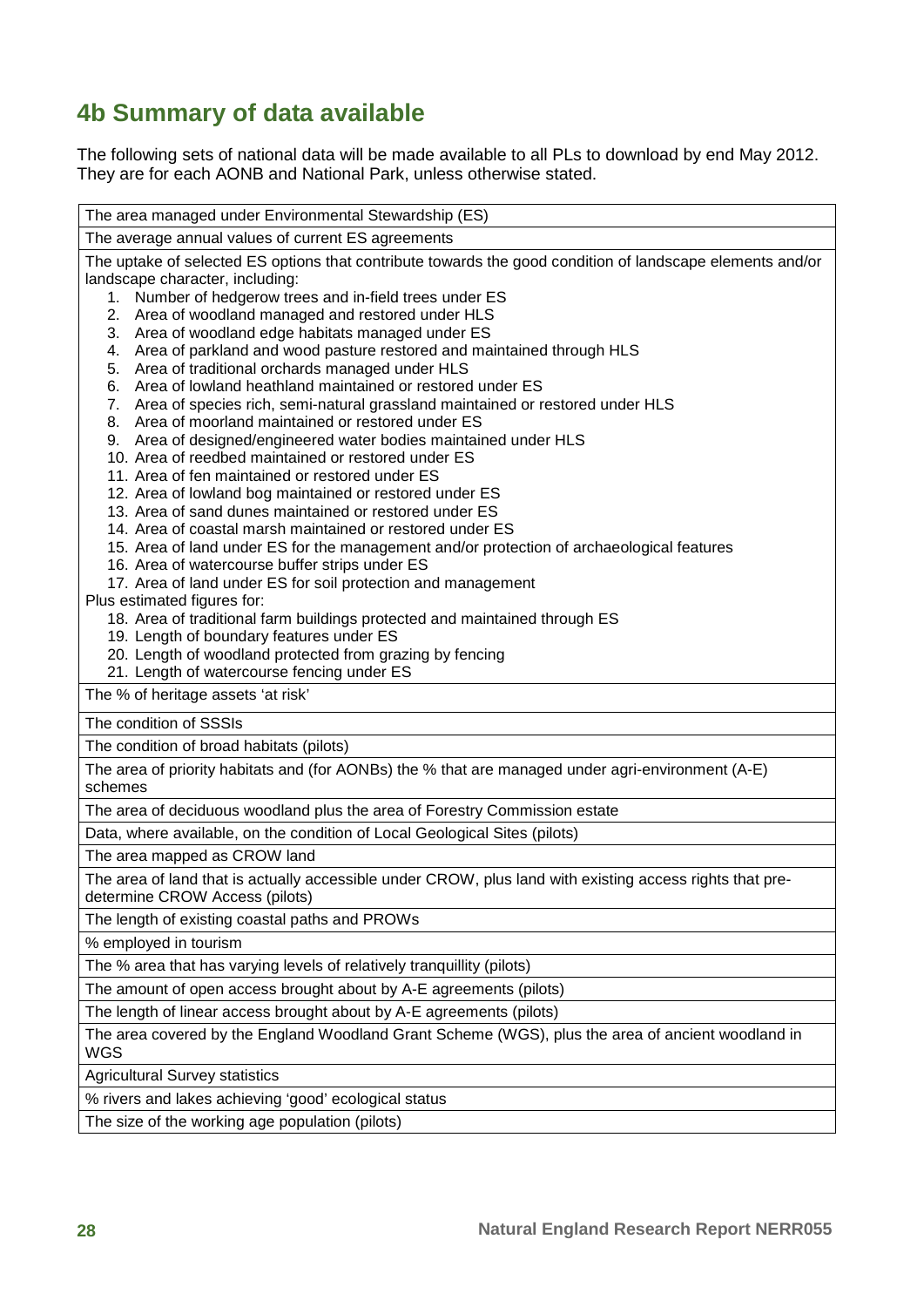## <span id="page-38-0"></span>**Appendix 5 Statistics audit**

## <span id="page-38-1"></span>**5a Approach to the audit**

The original prioritisation process the pilots went through was:

- first we said the outputs had to be robust, and measure 'the state of the Park';
- second, we said they had to demonstrate how effectively they are achieving statutory purposes (conservation/enjoyment); and
- third, we said they had to help monitor management plan objectives.

They then assessed whether each dataset fully, partially or fails to meet those criteria. This gave us a start to the audit, but to give a more complete picture we built back in some of the other criteria that were stipulated in the original project brief and the brief for the pilots:

- 'updatable', so we can get trends; and
- affordable to collect.

We also added 2 other criteria, ie:

- whether data is 'cuttable' to protected landscape boundaries; and
- whether the data is available for all protected landscape (rather than just some).

That gave us the following set of criteria for the audit:

- robust (i.e. we trust the results);
- measure outcomes (not activity):
- relevant to statutory purposes;
- useful (to protected landscape, Defra, Natural England or others);
- updateable (every 5 years or less);
- affordable:
- cuttable; and
- alobal.

The audit then has a final column called 'conclusion' that gives a one sentence/word summary.

#### **Undertaking the audit**

We used 4 broad categorisations:

- Consider for inclusion (meaning it was a definite/probable/possible measure).
- Consider for inclusion in 'Protected Landscape Profile' (definite/probable/possible measure to go in the contextual background description of each protected landscape).
- Consider for 'phase 2' (not currently available nationally but something that we might want to recommend pursuing at a later stage through e.g. collaboration by all protected landscapes to collect).
- Do not pursue (This is not to say that the other datasets are of no use, or that the issues measured by the other datasets are unimportant; simply that they did not match what we were seeking).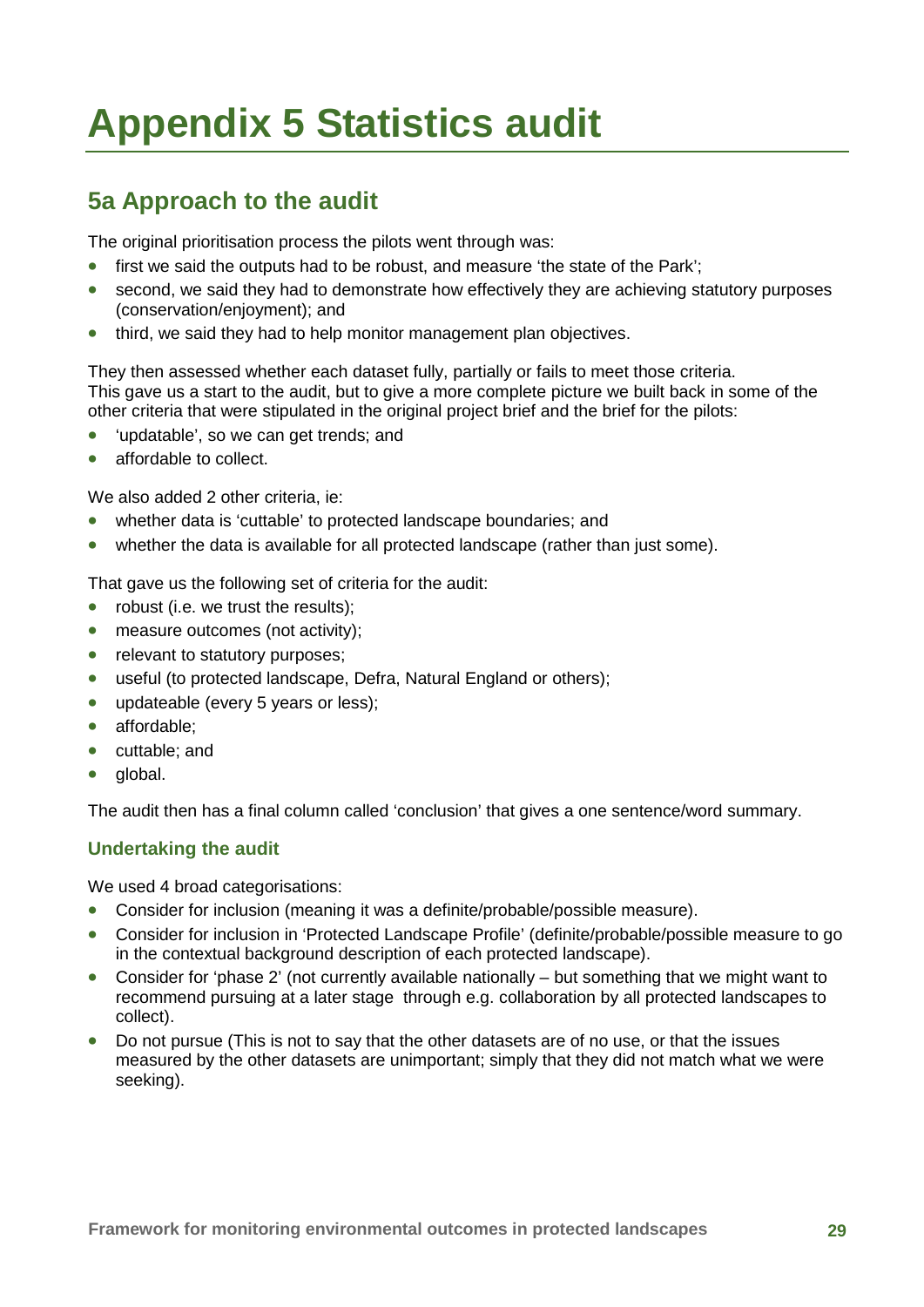## <span id="page-39-0"></span>**5b Extract from natural beauty part of statistics audit**

| <b>NATURAL</b><br><b>BEAUTY</b>                       |                                                  |                                                                                                                 |               |                 |          |        |            |            |          |          |                                                      |
|-------------------------------------------------------|--------------------------------------------------|-----------------------------------------------------------------------------------------------------------------|---------------|-----------------|----------|--------|------------|------------|----------|----------|------------------------------------------------------|
| <b>Theme</b>                                          | <b>National</b><br>or locally<br><b>specific</b> | <b>Existing measures</b>                                                                                        | <b>Robust</b> | <b>Outcomes</b> | Relevant | Useful | Updateable | Affordable | Cuttable | Global   | <b>Conclusion</b>                                    |
| <b>Characteristic</b><br>natural and                  | National                                         | Area of ancient and semi<br>natural woodland<br>receiving the Woodland<br>Improvement Grant for<br>BAP targets. |               | $\times$        |          |        |            |            |          | $\times$ | Do not pursue                                        |
| man-made<br>elements are<br>well<br>represented       | National                                         | Area of woodland<br>receiving the Woodland<br><b>Regeneration Grant.</b>                                        |               | $\times$        |          |        |            |            |          |          | Do not pursue                                        |
| throughout                                            | National                                         | Area of woodland SSSI<br>receiving the Woodland<br>Improvement Grant for<br><b>SSSIs</b>                        |               | $\times$        |          |        |            |            |          |          | Do not pursue                                        |
|                                                       | National                                         | Length of boundary<br>features under ES                                                                         |               | $\times$        |          |        |            |            |          |          | Do not pursue                                        |
|                                                       | Local                                            | Length of boundary<br>features under local<br>management schemes.                                               |               | $\times$        |          |        |            |            |          |          | Do not pursue                                        |
|                                                       | National                                         | Number of hedgerow<br>trees and in-field trees<br>under ES                                                      |               | $\times$        |          |        |            |            |          |          | Consider for<br>inclusion (ES<br>themes<br>feedback) |
|                                                       | Local                                            | Number of hedgerow<br>trees and in-field trees<br>under ES                                                      |               | $\times$        |          |        |            |            |          |          | Do not pursue                                        |
| <b>Landscape</b><br>elements are in<br>good condition | National                                         | Area of woodland under<br>ES                                                                                    |               | $\times$        |          |        |            |            |          |          | Consider for<br>inclusion (ES<br>themes<br>feedback) |
|                                                       | National                                         | Woodland protected from<br>grazing by fencing<br>through ES                                                     | $\times$      | $\times$        |          |        | $\times$   |            |          |          | Do not pursue                                        |
|                                                       | Local                                            | Increase in woodland<br>protected from grazing by<br>fencing through local<br>management schemes                |               | $\times$        |          |        |            |            |          | $\times$ | Do not pursue                                        |
|                                                       | National                                         | An increase in the<br>number of HE assets<br>managed under ES.                                                  | $\times$      | $\times$        |          |        |            | $\times$   |          | $\times$ | Do not pursue                                        |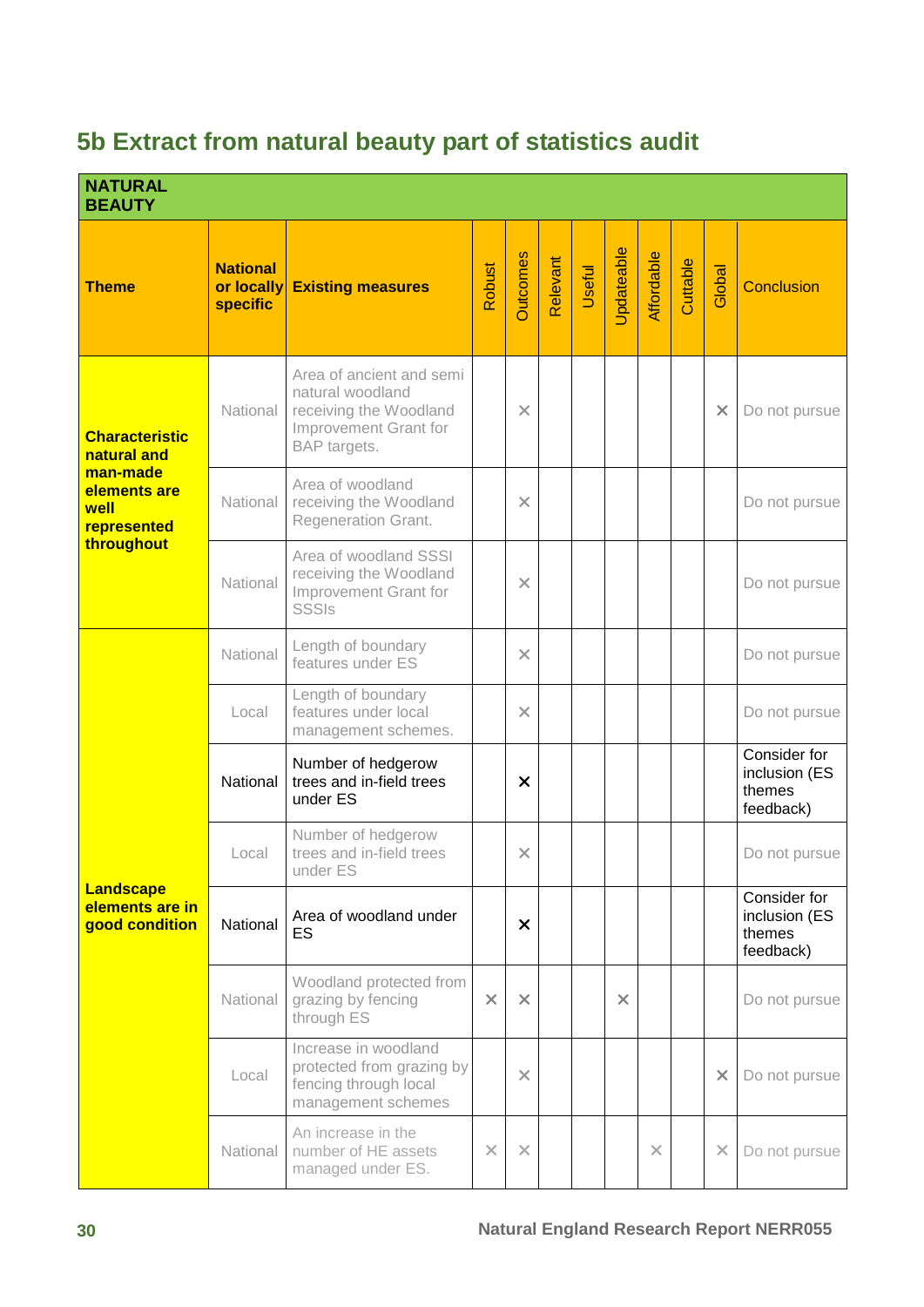|                                                                                                                         | Local    | Number of HE assets<br>managed under local<br>management schemes                                                  |          | $\times$ |          |          |   |                           | Do not pursue              |
|-------------------------------------------------------------------------------------------------------------------------|----------|-------------------------------------------------------------------------------------------------------------------|----------|----------|----------|----------|---|---------------------------|----------------------------|
|                                                                                                                         | National | Condition of HE assets<br>managed under<br>Environmental<br>Stewardship                                           |          | ×        |          |          |   |                           | Consider for<br>inclusion  |
|                                                                                                                         | National | Number/percentage of<br>HE assets listed on the<br>'Heritage at risk' register                                    |          | ×        |          |          |   |                           | Consider for<br>inclusion. |
|                                                                                                                         | National | Area of woodland in<br>active management                                                                          |          | X        |          |          |   |                           | Consider for<br>inclusion  |
|                                                                                                                         | National | % of woodland SSSIs in<br>good or recovering<br>condition                                                         |          | X        |          |          |   |                           | Consider for<br>inclusion  |
|                                                                                                                         | National | Area and % of land in a)<br>'entry level'<br>environmental schemes;<br>b) 'higher level'<br>environmental schemes | $\times$ | X        |          |          |   | $\boldsymbol{\mathsf{x}}$ | Consider for<br>inclusion  |
|                                                                                                                         | National | Area of land managed in<br>line with conservation<br>objectives'                                                  |          | ×        |          |          |   |                           | Consider for<br>inclusion  |
| <b>Incongruous</b><br>elements are<br>not present to a<br>significant<br>degree, are not<br>visually<br>intrusive, have | National | Length of overhead<br>power lines                                                                                 | X        | X        | ×        | $\times$ | ? | ?                         | Do not pursue              |
| only localised<br>influence or are<br>temporary in<br>nature.                                                           | National | Area of active mineral<br>workings                                                                                |          | $\times$ | $\times$ |          | ? | ?                         | Do not pursue              |
| <b>Landscape</b><br>character lends<br>a clear and<br>recognisable<br>sense of place                                    | National | Area of parkland and<br>wood pasture restored<br>and maintained through<br><b>HLS</b>                             | $\times$ | $\times$ |          |          |   | $\times$                  | Do not pursue              |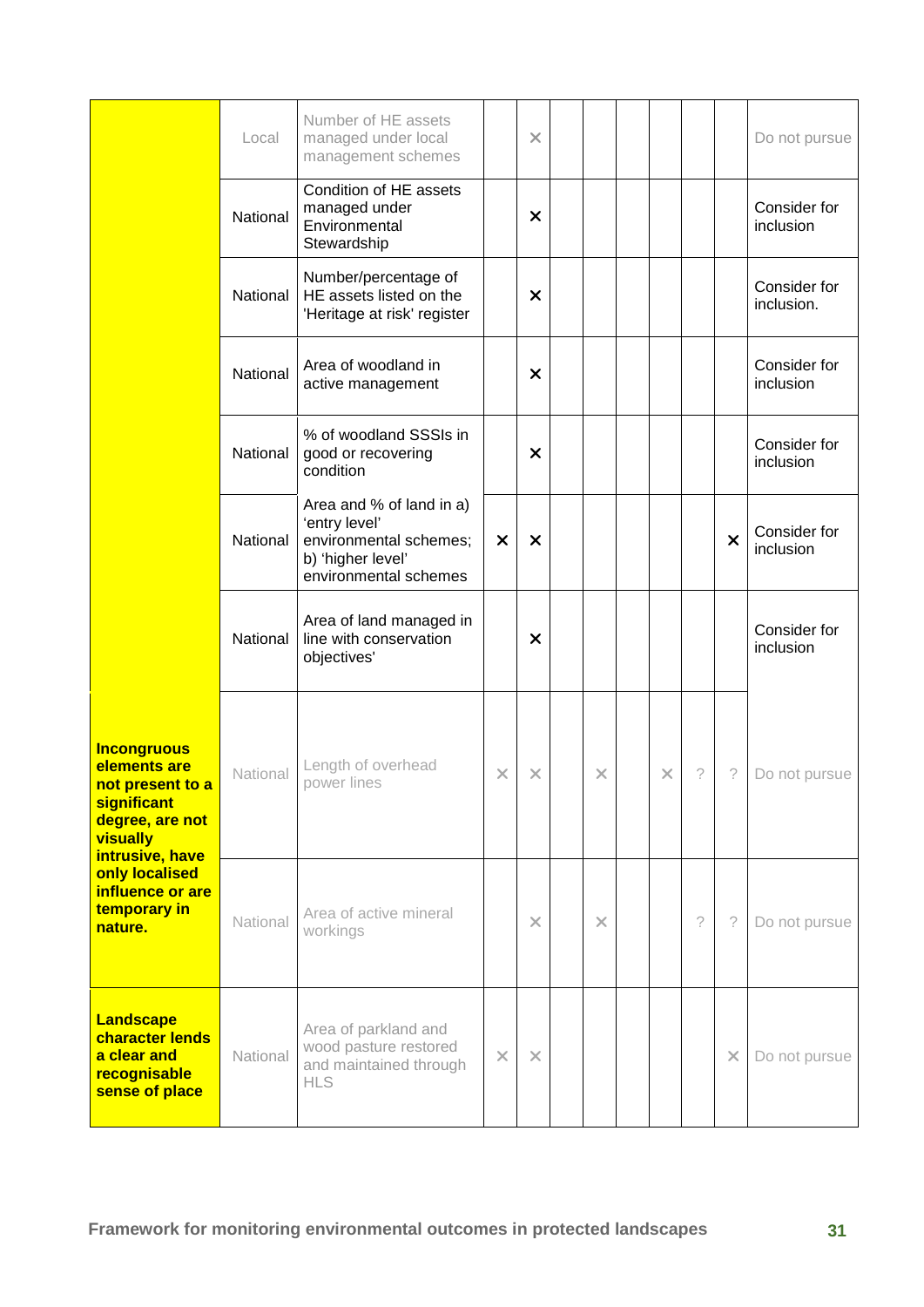| Local    | Area of parkland and<br>wood pasture restored<br>and maintained through<br>local management<br>schemes  | $\times$ |          |  |          | Do not pursue |
|----------|---------------------------------------------------------------------------------------------------------|----------|----------|--|----------|---------------|
| National | Area of designed and<br>engineered water<br>features under<br>maintenance through ES                    | $\times$ |          |  |          | Do not pursue |
| Local    | Area of designed and<br>engineered water<br>features under local<br>management schemes                  | $\times$ |          |  | $\times$ | Do not pursue |
| National | Area of traditional<br>orchards under HLS                                                               | $\times$ |          |  |          | Do not pursue |
| Local    | Area of traditional<br>orchards under local<br>management schemes                                       | $\times$ |          |  |          | Do not pursue |
| Local    | Existence of a Landscape<br>Character Assessment, in<br>accordance with the 2002<br><b>LCA Guidance</b> | $\times$ | $\times$ |  |          | Do not pursue |
| Local    | Existence of a seascape<br>character assessment for<br>the PL (if applicable)                           | $\times$ | $\times$ |  |          | Do not pursue |

Note: The full version of the audit is available in excel format.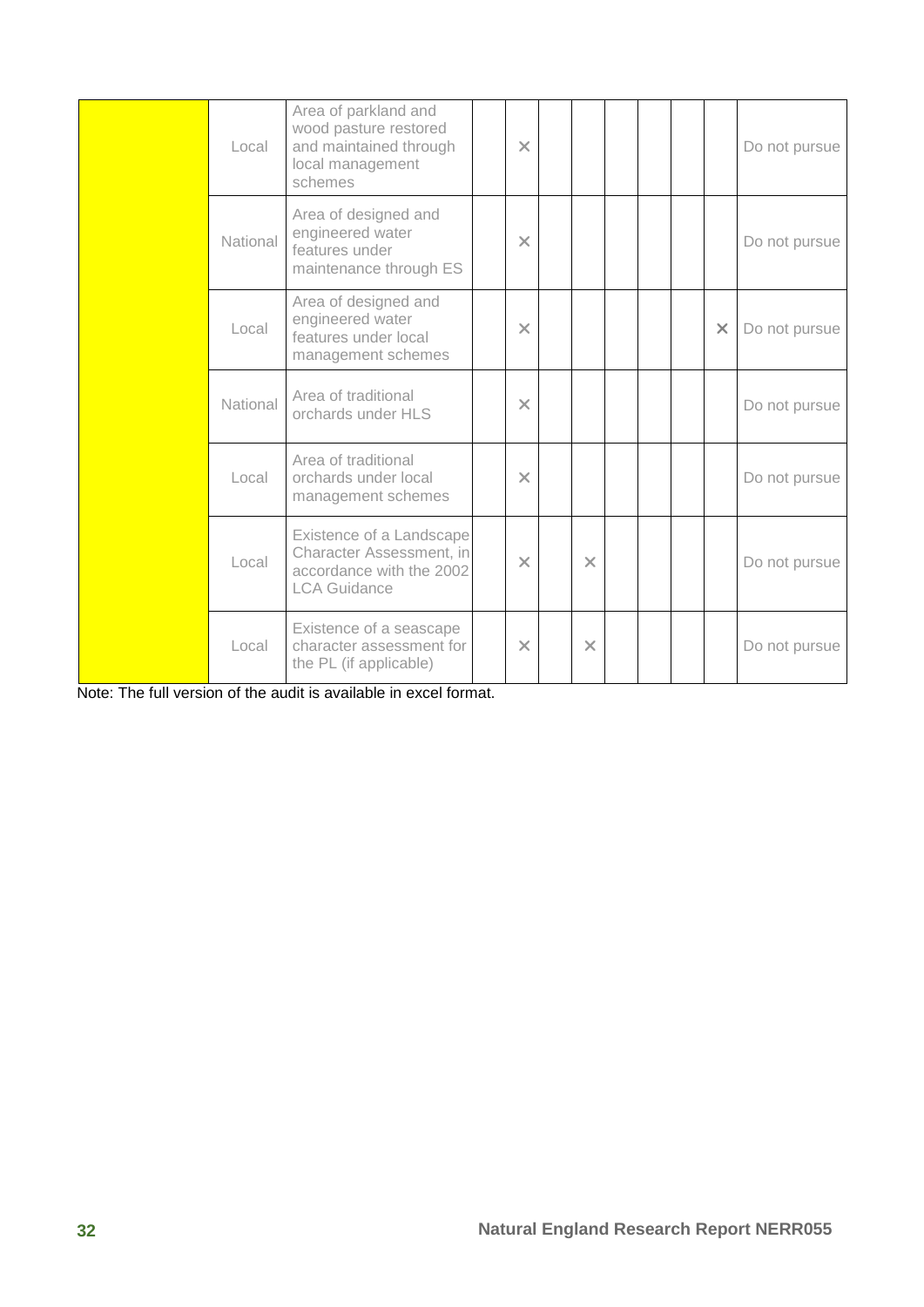## <span id="page-42-0"></span>**Appendix 6 Summary of responses to questionnaire**

In November 2012 Natural England asked National Park Authorities and AONBs to complete a questionnaire on how useful they have found the data provided so far under the draft 'Framework for monitoring environmental outcomes in protected landscapes'. This paper summarises the responses received from the organisations listed in the Appendix 6a. This helped to inform the data provision in 2013.

|   | 1. Have you managed to download the data from the TransferBIGfiles website? |  |                                   |                                 |  |  |  |  |  |
|---|-----------------------------------------------------------------------------|--|-----------------------------------|---------------------------------|--|--|--|--|--|
|   |                                                                             |  | <b>Response</b><br><b>Percent</b> | <b>Response</b><br><b>Total</b> |  |  |  |  |  |
| 1 | Yes, completely<br>(please move on to<br>Q <sub>5</sub>                     |  | 57.89%                            | 11                              |  |  |  |  |  |
| 2 | Partly (please explain<br>below then move to<br>Q <sub>5</sub>              |  | 21.05%                            | $\overline{4}$                  |  |  |  |  |  |
| 3 | No (please explain<br>below)                                                |  | 21.05%                            | $\overline{4}$                  |  |  |  |  |  |
|   |                                                                             |  | answered                          | 19                              |  |  |  |  |  |

All but one of the NPAs who responded downloaded the data completely. The host local authority system blocked two AONBs from downloading it, and three found that either the main data or following heritage at risk (HAR) spatial data was no longer available when they tried to download it. One AONB found the necessary password protection complicated the process.

## **2. If you have not managed to download the data from TransferBIGfiles, have you been able to access it in another way? Response Response**

|                | <b>Percent</b> | <b>Total</b>    |
|----------------|----------------|-----------------|
| $Yes - via CD$ | 60.00%         | $\sqrt{2}$<br>ັ |
| No             | 40.00%         | ⌒               |

Most protected landscapes now have access to the data, as Natural England sent it on CDs to those that had difficulty with the TransferBigFiles site. The two outstanding cases highlighted from the questionnaire have or are being addressed.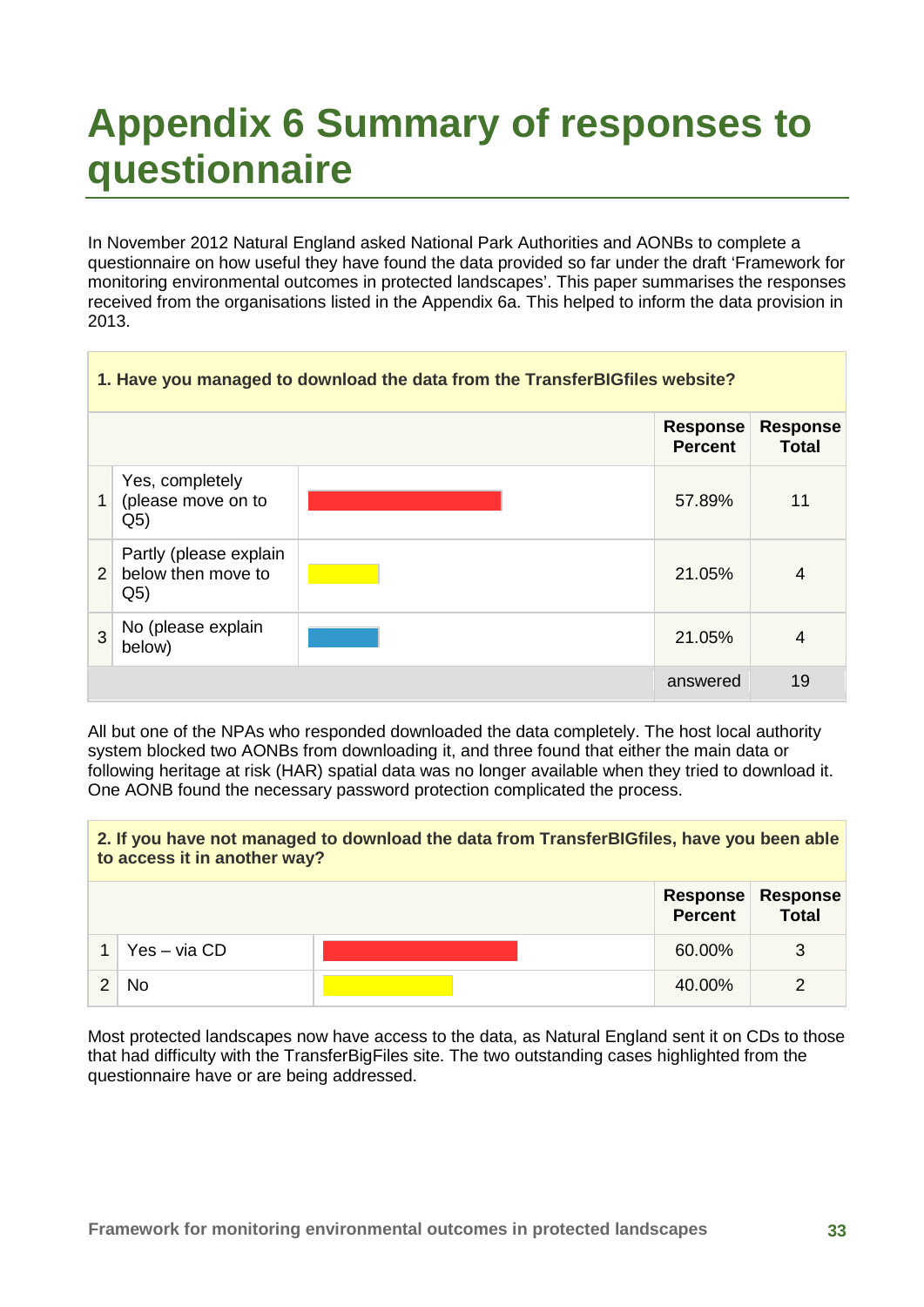#### **3. Have you received enough information about the nature of the data - eg its source, the period to which it refers, and issues to be aware of? Response Percent Response Total** 1 Yes, completely and the set of the set of the set of the set of the set of the set of the set of the set of the set of the set of the set of the set of the set of the set of the set of the set of the set of the set of th 2 No 10.53% 2 3 Partly 42.11% 8 answered 19 **Answers for:** If you answered 'No' or 'Partly', please explain below: 1 NPA provided separate written feedback, bringing total responses to 20 *11 answers*

Including the separate written feedback, 45% of questionnaire respondents felt they had received sufficient information about the data, and 55% not. Amongst the latter, the most common points raised were:

- It was not always clear what the time period for the data is was it the date shown on spreadsheets or was this just the day when the report was run-off?
- It would be useful to have basic quidance for each dataset to ensure it is interpreted and used correctly.

Individual comments made included:

- The need to ensure: that the data provision follows INSPIRE best practice; details are given of any manipulation work undertaken on the original source data; acronyms are explained; and metadata/issues are set out in a consistent format<sup>[8](#page-43-0)</sup>.
- The GIS HAR data requires specialist knowledge for protected landscapes to interpret.
- There was no information tailored to each area.

## **4. Have you started to, or are you shortly going to, use the data in your work?**

|                |                   | <b>Response</b><br><b>Percent</b> | <b>Response Total</b> |
|----------------|-------------------|-----------------------------------|-----------------------|
|                | Yes, started      | 47.06%                            | 8                     |
| $\overline{2}$ | No, not at all    | $0.00\%$                          | O                     |
| 3              | Yes, plan to soon | 52.94%                            | 9                     |
|                |                   | answered                          | 19                    |

100% respondents said that they had started to, or were shortly going to, use the data in their work. How much of it they would use varied, ranging from "some" to "pretty much all". Some were interested in cross-checking the data against their existing evidence base, explaining that where the

<span id="page-43-0"></span> $8$  These suggestions were made by one organisation which had not yet accessed the guidance note issued with the data, but consideration of the points is still valid.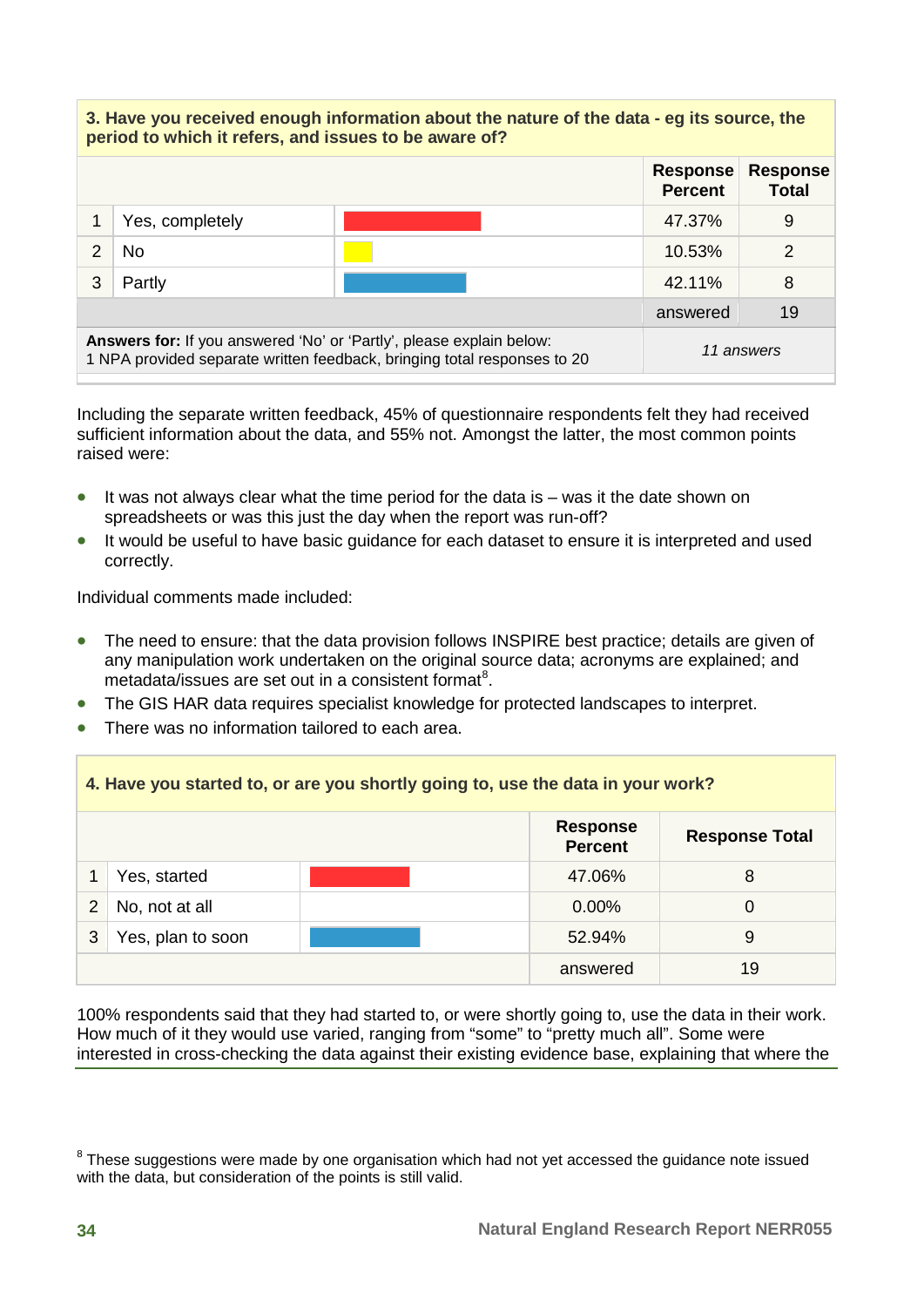data aligned it improved their confidence in accuracy, and where there were differences further investigation was needed. Another mentioned that they needed to find a way of presenting the data so it means something to their wider audience. The particular uses are shown below in Q5.

|                | that are applicable.                                                                                                     |  |                                   |                                 |  |
|----------------|--------------------------------------------------------------------------------------------------------------------------|--|-----------------------------------|---------------------------------|--|
|                |                                                                                                                          |  | <b>Response</b><br><b>Percent</b> | <b>Response</b><br><b>Total</b> |  |
| $\overline{1}$ | Helping to determine how<br>policies are delivering<br>protected landscape<br>objectives                                 |  | 52.63%                            | 10                              |  |
| $\overline{2}$ | Making revisions to our<br>Management Plan                                                                               |  | 78.95%                            | 15                              |  |
| 3              | Producing other reports<br>eg 'State of the<br>Park/AONB' and/or<br><b>Strategic Environmental</b><br><b>Assessments</b> |  | 78.95%                            | 15                              |  |
| $\overline{4}$ | Contributing to other<br>monitoring/reporting<br>programmes                                                              |  | 78.95%                            | 15                              |  |
| 5              | Supporting<br>communication strategies                                                                                   |  | 10.53%                            | $\overline{2}$                  |  |
| 6              | Providing background<br>information for funding<br>bids                                                                  |  | 78.95%                            | 15                              |  |
| $\overline{7}$ | Exploring the extent of ES<br>management agreements                                                                      |  | 42.11%                            | 8                               |  |
| 8              | Something else (please<br>specify)                                                                                       |  | 10.53%                            | $\overline{2}$                  |  |
|                |                                                                                                                          |  | answered                          | 19                              |  |

**5. In what ways are you using, or are planning to use, the data? Please select all answers** 

The most popular planned uses of the data were making revisions to management plans; producing other reports; contributing to other monitoring/reporting programmes; and providing background information for funding bids. The 'something else' uses were "influencing policy/strategy or decisionmakers", and "background data direct from Defra....negating the need to pay consultants to do the same analysis". A variety of comments were made, including:

- All are valid uses which may come about in time.
- Top-level information eg extent of ES agreements are useful for reporting purposes, but access to a lower level of information and/or spatial data would help more targeted delivery work.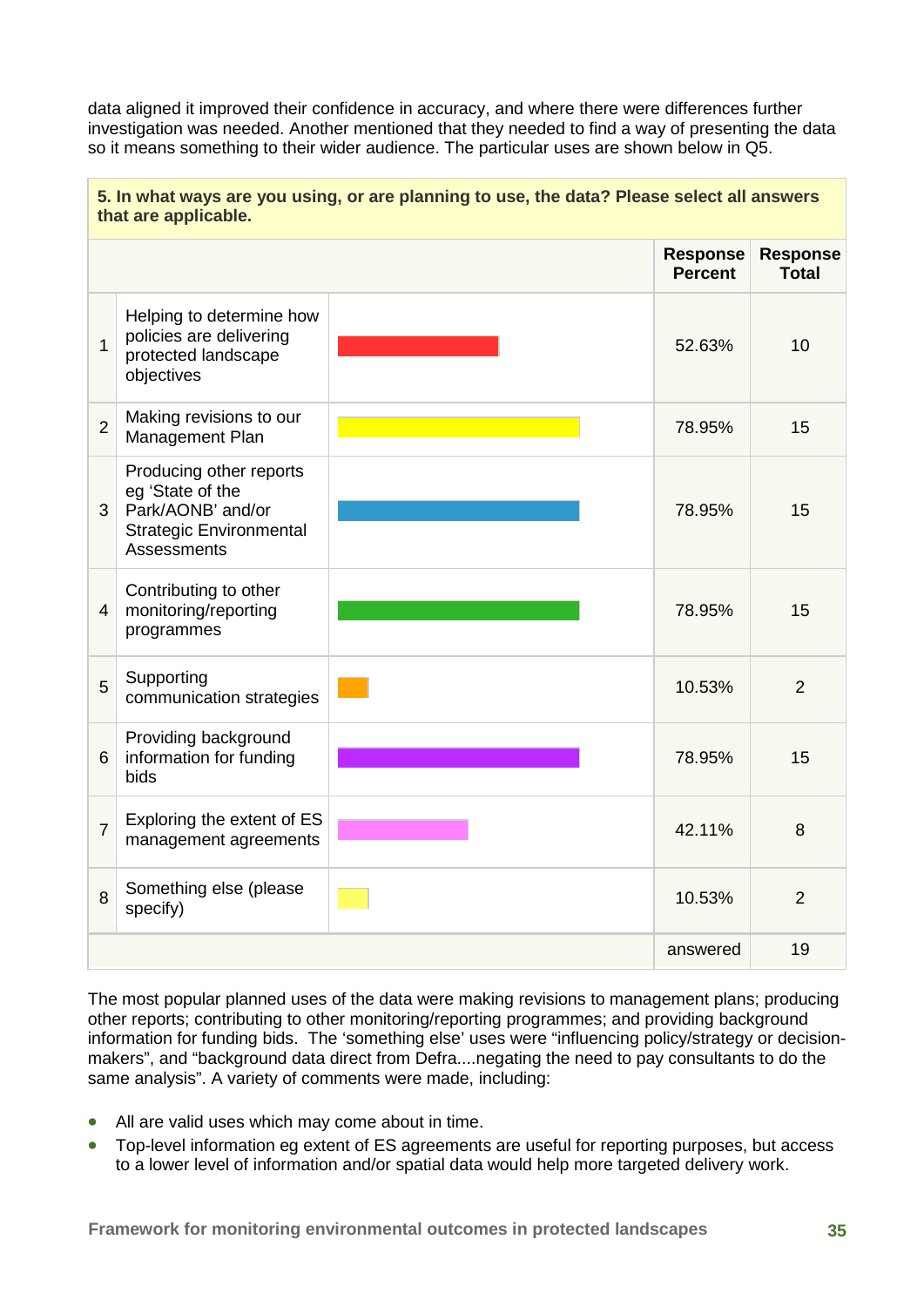- The usefulness of the data depends on how regularly it is updated and how well it fits with data that some protected landscapes may already collate from other sources.
- It is important to have confidence in the data, including its method of analysis and that protected landscape bodies can quote it<sup>[9](#page-45-0)</sup>.
- One organisation was interested in using the data to provide a cross NPA picture on policy issues where appropriate, and to assess performance against goals in some cases.

|                | viyanısatıvn.                                                              |  |                                   |                                 |
|----------------|----------------------------------------------------------------------------|--|-----------------------------------|---------------------------------|
|                |                                                                            |  | <b>Response</b><br><b>Percent</b> | <b>Response</b><br><b>Total</b> |
| $\mathbf 1$    | Area managed under ES<br>and value of current<br>agreements                |  | 63.16%                            | 12                              |
| $\overline{2}$ | Uptake of groups of ES<br>options, eg number of<br>hedgerow trees under ES |  | 42.11%                            | 8                               |
| 3              | Heritage at risk                                                           |  | 36.84%                            | $\overline{7}$                  |
| $\overline{4}$ | <b>SSSI</b> condition                                                      |  | 31.58%                            | 6                               |
| 5              | Area of priority habitats                                                  |  | 36.84%                            | $\overline{7}$                  |
| 6              | Uptake of England<br><b>Woodland Grant Scheme</b>                          |  | 21.05%                            | $\overline{4}$                  |
| $\overline{7}$ | Agricultural survey                                                        |  | 26.32%                            | 5                               |
| 8              | Good ecological status of<br>rivers and lakes                              |  | 36.84%                            | $\overline{7}$                  |
| 9              | Open and linear access<br>provided under agri-<br>environment schemes      |  | 0.00%                             | $\overline{0}$                  |
| 10             | Tourism                                                                    |  | 21.05%                            | 4                               |
|                | Plus written feedback from an additional PL body                           |  | answered                          | 19                              |

**6. Please select the three datasets that you think are, or will be, most useful to your organisation:**

Almost two-thirds of respondents found the statistics on the area managed under ES to be one of the three most useful datasets.

Several respondents noted that all or most of the statistics are useful in some way – one adding "but only some for the purpose of monitoring change in natural beauty".

<span id="page-45-1"></span>The most common comment concerned the availability or otherwise of data. Three mentioned that they already had access to statistics on SSSI condition, HAR, Agricultural Survey<sup>[10](#page-45-1)</sup> and/or ES GIS

<span id="page-45-0"></span> $9$  This was a reference to restrictions on publicising water framework directive data.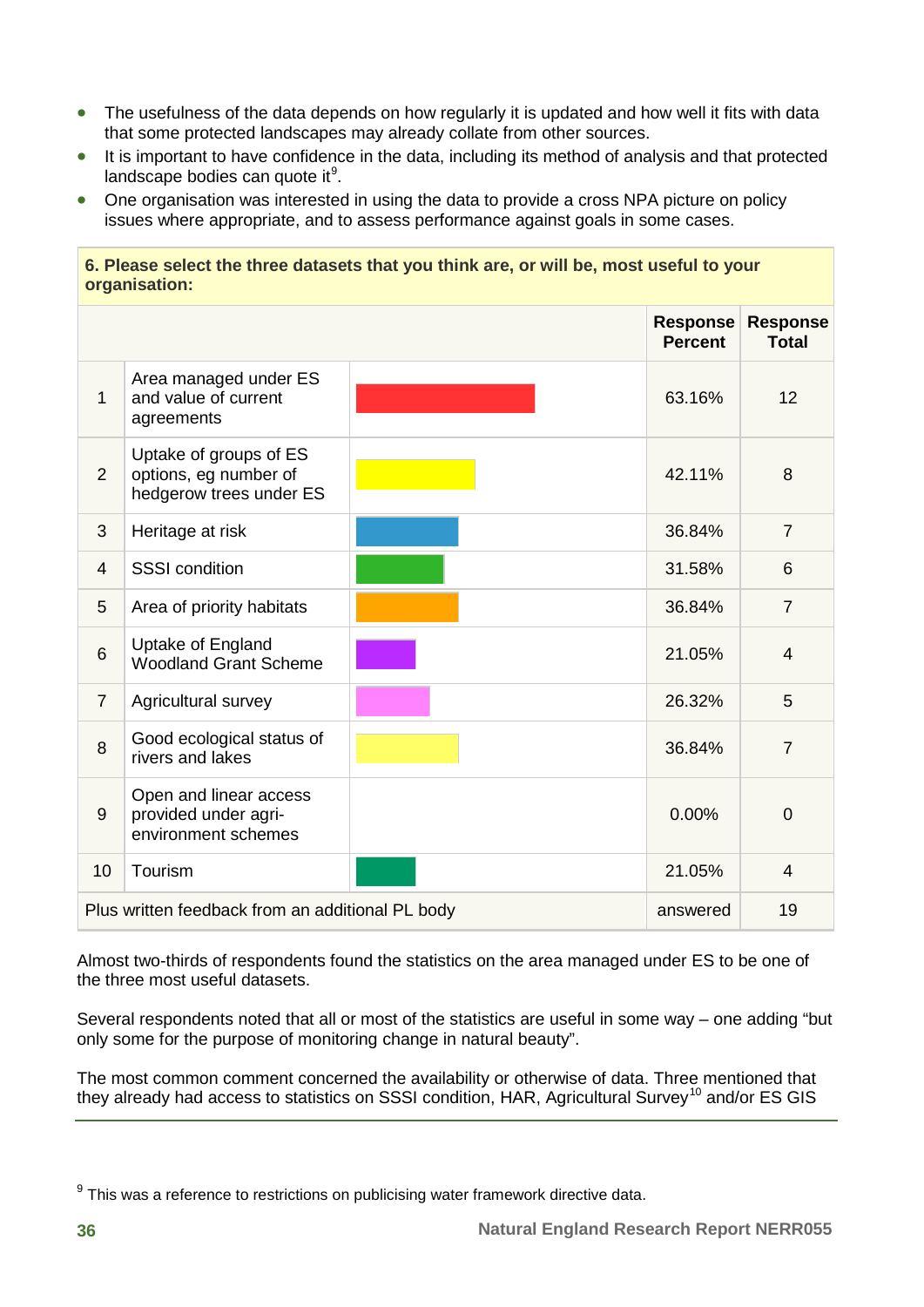data, whether direct from a government agency or online. Another two explained that they selected the statistics that can otherwise be hardest to locate.

Drawing on written feedback as well, additional comments included:

- There are discrepancies between some of the nationally provided statistics and data that some bodies already hold - eg area priority habitats,  $HAR^{11}$  $HAR^{11}$  $HAR^{11}$ , open access<sup>[12](#page-46-1)</sup>, length ROW and the size of the protected landscape itself. Two noted differences on how they present data on WFD<sup>[13](#page-46-2)</sup>
- It is useful to have mapinfo/GIS information alongside the data on ES options, so protected landscape bodies can undertake their own analysis where needed.
- Statistics that show the value of ecosystem services or the value of protected areas in some way are most useful.
- Three NPAs enquired about the availability of tourism data split by National Park<sup>[14](#page-46-3)</sup>.
- 2 sets of detailed comments on the ES options data, including: queries on the double-counting of options[15](#page-46-4); whether there is monitoring at the end of ES schemes to ensure that options really relate to 'environmental outcomes'; the possibility of data on capital works/boundaries; the value of including all relevant 'codes' from ELS, HLS and UELS under each indicator to present a full picture; plus conflicting impressions of the statistics reflecting a lowland or upland bias.

-

**Framework for monitoring environmental outcomes in protected landscapes 37**

 $10$  Two said that it would be useful if the project could encourage the provision of agricultural survey statistics more quickly and/or more regularly than the current 3 years.<br><sup>11</sup> The NPA mentioned that they include Grade II buildings and had identified more buildings at risk.

<span id="page-46-1"></span><span id="page-46-0"></span><sup>11</sup> The NPA members and they include Grade it buildings and had identified more buildings at This is due to the statistics currently just showing the area mapped as open access, not dedicated and/or pre-existing access righ

<span id="page-46-4"></span><span id="page-46-3"></span><span id="page-46-2"></span> $14$  This was forwarded on in September 2012.<br> $15$  One respondent also raised this regarding WGS statistics, and the usefulness of breaking this data broken down further to show what type of benefit it will bring eg woodland creation, improvement or management.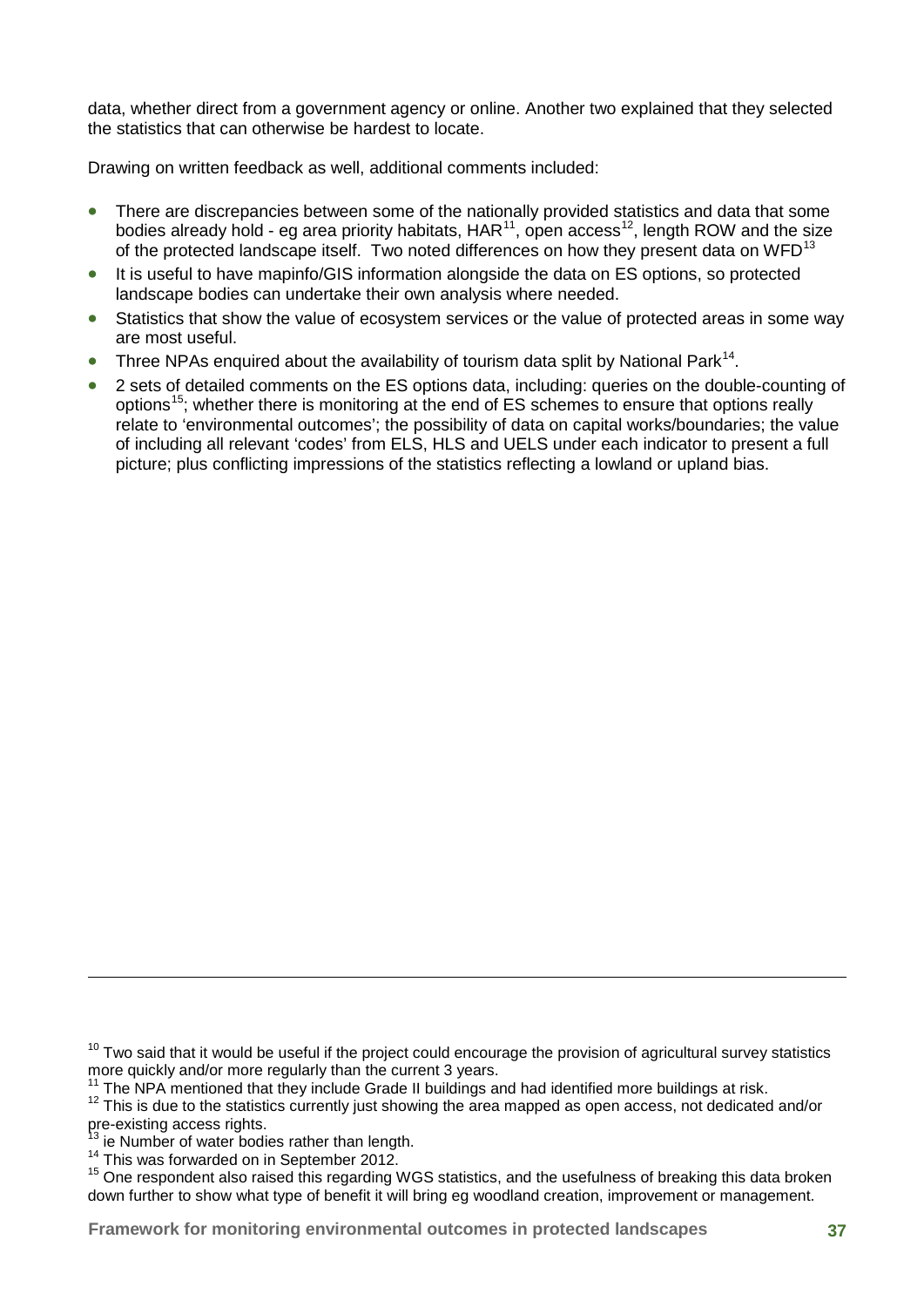**7. We only have resources to provide statistics on a limited number of additional national datasets to protected landscape boundaries. Bearing this in mind, are any of the following so important to you that you feel they should be included in the future framework? Please select no more than three (including any 'Other' sets you identify).**

|                |                                                                                                                                                                                              | <b>Percent</b> | <b>Response Response</b><br><b>Total</b> |
|----------------|----------------------------------------------------------------------------------------------------------------------------------------------------------------------------------------------|----------------|------------------------------------------|
| 1              | Area managed under agri-<br>environment agreements<br>(ie Countryside<br>Stewardship Scheme,<br><b>Environmentally Sensitive</b><br>Areas and Environmental<br>Stewardship)                  | 57.89%         | 11                                       |
| 2              | Condition of historic<br>environment features under<br><b>Higher Level Stewardship</b>                                                                                                       | 42.11%         | 8                                        |
| 3              | Condition of broad habitats                                                                                                                                                                  | 47.37%         | 9                                        |
| $\overline{4}$ | Area of woodland under<br>active management<br>(encompasses woodlands<br>where there has been FC<br>England grant or felling<br>licence activity typically in<br>the previous 5 to 10 years) | 21.05%         | $\overline{4}$                           |
| 5              | Tranquillity                                                                                                                                                                                 | 63.16%         | 12                                       |
| 6              | Land Cover Map 2007<br>(land cover information<br>based on broad habitats)<br>and Dudley Stamp Land<br><b>Utilisation Survey (1930s</b><br>land use survey)                                  | 21.05%         | 4                                        |
| $\overline{7}$ | Other (please specify)                                                                                                                                                                       | 15.79%         | 3                                        |
|                | Plus written feedback from an additional PL body                                                                                                                                             | answered       | 19                                       |

Some organisations again selected the statistics that they felt they would find most difficult to gain via other means, ranging from the 'condition of historic environment features' to tranquillity statistics and Land Cover Map.

Almost two thirds of respondents rated the provision of tranquillity statistics as among their 'top three' new ones to receive, as they relate to management plan and State of the Park measures (although the means and chances of being able to monitor tranquillity over time was raised). Two NPAs suggested it would be useful to show levels of tranquillity compared to national levels rather than just comparing them relative to other parts of that protected landscape. They also suggested presenting this data spatially.

Two protected landscape bodies explained how important it is to be to track all types of national agri-environment programmes given their role in landscape management and their economic value. Separate organisations suggested that the framework should include the following extra statistics:

• Inter-Departmental Business Register data.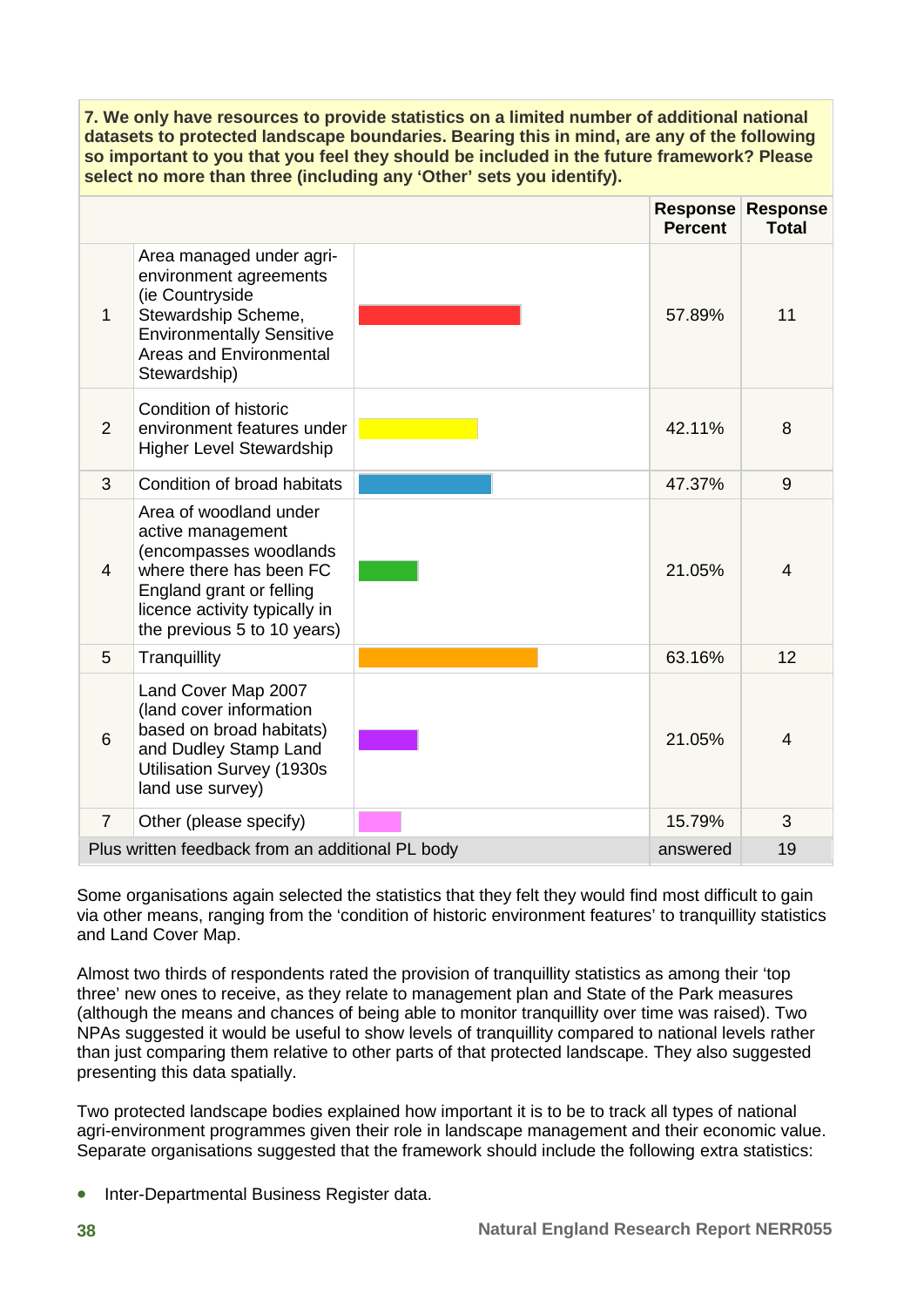- Analysis of Land-use change statistics, ie updating Peter Bibby 2007 report.
- Greenhouse gas emissions.
- Industry/employment by sector in addition to tourism<sup>[16](#page-48-0)</sup>.

Additional comments individual respondents made included:

- Land Cover Map statistics are only useful if they are updated and available regularly.
- It would be preferable to focus on providing statistics on tranquillity and 'usable' Environment Agency data rather than on ES options statistics. (This contrasts with the wider support for ES options statistics in Q6).
- Any data covering condition is very useful.
- Information on datasets can be accessed from elsewhere eg direct from CPRE or from MAGIC.

#### **8. Do you have any other comments or suggestions?**

Eight additional sets of comments were submitted with the questionnaire and extra ones by e-mail. The views expressed differed widely. Some expressed how pleased they were with the information, benefits including:

- The '1 hit' data provision enabling the aggregation of data and communicating messages as protected landscapes family;
- Improving the evidence base on which bodies make decisions; and
- Saving protected landscape bodies time and effort.

Two mentioned that it was important that the data is provided long-term to allow condition monitoring over the longer-term.

Concerns expressed by individual respondents included:

- The monitoring framework needs to provide an overview as well as a commentary on each data set, and a joint project to 'unpack' the meaning from the data and to provide simple reports in a common format.
- The need to communicate what is processed and when so protected landscape bodies can input to a process if required, and avoid sourcing data twice. A related comment was that data needs to be provided promptly, otherwise a protected landscape body may obtain it direct from the source organisation when needed.
- Indicators may not match up with those a particular organisation uses. This is not an issue where they are completely different, but could confusion where an organisation reports something<sup>[17](#page-48-1)</sup> in a slightly different way.

<span id="page-48-1"></span><span id="page-48-0"></span> $16$  NPA suggestion.<br> $17$  Reference again to HAR and WFD stats.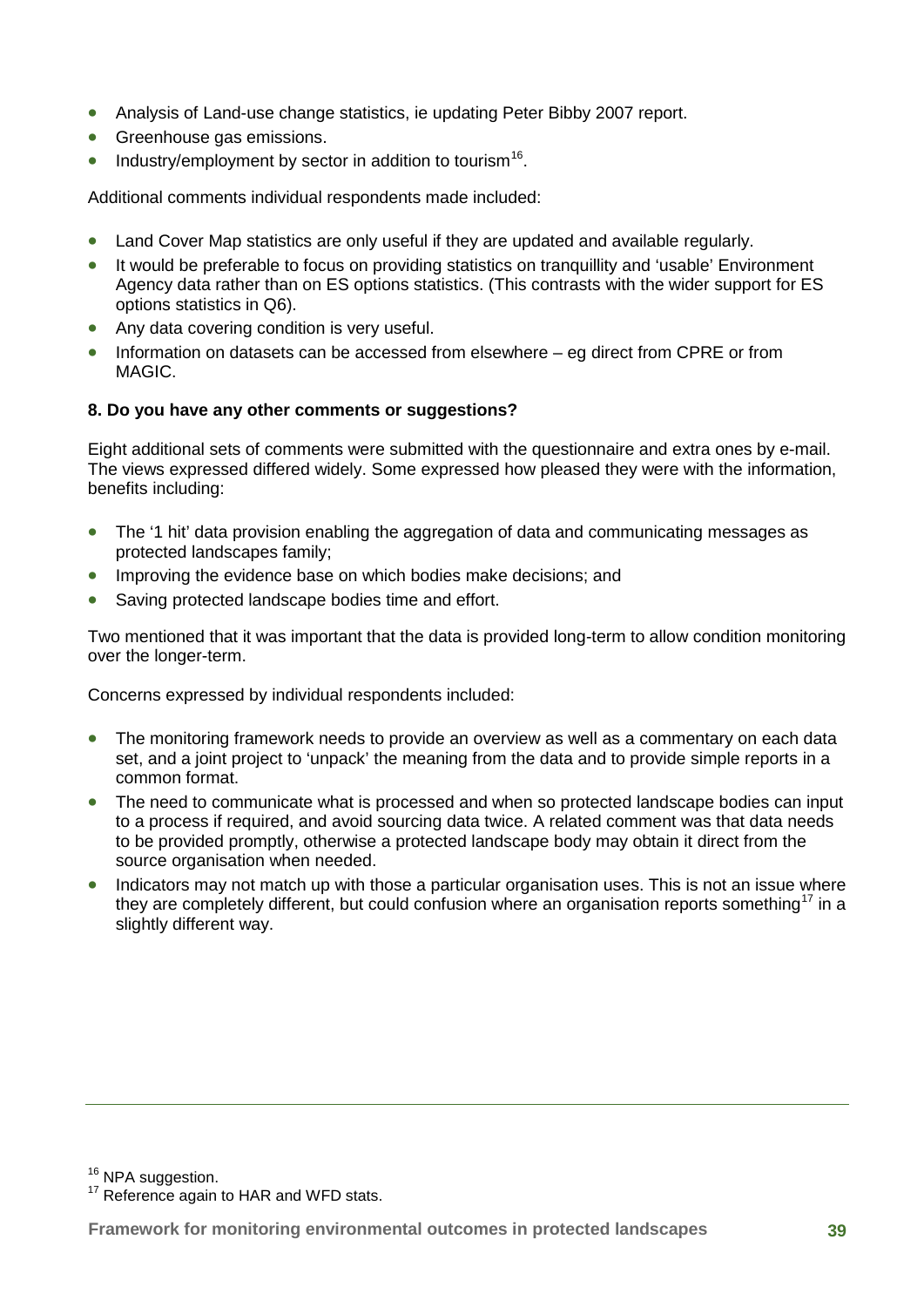## <span id="page-49-0"></span>**6a Respondents**

#### **National Park Authorities/ENPAA**

- 1) ENPAA
- 2) New Forest National Park Authority
- 3) North York Moors National Park Authority
- 4) Northumberland National Park Authority (supplemented with written feedback)
- 5) Peak District National Park Authority
- 6) Yorkshire Dales National Park Authority

Plus written feedback from Lake District National Park Authority

#### **AONB Units**

- 1) Blackdown Hills AONB
- 2) Chilterns AONB
- 3) Dorset AONB
- 4) Dedham Vale AONB
- 5) East Devon AONB
- 6) Forest of Bowland AONB
- 7) Mendip Hills AONB
- 8) Nidderdale AONB
- 9) Norfolk Coast AONB
- 10) North Devon Coast AONB
- 11) Quantock Hills AONB
- 12) South Devon AONB
- 13) Suffolk Coast & Heaths AONB

Plus feedback over the phone from Cannock Chase AONB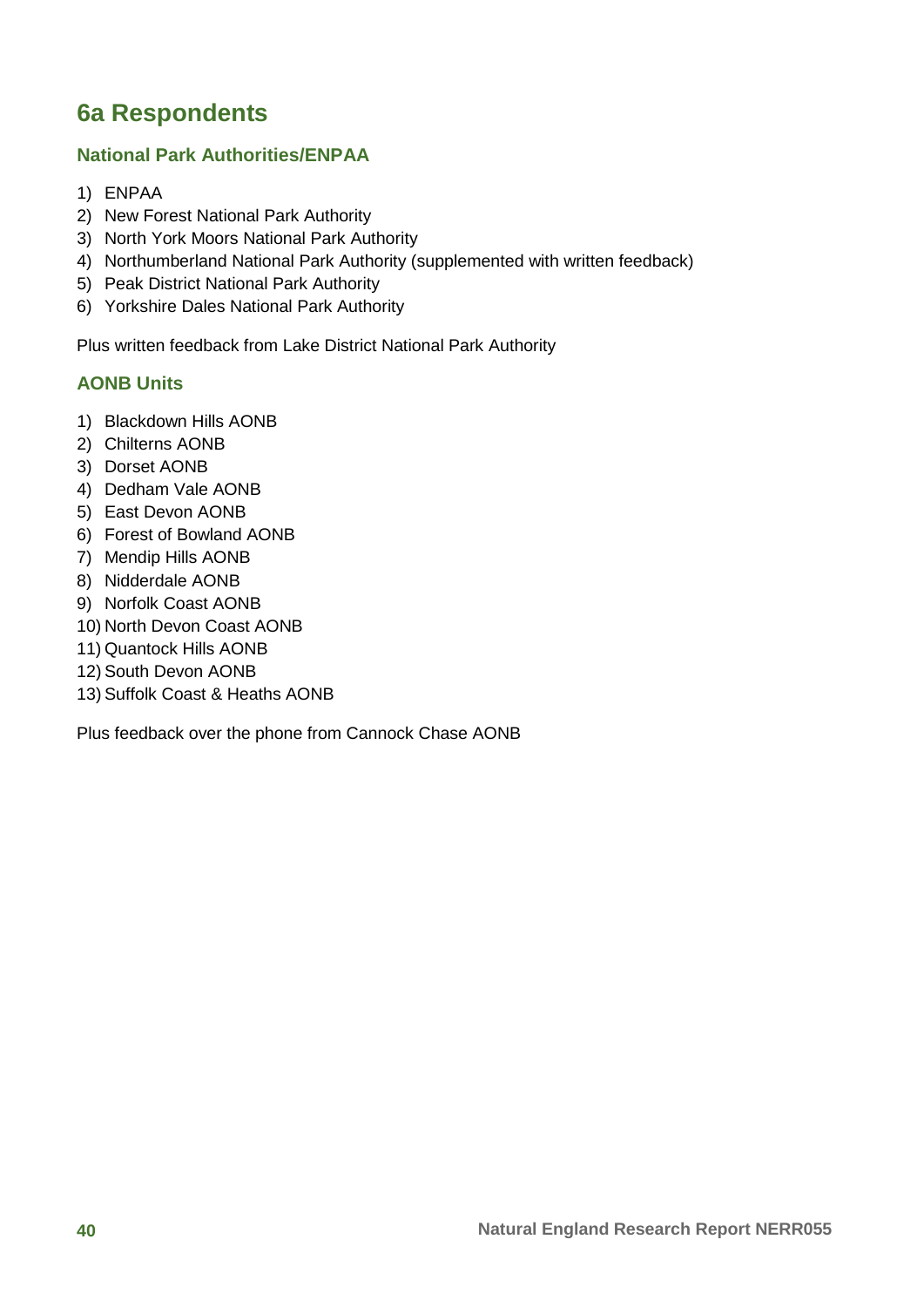## <span id="page-50-0"></span>**Appendix 7 Summary of Environmental Stewardship themes prioritisation exercise**

#### **Guidance Note[18](#page-50-1)**

### **Introduction**

This note explains an exercise to prioritise the six or so Environmental Stewardship (ES) 'themes' that Natural England calculates accurate annual headline figures for under the *Framework for monitoring environmental outcomes in protected landscapes*.

Natural England provided indicative headline figures for the area covered by ES options under certain themes (eg woodland/moorland/lowland heathland) in spring 2012. We want to provide more accurate figures in spring 2013, as we've now devised a way to prevent the double counting of options where they're co-located. We would like to concentrate on just six or so themes to monitor annually to keep the monitoring manageable, and would value feedback from protected landscapes on which ones these should be.

### **The exercise**

There are two spreadsheets: one for upland protected landscapes ('ES themes prioritisation uplands'), and another for lowland landscapes ('ES themes prioritisation lowlands'). Both show the majority of the different ES themes and the related subthemes and options. Please note the 'points to be aware of' before completing the exercise!

- a) Please select the lowland or upland spreadsheet, as appropriate based on the dominant landscape character of your designations.
- b) Please consider whether the particular theme in column A (eg historic environment) is important in terms of its impact on landscape character in your protected landscape, by putting a 'Y' or 'N' against its name in column C, eg:

| <b>Themes and Sub-themes</b>           | <b>Options</b> | Is this theme important re. its impact on landscape character<br>in your protected landscape? (Y/N) |  |
|----------------------------------------|----------------|-----------------------------------------------------------------------------------------------------|--|
| <b>HISTORIC ENVIRONMENT</b><br>(theme) |                |                                                                                                     |  |

As a guide you'll see that we've pre-populated column C in a generic way for upland or lowland landscapes, so do please change the entry if it's not right for your protected landscape. In this way we'll start to gain a picture of how the importance of different ES themes, in terms of their impact on landscape character, varies in different parts of the country.

If you only have a short time available, just completing (b) will be helpful. If you have more time, then we'd value your help on the next stages of the exercise:

<span id="page-50-1"></span> $18$  As provided to protected landscape bodies in autumn 2013

**Framework for monitoring environmental outcomes in protected landscapes 41**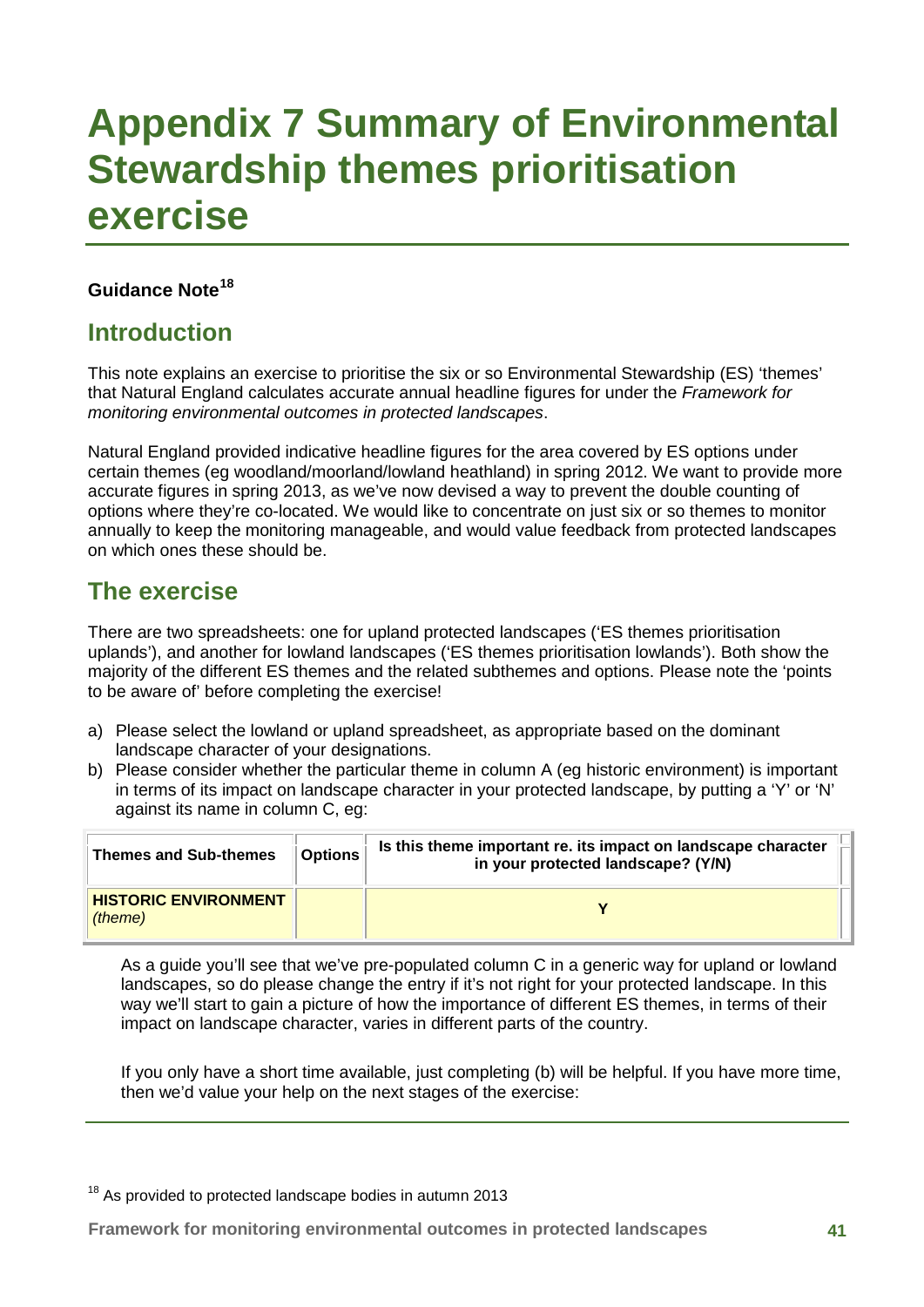c) If the theme is important, then please indicate how important each of the associated sub-themes is in terms of conserving and enhancing the landscape character in your AONB/National Park by putting an 'H' (High), 'M' (Medium) or 'L' (Low) in column D-F respectively. There is also a 'Not applicable' category, plus a 'negative' one if a particular sub-theme of options tends to have an adverse impact on character. Eg:

| <b>HISTORIC ENVIRONMENT</b>                                     | <b>Options</b> |   |   |  | <b>High Medium Low N/A Negative</b> |
|-----------------------------------------------------------------|----------------|---|---|--|-------------------------------------|
| Archaeological features taken out of cultivation<br>(sub-theme) | D2, D7         | Н |   |  |                                     |
| Reduced depth of cultivation                                    | D3             |   | M |  |                                     |
| Management of archaeological sites under grassland D4, D5       |                | н |   |  |                                     |
| Management of archaeological sites in wetland                   | D8             | Н |   |  |                                     |
| Maintaining archaeological visibility on moorland               | D13            | Н |   |  |                                     |

There's no need to do this part of the exercise for themes that aren't important.

- d) Please add any comments in column I if you would like to caveat any choices eg it might be that a particular subtheme is generally of high importance in landscape character terms but there are particular options under this subtheme that aren't.
- e) There are 3 egs of this exercise that the pilots tested, if you'd find it useful to refer to these.
- f) Please e-mail the completed spreadsheet to Liz Bingham by 17 December 2012.

#### **Points to be aware of:**

- This exercise specifically asks about the importance of ES themes and sub-themes for landscape character rather than, say, for biodiversity. This is not to underplay the importance that ES has for wildlife; it is simply to help us to focus on providing headline figures that relate to landscape character as this is an aspect of the framework where nationally available figures are less readily available.
- Not *all* ES themes, subthemes or options are included in this exercise. The main exclusions are:
	- Capital items and supplements. We recognise these are very important for most protected landscapes, and their exclusion is purely to avoid double-counting when we try to calculate the overall 'footprint' that is covered by a certain group of options.
	- Options entered at the agreement level (eg boundary features). This is because it is not possible to calculate accurately the uptake of these. The boundary theme is therefore omitted and certain sub-themes (eg 'historic buildings') are struck-through with an explanatory note.
	- The access theme. This is because we are more likely to calculate the uptake of certain option groups under the 'recreation' part of the Framework than in relation to landscape character.

### **How the information will be used**

We will analyse the results in January 2013 to see whether a consensus emerges over the importance of particular themes, sub-themes and associated options. We'll then propose to the Project Board which themed groups of options we calculate the annual take-up of in terms of their footprint in each protected landscape. The Project Board will then decide whether to incorporate these into the monitoring framework.

We recognise that the chosen themed groups of options will not include all the themes, sub-themes or options that are important to different protected landscapes – this exercise can only attempt to find the most universally valued ones. We hope, however, to be able to provide a separate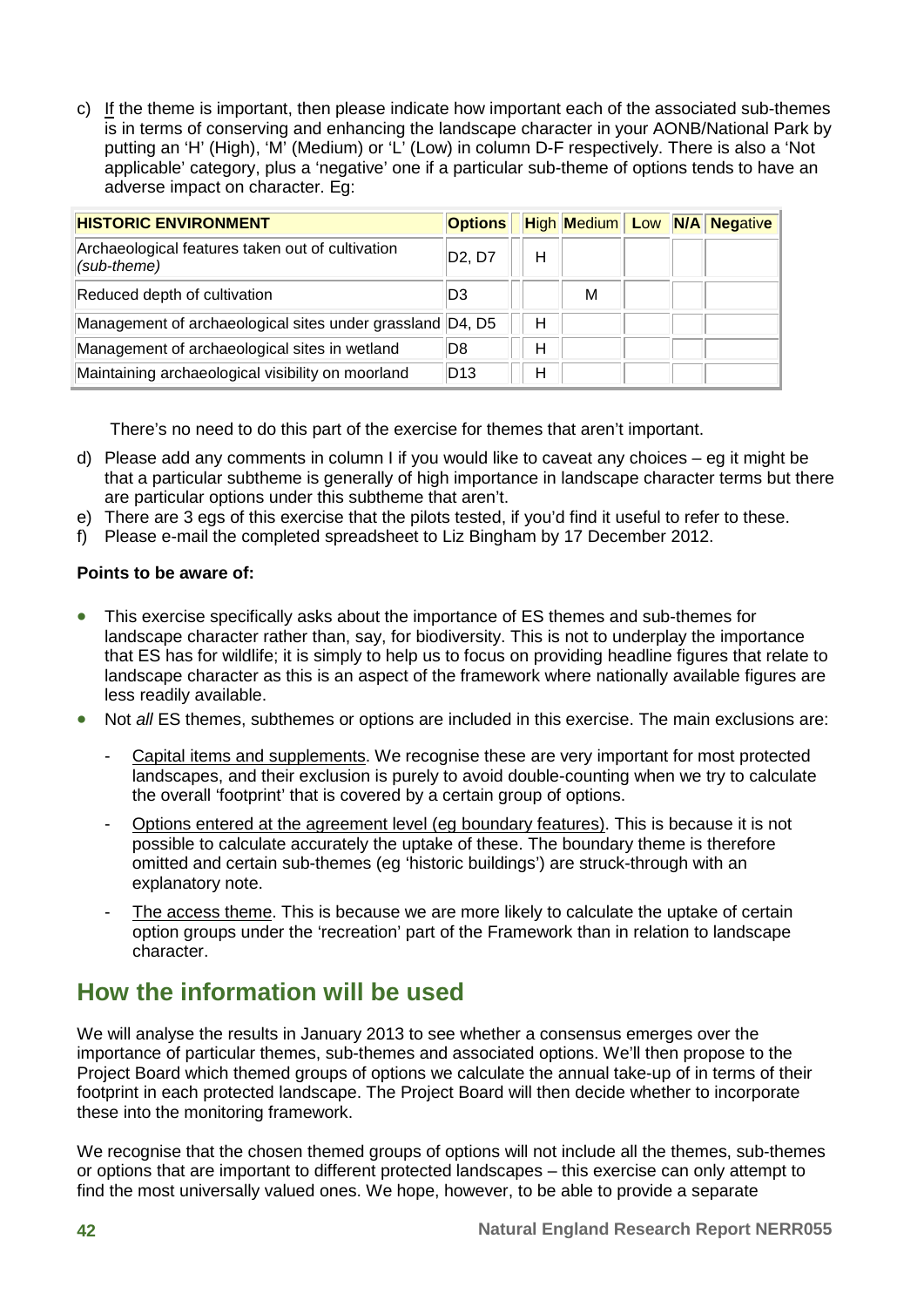spreadsheet from which protected landscape management bodies can see what uptake their area has of any of the individual parcel-based ES options.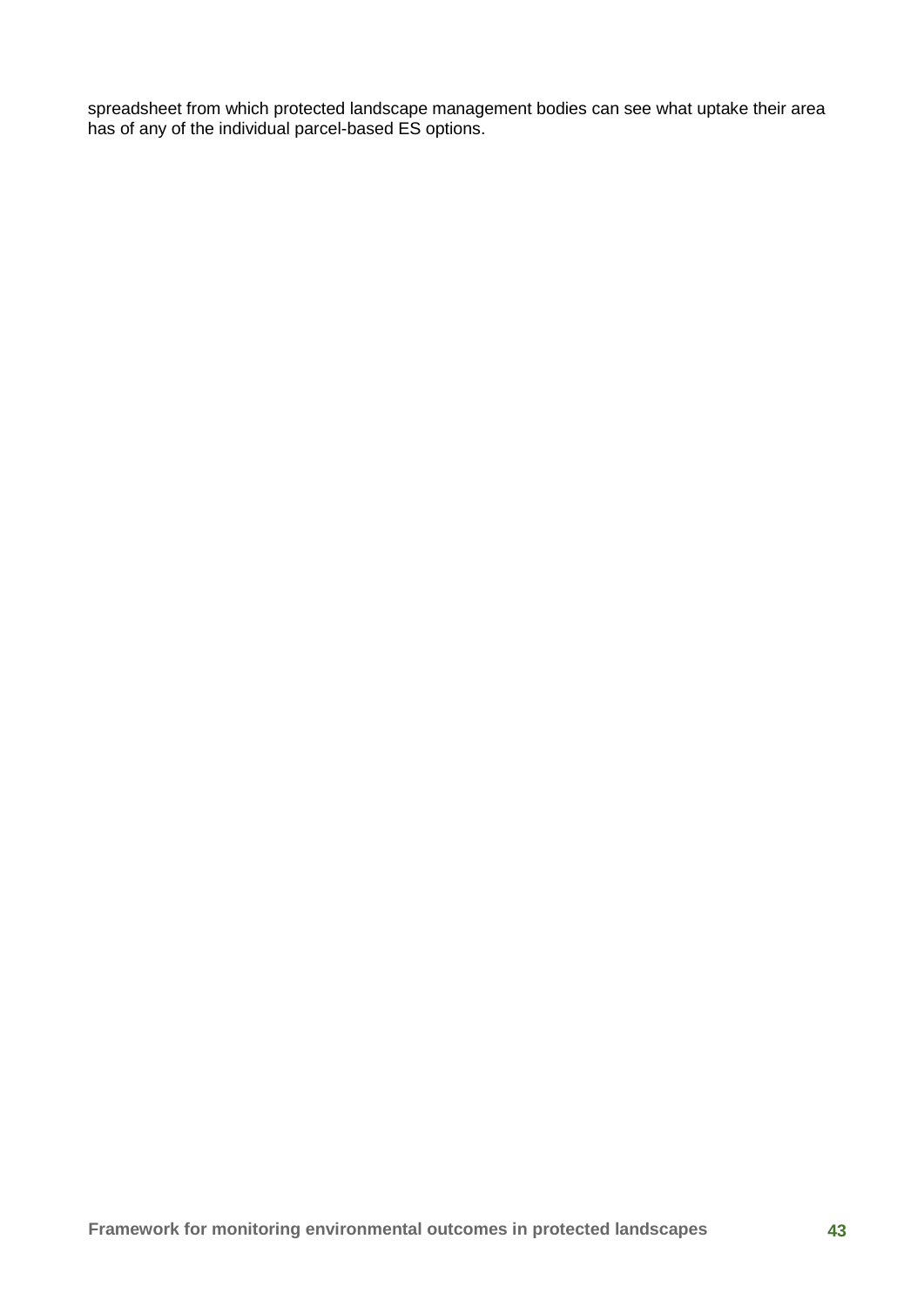## <span id="page-53-0"></span>**Appendix 8 Approach to measures and outcomes - explanatory note**

This note summarises the Delivery Group's approach to setting out the framework's outcomes and measures, which the Project Board approved.

The Group:

- Identified the generic 'outcomes' that we want to see in protected landscapes:
- a) For the Natural Beauty and Recreation themes, they're taken from the 'indicators of natural beauty and recreation' established by the 'Evaluation Framework for Natural Beauty and Recreation'.
- b) Those for ecosystem services were originally based on the structure provided under the National Character Area project, and have been agreed with Natural England ecosystem services specialists. The term 'benefits' rather than 'outcomes' is used to more accurately reflect what the framework can set out under this theme.
- c) Those for 'sustainable communities' are based on those included in the 'State of the Park' indicators.

It agreed not to devise 'outcome type' statements for (b) or (c) as they are very difficult to set nationally.

- Identified the measures that seem to be ways of measuring progress on those outcomes.
- Greyed out those lines where it concluded that relevant measures can probably only be set/measured at the local level.
- Numbered each measure.
- Repeated measures where they could be used to measure more than one 'outcome'.
- Adopted the following 'key' to indicate the availability or otherwise of the measures under the Framework:

| Green | Available to protected landscape bodies in 2013 and in future years as long as<br>technically possible                                   |
|-------|------------------------------------------------------------------------------------------------------------------------------------------|
| Red   | Are not currently available through the framework (future inclusion will depend on a<br>review of the framework and available resources) |

- Measures in italics are contextual info for Park/AONB profiles.
- Italicised those statistics or 'measures' which could be used for protected landscape profiles.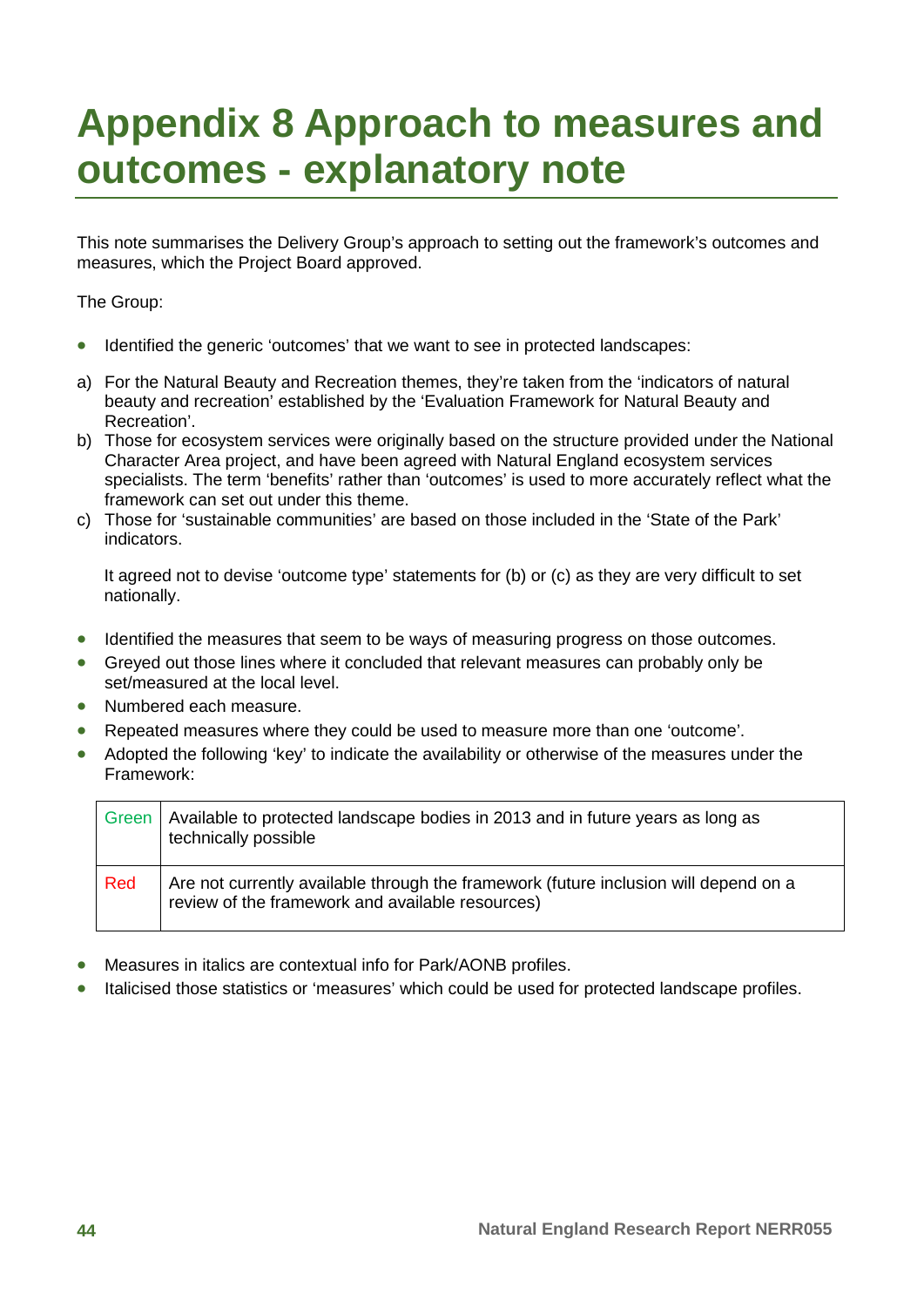## **Appendix 9 Extract from the framework's outcomes and measures workbook**

<span id="page-54-0"></span>

| <b>NATURAL BEAUTY</b>                                                                                                                                             |     |                                                                                                                                           |                   |                          |
|-------------------------------------------------------------------------------------------------------------------------------------------------------------------|-----|-------------------------------------------------------------------------------------------------------------------------------------------|-------------------|--------------------------|
| Desired outcome * (*Based on<br>'indicators of natural beauty'<br>from the Designation<br><b>Framework's 'Evaluation</b><br><b>Framework for Natural Beauty')</b> |     | <b>Relevant national measures</b>                                                                                                         | Local<br>criteria | Local<br><b>measures</b> |
| Characteristic natural and man-<br>made elements are well<br>represented throughout                                                                               |     | Local measures                                                                                                                            |                   |                          |
|                                                                                                                                                                   | 1   | Landscape elements managed under ES                                                                                                       |                   |                          |
|                                                                                                                                                                   | 2i  | % of woodland that is managed                                                                                                             |                   |                          |
|                                                                                                                                                                   | 2ii | % of woodland that is managed under local woodland schemes (NPs only)                                                                     |                   |                          |
|                                                                                                                                                                   | 3i  | Area and % of PL and/or Utilisable Agricultural Area (UAA) under agri-environment schemes                                                 |                   |                          |
|                                                                                                                                                                   | 3ii | Area and % of PL and/or UAA under local agri-environment schemes (NPs only)                                                               |                   |                          |
| Landscape elements are in<br>good condition                                                                                                                       | 3ia | Area and % PL and/or UAA under ES                                                                                                         |                   |                          |
|                                                                                                                                                                   | 3ib | Area of land under 'environmental management' (eg amalgam of 3i, 3ii, 2i, 2ii, Catchment Sensitive<br>Farming, Inheritance Tax Exemption) |                   |                          |
|                                                                                                                                                                   | 4   | % of heritage assets that are 'at risk'                                                                                                   |                   |                          |
|                                                                                                                                                                   | 5   | % of broad habitats in SSSIs in favourable or recovering condition                                                                        |                   |                          |
|                                                                                                                                                                   | 6a  | % of geological SSSI unit features in favourable or recovering condition                                                                  |                   |                          |
|                                                                                                                                                                   | 7   | Condition of historic environment features under ES                                                                                       |                   |                          |
| Incongruous elements are not<br>present to a significant degree,<br>are not visually intrusive, have<br>only localised influence or are<br>temporary in nature.   |     | Local measures                                                                                                                            |                   |                          |

Note: The full version of the framework is available as an excel workbook.

**Framework for monitoring environmental outcomes in protected landscapes 45**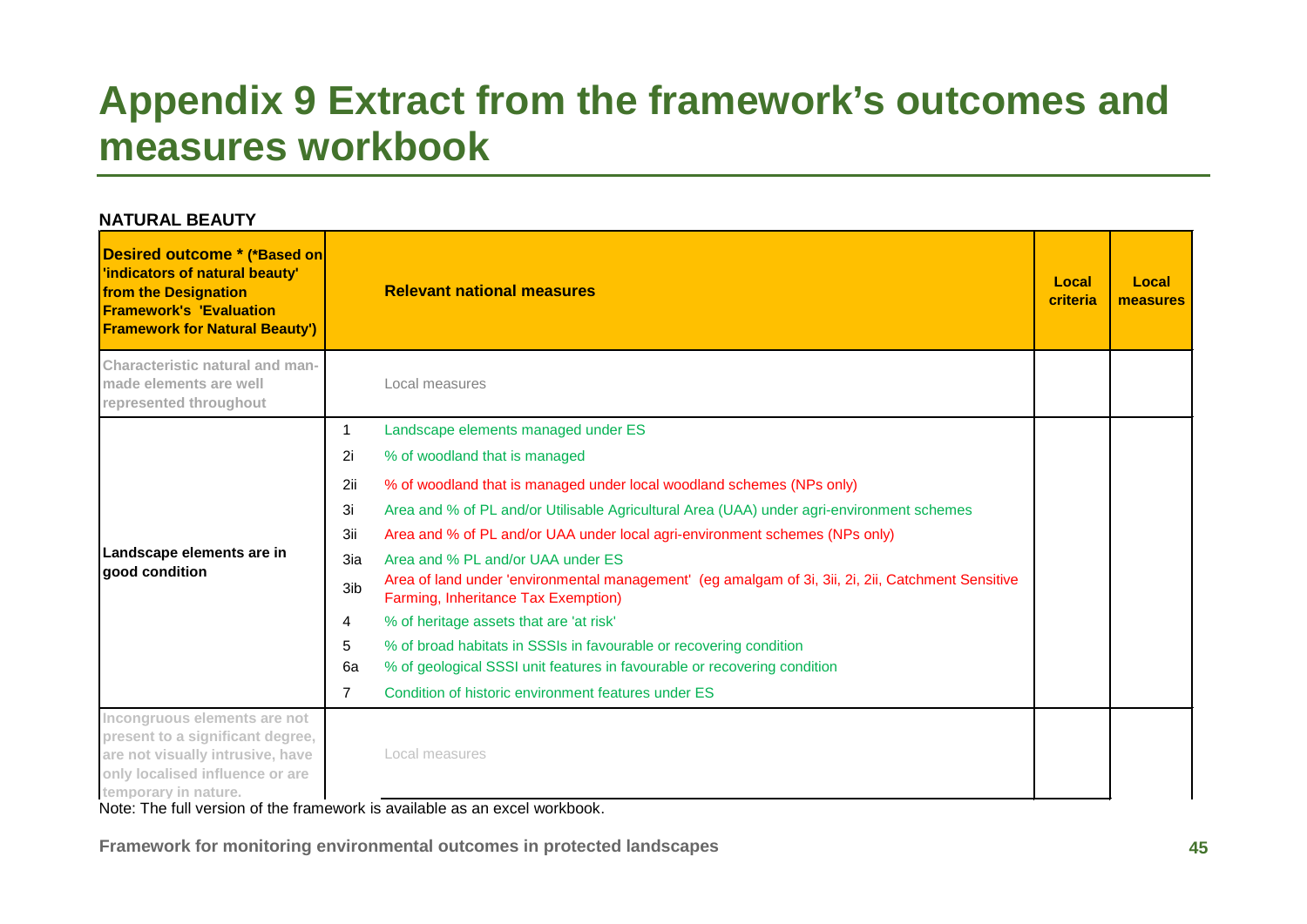## <span id="page-55-0"></span>**Appendix 10 Guidance note on using the framework**

#### **Please see Appendix 8 for an explanation of the approach taken to setting out the framework's measures and outcomes.**

- The framework is split into four themes: natural beauty, recreation, ecosystem services and sustainable communities. Each theme is set out on a separate spreadsheet within an excel workbook.
- Column A sets out the generic 'outcomes' (or 'benefits' in the case of ecosystem services) that protected landscapes might be expected to provide. These outcomes are intended as a 'menu' for protected landscape bodies and their local partners to refer to if applicable. This is to recognise that the 'indicators of natural beauty and recreation' (on which many of the outcomes are based) can vary depending on location.
- Column B sets out the best, nationally available 'measures' or datasets that can be used to measure progress on each outcome (or part of an outcome). These have been selected according to the criteria explained in Appendix 5a. Each one is numbered, which is reflected in the coding of the related statistics. For example, statistics on '% of heritage assets that are at risk' have the code 'PLNB4' (PL = protected landscapes;  $NB =$  natural beauty; and  $4 =$  the number of the measure.) Other themes are coded as:  $Rec = rec$  recreation;  $SC =$  sustainable communities;  $E_{CO} =$  ecosystem services.
- Column B also includes some measures that are purely contextual. These are indicated in italics. They can be used to understand the local significance of some of the measures. Protected landscape bodies and their local partners may want to use these in 'State of the Park/AONB' reports.
- Column C 'local criteria': Protected landscape bodies and their local partners can use the framework to consider whether there are more tailored versions of the 'generic' outcomes that they want to achieve locally as part of their local management plan objectives.
- Column D 'local measures': Protected landscape bodies and their local partners can use this column to identify appropriate local measures that they are collecting or intended to collect. Local information, combined with that available from the national measures, can provide a more nuanced picture of outcomes in particular places. It is also invaluable where no national data is available under the framework.

### **Using the framework to help monitor outcomes relating to natural beauty**

Natural beauty cannot be measured by using datasets alone; it is more than the sum of its parts and is also a "very subjective characteristic of a landscape and ultimately involves a value judgment" [Chapter 1, p. 1].

Whilst recognising this, the framework sets out aspects that contribute towards natural beauty (ie the 'indicators' of natural beauty) and identifies some existing national measures/datasets that protected landscape bodies and their local partners can use to monitor changes in at least some part of these aspects. This in turn will help people to make a judgment about the degree to which some (but not all) aspects of natural beauty are being maintained.

The national measures can only give a part of the picture. Over half of the indicators of natural beauty have no relevant national measures and can only be measured at the local level; for example, through the use of fixed point photography or feedback from residents and visitors. Even when national measures are available, they may only relate to one part of the outcome. Similarly, the partnership could not identify any nationally available socio-economic data for each protected landscape that related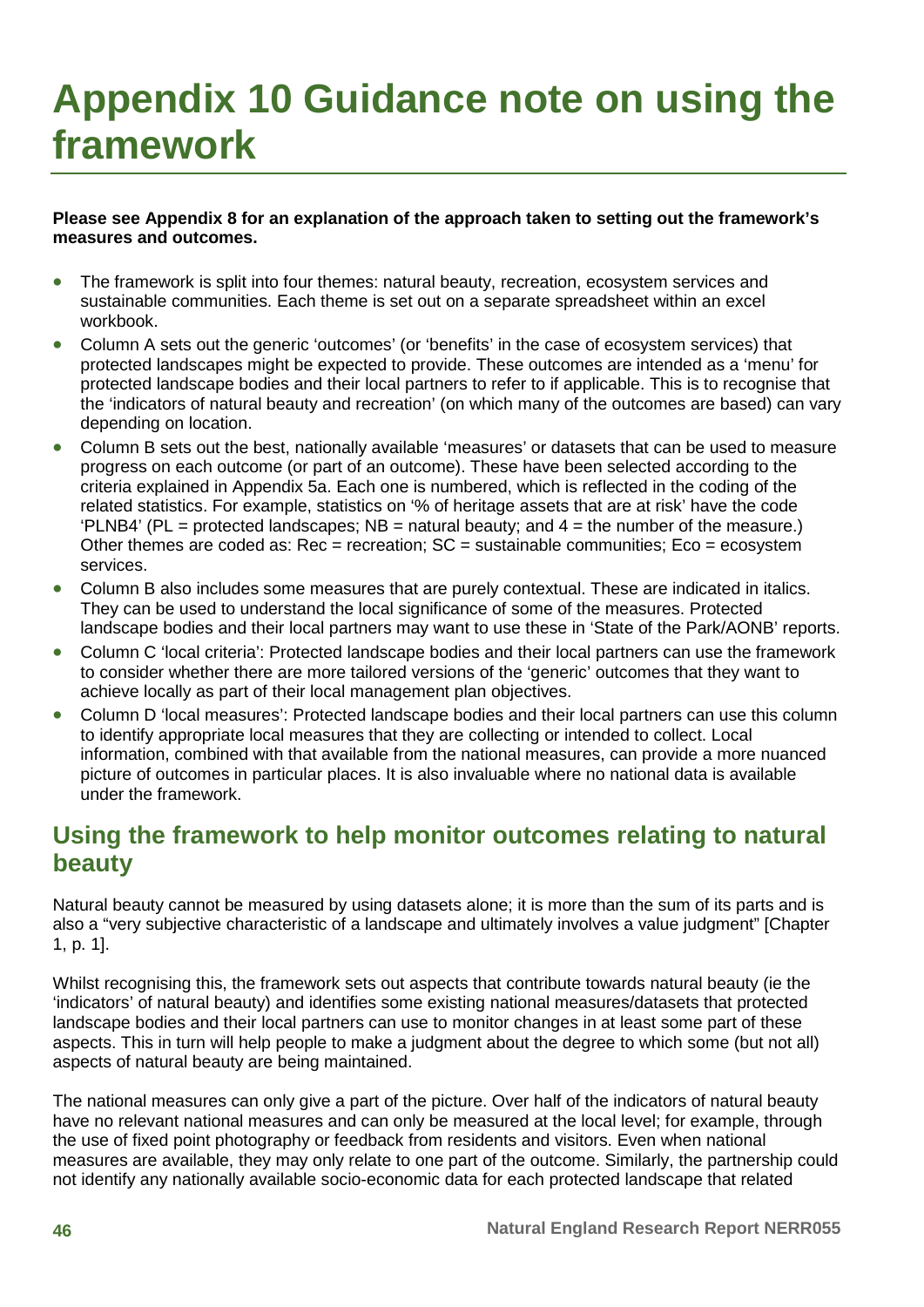closely to the purpose of conserving and enhancing natural beauty. However, some NPAs and AONBs may have case studies of sustainable tourism businesses that contribute to conserving natural beauty, which could add a local flavour to national figures on the percentage employed in tourism within each protected landscape. Further information may become available in time if resources become available (a current gap including data on how people perceive natural beauty) and with improvements in remote sensing and 'crowd sourcing' data.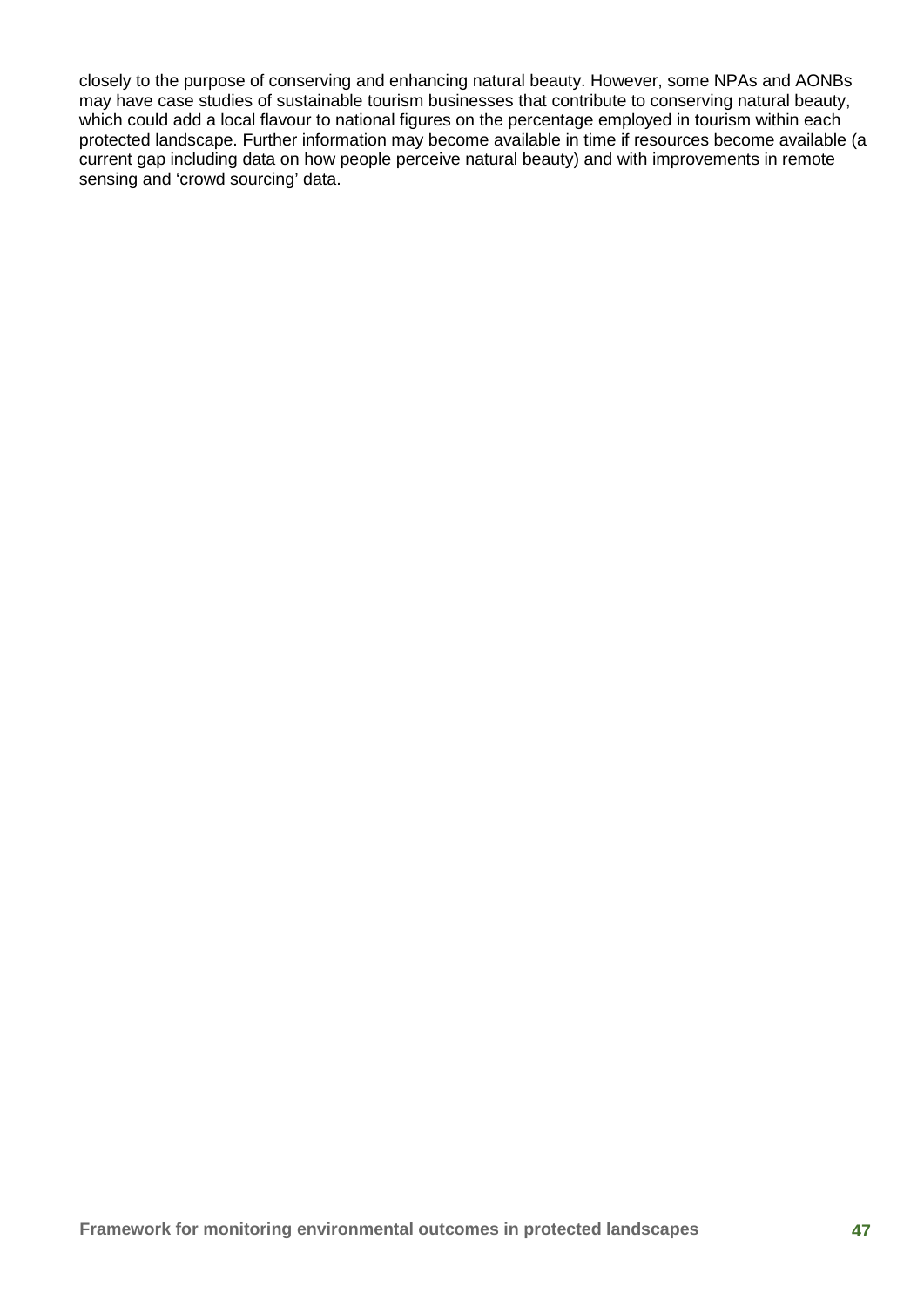## <span id="page-57-0"></span>**Appendix 11 Statistics provided to each AONB and National Park in 2013, and frequency of future provision**

#### **A. Statistics provided to each AONB and National Park in late May 2013**

| Code               | <b>Statistics</b>                                                                                                                                                                                                                                                                                                    | <b>Provider</b>        | <b>Frequency</b>                                                                                                                 |
|--------------------|----------------------------------------------------------------------------------------------------------------------------------------------------------------------------------------------------------------------------------------------------------------------------------------------------------------------|------------------------|----------------------------------------------------------------------------------------------------------------------------------|
| PLNB1              | Interactive spreadsheets ('ES analyser') enabling<br>protected landscape bodies to calculate the<br>uptake of Environmental Stewardship (ES) field<br>parcel options & 'numbers of' items eg trees,<br>which can be tailored to local circumstances.                                                                 | Natural<br>England     | Annual                                                                                                                           |
|                    | The uptake of 6 themed groups of ES options that<br>contribute to conserving and enhancing<br>landscape character:                                                                                                                                                                                                   |                        |                                                                                                                                  |
| PLNB <sub>1a</sub> | Area of land under ES specifically for the<br>management & protection of archaeological<br>features                                                                                                                                                                                                                  | Natural<br>England     | Tbc, depending on protected                                                                                                      |
| PLNB1b             | Number of hedgerow trees & in-field trees<br>managed under ES                                                                                                                                                                                                                                                        | Natural<br>England     | landscape bodies' feedback on<br>their value                                                                                     |
| PLNB1c             | Area of woodland managed and created under<br>ES                                                                                                                                                                                                                                                                     | Natural<br>England     |                                                                                                                                  |
| PLNB1d             | Area of low input grassland managed, restored or<br>created under ES                                                                                                                                                                                                                                                 | Natural<br>England     |                                                                                                                                  |
| PLNB1e             | Area of land under ES for the management,<br>restoration or creation of lowland heathland                                                                                                                                                                                                                            | Natural<br>England     |                                                                                                                                  |
| PLNB1f             | The area of land under ES for the maintenance,<br>restoration or creation of moorland                                                                                                                                                                                                                                | Natural<br>England     |                                                                                                                                  |
| PLNB <sub>2</sub>  | % area of woodland that is managed                                                                                                                                                                                                                                                                                   | Forestry<br>Commission | Annual                                                                                                                           |
| PLNB <sub>3</sub>  | Area managed under agri-environment<br>agreements, ie Countryside Stewardship Scheme<br>(CSS), Environmentally Sensitive Areas (ESA) &<br>the different levels of Environmental Stewardship<br>(ES). Expressed as a % of the protected<br>landscape & as a % of the draft Utilisable<br>Agricultural Area within it. | Natural<br>England     | Annual                                                                                                                           |
| PLNB4              | % of heritage assets that are 'at risk', including<br>buildings at risk (excluding grade II listed),<br>monuments, registered parks & gardens,<br>registered battlefields & places of worship.                                                                                                                       | English<br>Heritage    | Annual                                                                                                                           |
| PLNB <sub>5</sub>  | Condition of broad habitats within SSSIs                                                                                                                                                                                                                                                                             | Natural<br>England     | Annual, but potentially focused<br>on the relationship between<br>priority habitats and SSSI unit<br>condition from 2014 onwards |
| PLNB <sub>6</sub>  | Number of geological SSSI unit features, & % in<br>favourable or recovering condition.                                                                                                                                                                                                                               | Natural<br>England     | Annual                                                                                                                           |
| PLNB8              | Land Cover Map 2007 - the area under each of<br>its 20 broad habitat classes                                                                                                                                                                                                                                         | Natural<br>England     | N/A                                                                                                                              |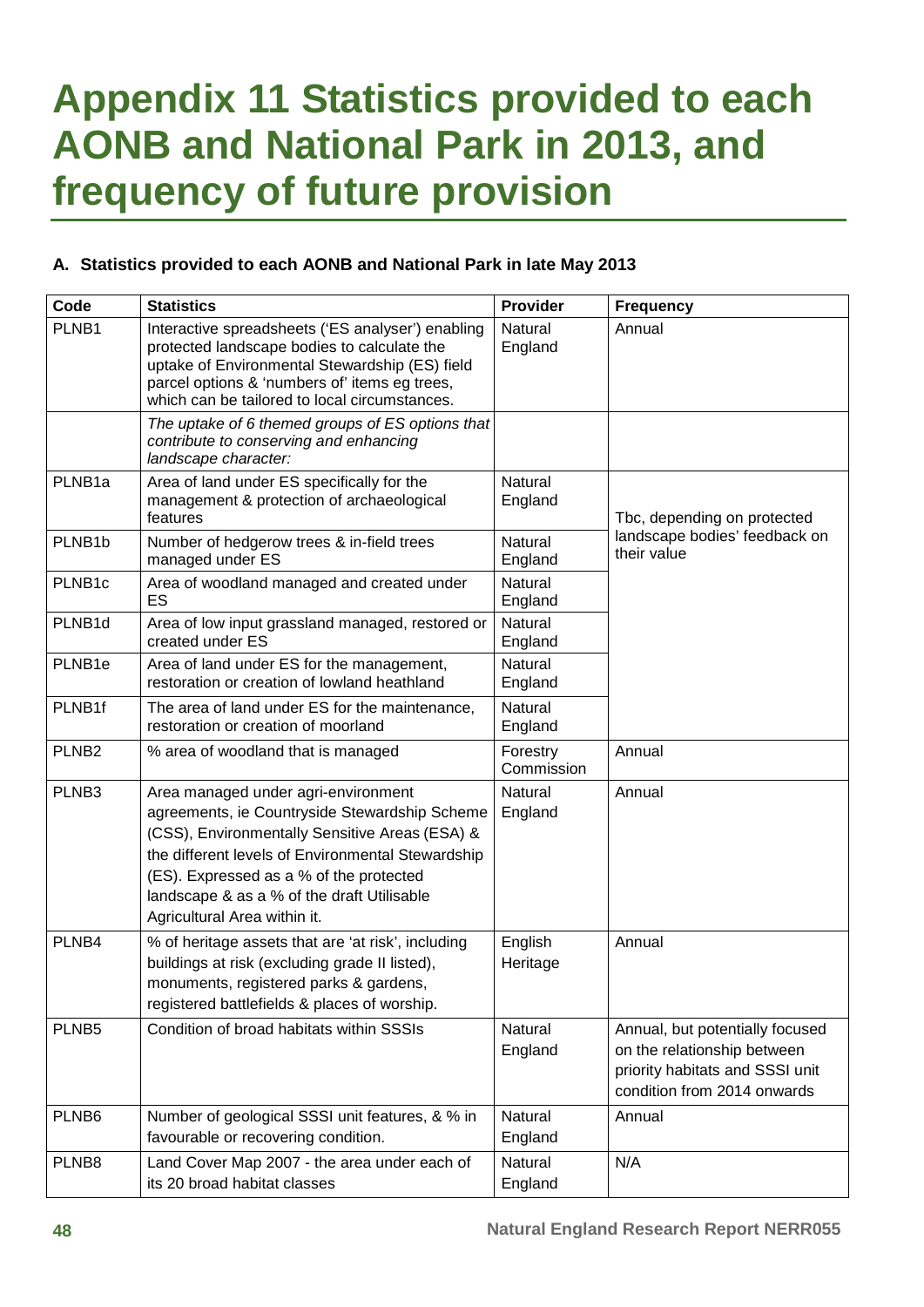| PLNB9              | % of the protected landscape that is relatively<br>tranquil for its area.                                                                                                                                               | Natural<br>England        | N/A (unless tranquillity study is<br>repeated)                                                                                                                                                                       |
|--------------------|-------------------------------------------------------------------------------------------------------------------------------------------------------------------------------------------------------------------------|---------------------------|----------------------------------------------------------------------------------------------------------------------------------------------------------------------------------------------------------------------|
|                    |                                                                                                                                                                                                                         |                           |                                                                                                                                                                                                                      |
| PLNB12             | Area of Sites of Special Scientific Interest (SSSIs) in                                                                                                                                                                 | Natural                   | Annual                                                                                                                                                                                                               |
|                    | favourable or recovering condition.                                                                                                                                                                                     | England                   |                                                                                                                                                                                                                      |
| PLNB13             | Area & % of Ancient Woodland                                                                                                                                                                                            | <b>Natural</b><br>England | Every 2 years to reflect changes<br>in Ancient Replanted Woodland.<br>(Updated Ancient & Semi-<br>Natural Woodland figures<br>anticipated every 5 years or<br>more frequently if revision project<br>is undertaken). |
| PLNB14             | Number of heritage assets, including the number<br>of listed buildings (including grade II listed) &<br>structural scheduled monuments, scheduled<br>monuments, registered parks & gardens,<br>registered battlefields. | English<br>Heritage       | Annual                                                                                                                                                                                                               |
| PLRec1             | Length of Public Rights of Way, sub-divided into<br>footpaths, bridleways, Byeways Open to Traffic &<br>restricted byways.                                                                                              | Natural<br>England        | N/A                                                                                                                                                                                                                  |
| PLRec1a            | Length of National Trails                                                                                                                                                                                               | <b>Natural</b><br>England | Every 2 or 5 years, depending on<br>means of calculating potential<br>future statistics on coastal<br>access (see note d below)                                                                                      |
| PLRec3             | % of the protected landscape as 'accessible<br>natural environment'                                                                                                                                                     | <b>Natural</b><br>England | Annual                                                                                                                                                                                                               |
| PLEco <sub>5</sub> | Area of woodland (Sub-divided into broadleaved,<br>conifer, mixed, shrub land, young trees, felled<br>woodland, ground prepared for new planting,<br>coppice)                                                           | Forestry<br>Commission    | Annual                                                                                                                                                                                                               |
| <b>PLEco6-10</b>   | Ecological status of, & objectives for, rivers,<br>standing water bodies, coastal water bodies &<br>groundwater bodies                                                                                                  | Environment<br>Agency     | Annual                                                                                                                                                                                                               |
| PLSC9              | Total annual values of agri-environment<br>agreements (CSS, ESA & different levels of ES)                                                                                                                               | Natural<br>England        | Annual                                                                                                                                                                                                               |

Plus statistics on permissive access under agri-environment schemes (CSS, ESA & ES)

#### **B. Statistics available to each AONB and National Park in early June 2013**

| Code   | <b>Statistics</b>                                                                                 | <b>Provider</b>                     | <b>Frequency</b> |
|--------|---------------------------------------------------------------------------------------------------|-------------------------------------|------------------|
| PLNB7  | Condition of historic environment features under Higher Level<br><b>Stewardship Schemes</b>       | <b>Natural England</b>              | Annual           |
| PLRec2 | % of PRoW that are 'easy to use' (NPs only)                                                       | <b>National Park</b><br>Authorities | Annual           |
|        | PLE co <sup>18</sup> Total number of volunteer days spent on activity led by the PL<br>(NPs only) | <b>National Park</b><br>Authorities | Annual           |

In addition:

a. Defra is investigating the availability of analysis on Land Use Change statistics, via DCLG. Analysis tables have been assembled from available datasets by Peter Bibby of the University of Sheffield which follow up on his 2007 report. The new analysis includes 2001 and 2011 census information. An

**Framework for monitoring environmental outcomes in protected landscapes 49**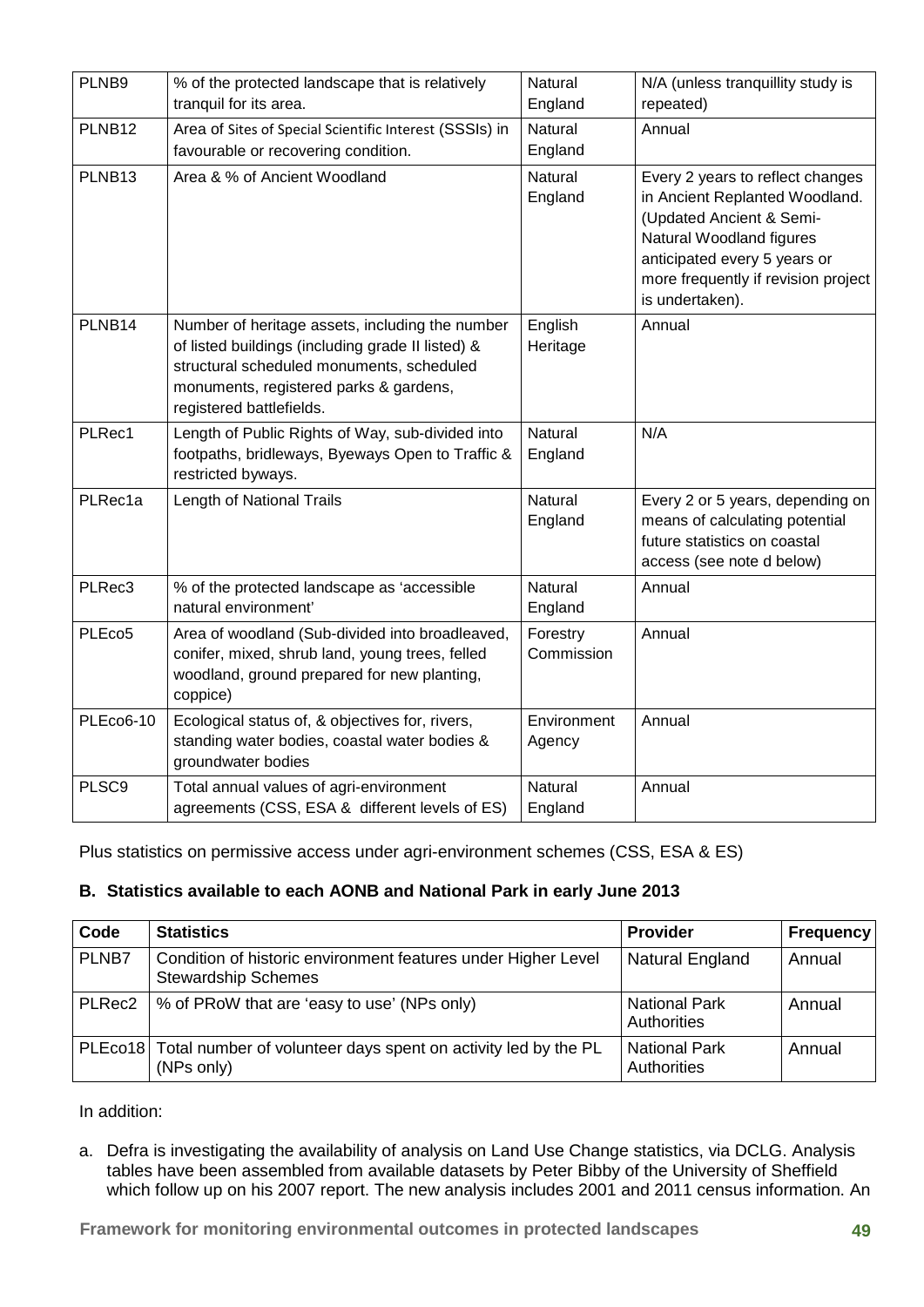overview report has also been commissioned to discuss some key changes and guide the reader through the tables.

- b. The National Biodiversity Network's Gateway at [http://data.nbn.org.uk](http://data.nbn.org.uk/) is searchable by AONBs and National Parks. Users can download a list of the species that have been recorded within individual protected landscapes.
- c. The next results from the June Survey of Agriculture<sup>[19](#page-59-0)</sup> for AONBs and National Parks should be available in early 2014.
- d. There is a new programme for delivering coastal access in England. When we review the framework, we will consider the provision of statistics on new approved coastal access, rather than the estimates of coastal access provided previously. We will also consider whether to include these statistics within those for national trails to avoid double-counting where a national trail already exists on the coast. This would probably increase how frequently statistics are provided on national trails from five to two years.
- e. Defra Statistics has previously produced socio-economic profiles for every National Park and AONB (provided in 2010 and 2012 respectively).

<span id="page-59-0"></span><sup>19</sup> Available at www.qov.uk/government/organisations/department-for-environment-food-rural**[affairs/series/structure-of-the-agricultural-industry](https://www.gov.uk/government/organisations/department-for-environment-food-rural-affairs/series/structure-of-the-agricultural-industry)**.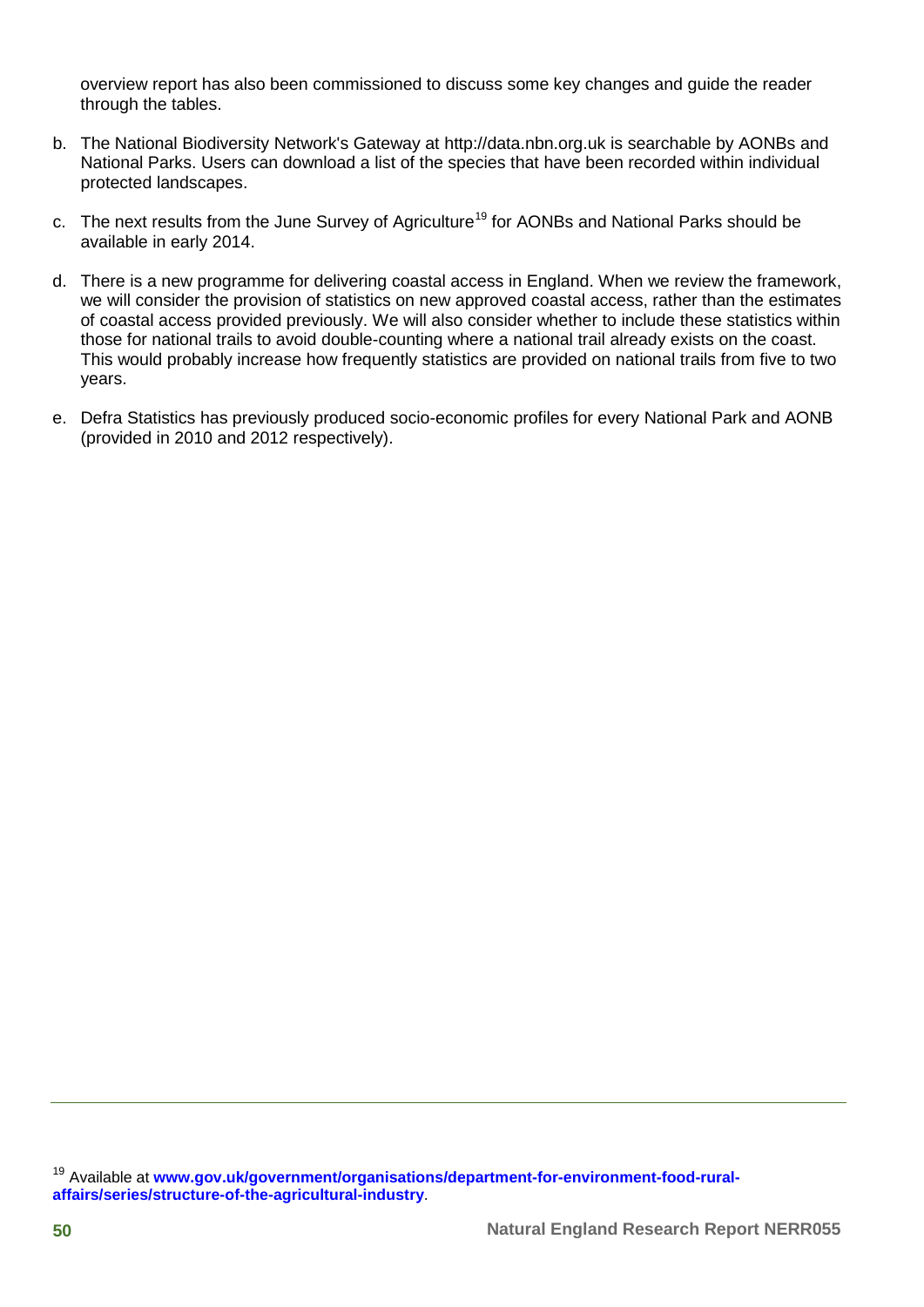## <span id="page-60-0"></span>**Appendix 12 Progress in relation to project aim and objectives**

| Project aim                                                                                                  | <b>Progress</b>                                                                                                                                                                                                                                                                                                                                                                                                                                                                                                                                                                                                                                       |
|--------------------------------------------------------------------------------------------------------------|-------------------------------------------------------------------------------------------------------------------------------------------------------------------------------------------------------------------------------------------------------------------------------------------------------------------------------------------------------------------------------------------------------------------------------------------------------------------------------------------------------------------------------------------------------------------------------------------------------------------------------------------------------|
| To establish a<br>coordinated and<br>robust monitoring<br>framework for<br>England's protected<br>landscapes | The partnership has worked hard to meet the project's aim within the available<br>resources. The framework does provide a co-ordinated, tested and proofed<br>structure for national reporting of environmental outcomes across all protected<br>landscapes, based on using the best available, robust national data, for both<br>protected landscape bodies and agencies.                                                                                                                                                                                                                                                                            |
|                                                                                                              | This has been done without the need for time-consuming and costly additional<br>data collection, meaning that the framework should be sustainable. There are<br>undoubtedly further datasets that could be incorporated in time; it needs to be a<br>'living' framework to ensure it remains 'fit for purpose'; retaining a core set of<br>statistics to establish trends, evolving to incorporate new and/or improved<br>datasets and deleting those that may no longer be useful. Any opportunity to<br>improve the system needs to be carefully considered, weighing the potential<br>benefits against the costs involved and available resources. |

| Objective                                                                                                                                                           | <b>Progress</b>                                                                                                                                                                                                                                                                                                                                                                                                                                                                                                                                                                                                                                                                                                                                                                                                                                                                                                                                                                                                                                                                                               |
|---------------------------------------------------------------------------------------------------------------------------------------------------------------------|---------------------------------------------------------------------------------------------------------------------------------------------------------------------------------------------------------------------------------------------------------------------------------------------------------------------------------------------------------------------------------------------------------------------------------------------------------------------------------------------------------------------------------------------------------------------------------------------------------------------------------------------------------------------------------------------------------------------------------------------------------------------------------------------------------------------------------------------------------------------------------------------------------------------------------------------------------------------------------------------------------------------------------------------------------------------------------------------------------------|
| 1: To demonstrate<br>the effectiveness of<br>the conservation and<br>enhancement of the<br>outstanding natural<br>beauty of England's<br>protected<br>landscapes    | Evidence gathered after an early release of data in summer 2012 has<br>demonstrated that protected landscape bodies will be able to use the statistics to<br>help demonstrate how effectively natural beauty is being conserved and<br>enhanced, acknowledging that the data can only give a partial picture. Additional<br>information that NPAs and AONBs can provide will be vital. The amount, type<br>and availability will vary between protected landscape bodies, but could be<br>drawn from fixed-point photography, landscape character assessment, feedback<br>from residents and visitors, and local statistics; plus from art or literature to<br>capture some of the more intangible aspects of natural beauty. As the 2012<br>workshops suggested, it would be useful to explore public perceptions of natural<br>beauty if resources became available, whether locally or nationally.<br>One area for further consideration is to what extent different agencies may wish<br>to use the framework in their reporting, policy and delivery work, particularly as<br>trends become discernible. |
| 2: To provide an<br>evidence base to<br>assess the effective<br>delivery of protected<br>landscapes'<br>management plan<br>objectives and to<br>inform their review | This is one of the most practical outcomes from the framework project. Feedback<br>from the questionnaire indicated that nearly 80% of respondents planned to use<br>the pilot stage statistics when reviewing their management plans. Further<br>information on the value of the statistics as an evidence base will become<br>available once the questionnaire is re-run after many AONBs have completed the<br>final drafts of revised management plans.<br>Not all the measures in the framework will be used by all protected landscape<br>bodies; some will be of more relevance to some areas than others. The Project<br>Board also recognises that confidence in using the datasets, or mix of datasets,<br>will vary. The guidance that accompanies each set of statistics highlights issues<br>to be aware of to help inform how they are used.                                                                                                                                                                                                                                                    |
|                                                                                                                                                                     | In addition, the Board acknowledges that local information can provide a robust                                                                                                                                                                                                                                                                                                                                                                                                                                                                                                                                                                                                                                                                                                                                                                                                                                                                                                                                                                                                                               |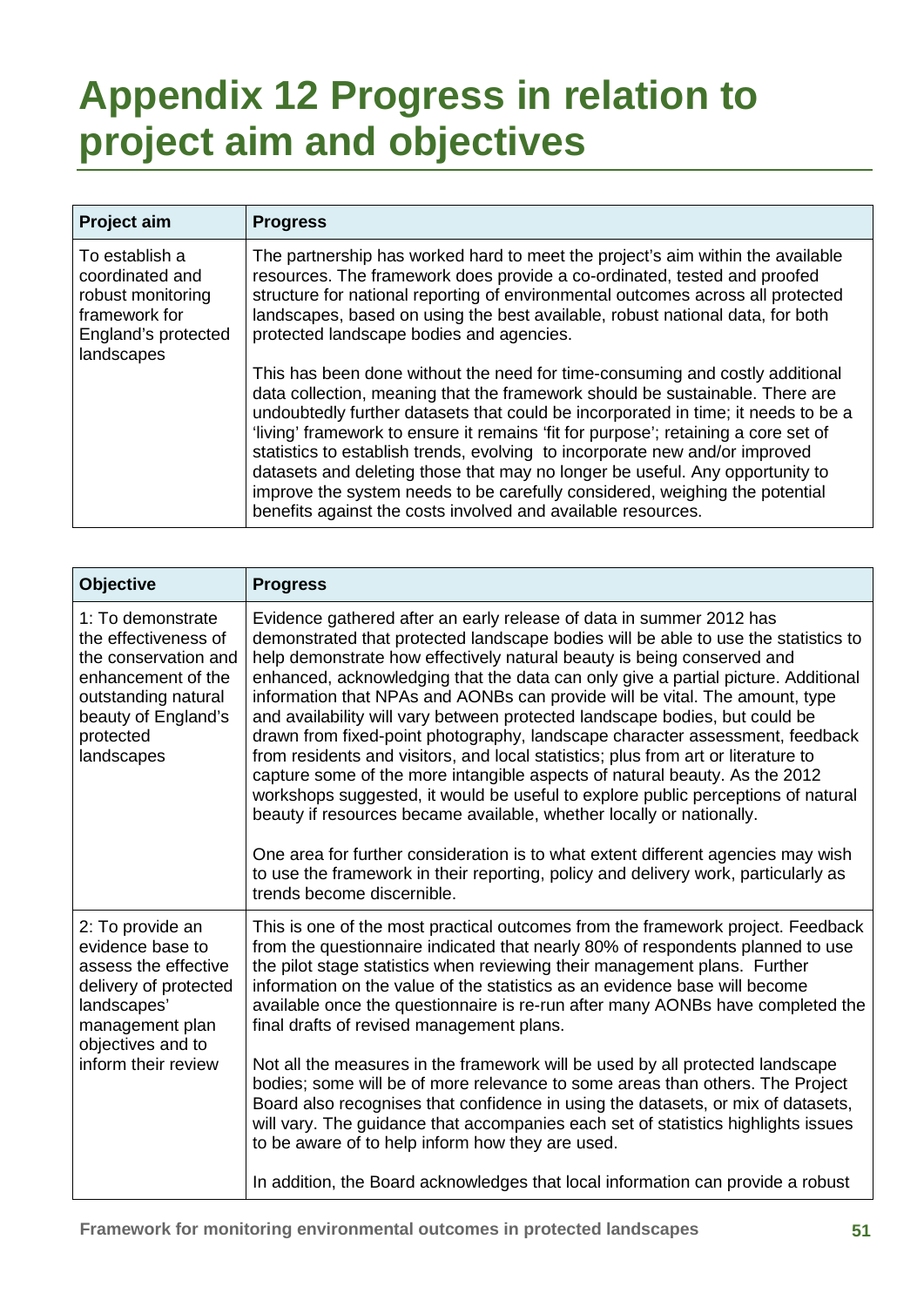|                                                                                                                                                                                                                                                                                                                               | challenge to the national picture. This national/local dynamic should always be<br>part of the process of informing policy and management.                                                                                                                                                                                                                                                                                                                                                                                                                                                                                                                                                                       |
|-------------------------------------------------------------------------------------------------------------------------------------------------------------------------------------------------------------------------------------------------------------------------------------------------------------------------------|------------------------------------------------------------------------------------------------------------------------------------------------------------------------------------------------------------------------------------------------------------------------------------------------------------------------------------------------------------------------------------------------------------------------------------------------------------------------------------------------------------------------------------------------------------------------------------------------------------------------------------------------------------------------------------------------------------------|
|                                                                                                                                                                                                                                                                                                                               | The AONB management plan workshop in November 2012 also recognised that,<br>whilst the data was 'hugely valuable, analysis and understanding what it could<br>tell a protected landscape manager was a time-consuming task'. It was<br>suggested that this analysis could be done more efficiently if it was done by a<br>single entity for all 34 AONBs. The means of doing so is still open to discussion,<br>but both the NAAONB and ENPAA have expressed an interest in using the<br>statistics to communicate messages as a family. (This also relates to objectives<br>1, 3 and 4).                                                                                                                        |
| <b>Objective</b>                                                                                                                                                                                                                                                                                                              | <b>Progress</b>                                                                                                                                                                                                                                                                                                                                                                                                                                                                                                                                                                                                                                                                                                  |
| 3: To provide an<br>evidence base to<br>inform the<br>understanding of the<br>benefits of protected<br>landscape<br>designation                                                                                                                                                                                               | The national and local statistics available through the framework could help to<br>inform an understanding of the benefits of protected landscape designation;<br>indeed, statistics on Environmental Stewardship uptake are already being used<br>in a research project funded by the NPAs looking at the 'value' of National Parks,<br>such as in economic terms.                                                                                                                                                                                                                                                                                                                                              |
|                                                                                                                                                                                                                                                                                                                               | Ideally, counterfactuals would need including to gain a fuller understanding of the<br>benefits of designating National Parks and AONBs. Individual datasets may be<br>available to help shed light on differences between designated and undesignated<br>areas - for example, Defra's socio-economic profiles include statistics comparing<br>those for the designated area with its region. However, wider comparison is not<br>possible currently due to there being no national landscape monitoring<br>programme covering all areas. Statistics provided under the National Character<br>Area programme could provide some contextual comparison in the interim.                                            |
| 4: To provide an<br>evidence base to<br>demonstrate that<br>England's protected<br>landscapes are<br>exemplars of land<br>management<br>(including local<br>character, cultural<br>heritage, tranquillity,<br>biodiversity in<br>favourable condition,<br>exemplary access<br>management,<br>resilience to climate<br>change) | As with the earlier objectives, the framework provides some statistics that could<br>be used for such an analysis, but would need to be accompanied by further<br>information. In time, improved and/or additional national statistics may be<br>available through the framework to shed light on the condition of biodiversity in<br>protected landscapes plus their resilience to climate change.<br>Feedback from the 2012 questionnaire also showed that 79% of protected<br>landscape bodies planned to use the evidence to support funding bids, enabling<br>delivery, which could potentially include Natural England's outcomes and<br>National Character Areas statements of environmental opportunity. |